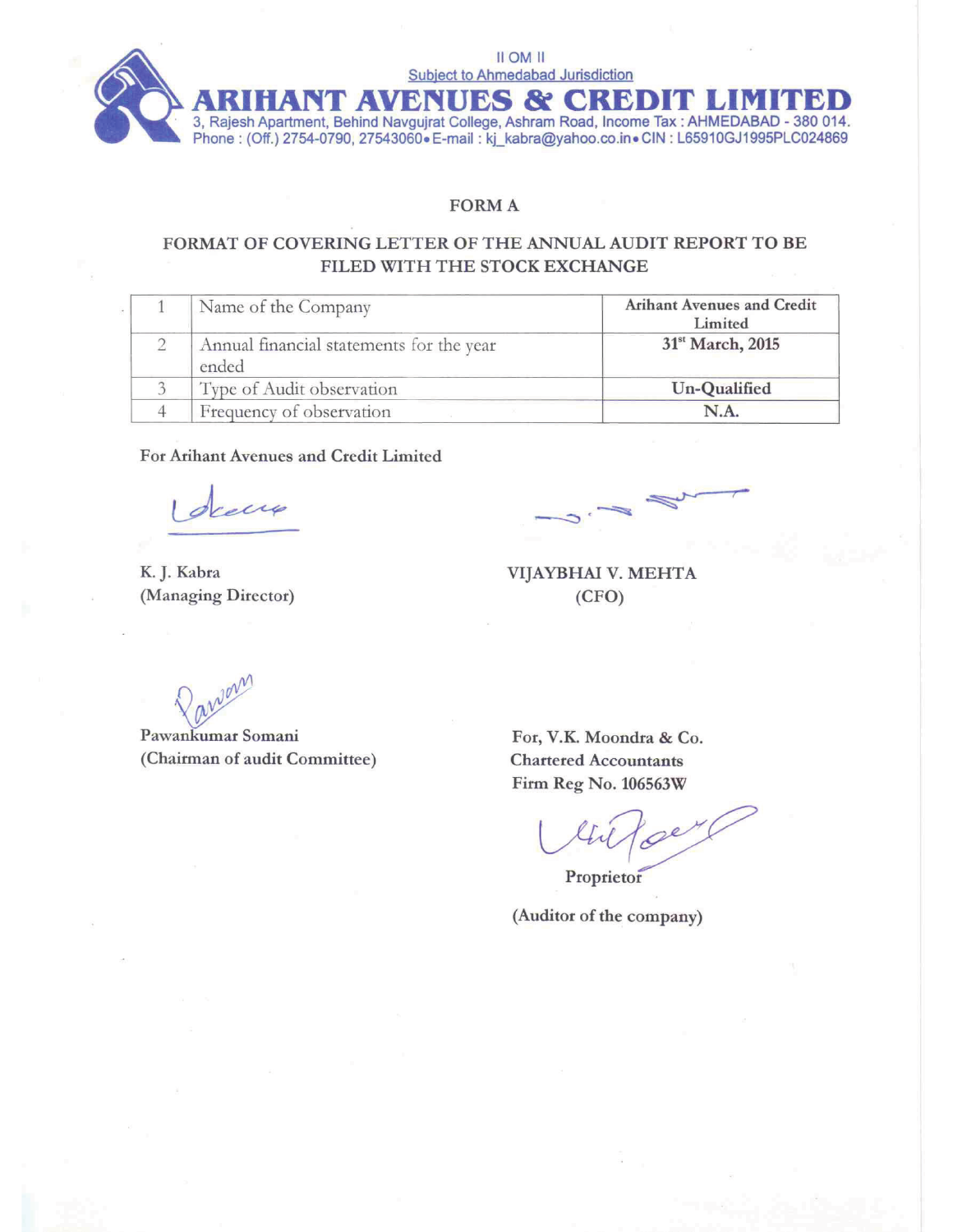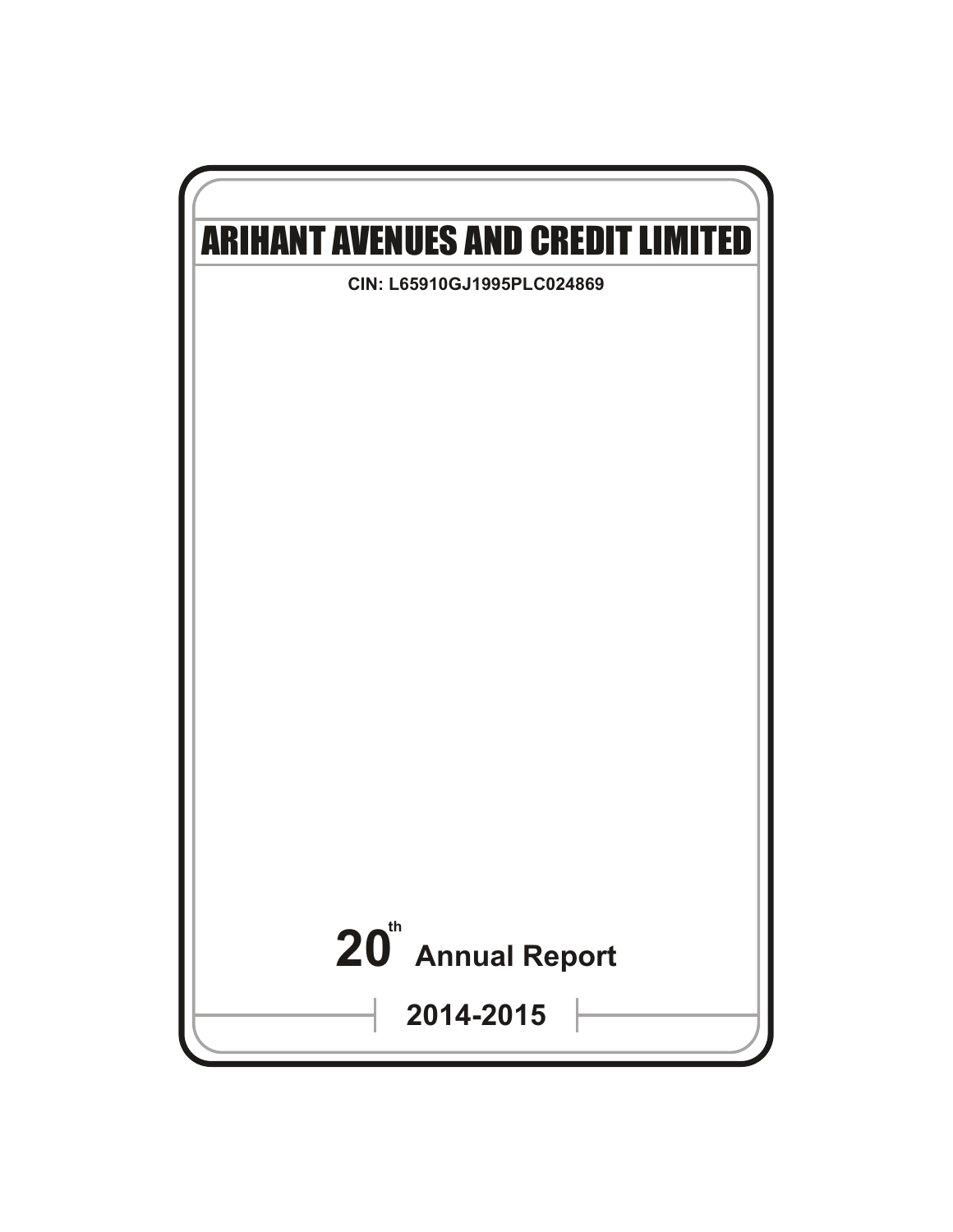| 1.  | Shri Satyanarayan Kabra              | Chairman |
|-----|--------------------------------------|----------|
| 2.  | Shri Krishna Awtar Kabra             | Director |
| 3.  | Shri Jayantilal Nanalal Shah         | Director |
| 4.  | Shri Pawan Kumar Nagarmal Somani     | Director |
| .5. | Shri Dineshchandra Amichand Turakhia | Director |
| 6   | Smt. Mukta Maheshwari                | Director |
|     |                                      |          |

7. Shri Dineshkumar Sheshnarayan Maheshwari Director

# **KEY MANERGERIAL PERSONNEL**

- 1. Shri Vijaybhai Vrajlal Mehta: Chief Financial Officer (CFO)
- 2. Shri Krishna Awtar Kabra Managing Director

# **BANKERS**

**Axis Bank Ltd.** (Law Garden Branch) Trishul-Opposite Samrtheshwar Temple, Nr. Law Garden, Ellisbridge, Ahmedabad-380006. Gujarat.

# **STATUTORY AUDITORS**

**V.K. Moondra & Co. (FRN: 106563W)**  Chartered Accountants Shop No. 201 - 202, Sarap, Opp. Navjivan Press, Ashram Rd, Sattar Taluka Society, Usmanpura, Ahmedabad-380014.

# **SECRETARIAL AUDITORS**

**M/s. Jalan Alkesh & Associates,**  Practising Company Secretaries 304, Agarwal Arcade, Near Ambawadi Circle, Ambavadi,

Ahmedabad-380 006. Gujarat.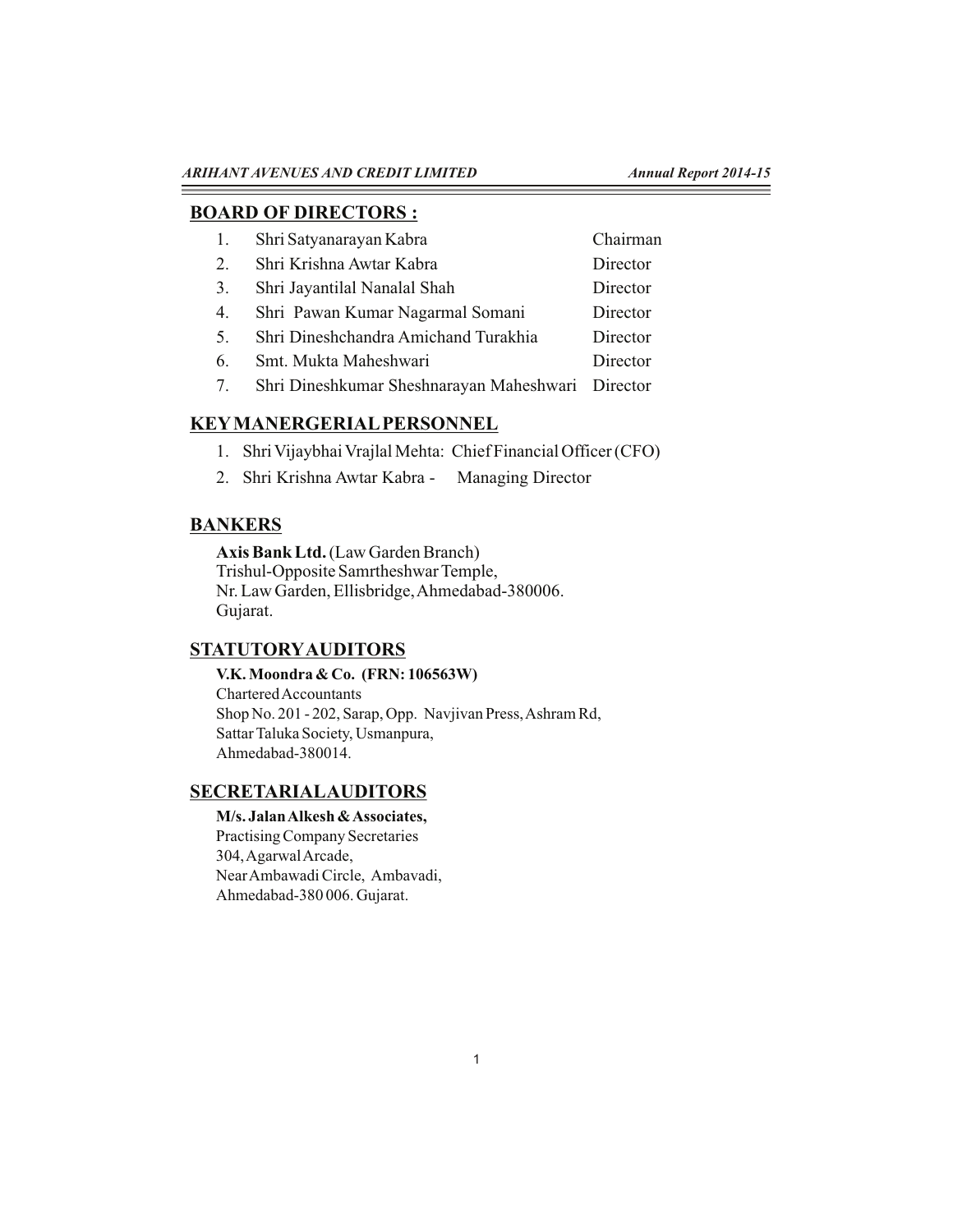# **REGISTRAR & SHARE TRANSFER AGENT**

**Sharepro Services ( India ) Private Ltd** l3 AB, Samhita Warehousing Complex, Sakinaka Telephone Exchange Lane, Andheri Kurla Road, Sakinaka, Andheri (East) Mumbai - 400 072. Contact No. : +91-22-67720300 sharepro@shareproservices.com

# **REGISTERED OFFICE**

3, Rajesh Apartment, B/H , Ajanta Comm. Estate, Off Ashram Road, Ahmedabad - Gujarat 380014

| Notice                              |    |
|-------------------------------------|----|
|                                     | 3  |
| Directors' Report                   | 15 |
| <b>Extract of Annual Report</b>     | 32 |
| Secretarial Audit Report            | 41 |
| <b>Independent Auditor's Report</b> | 44 |
| <b>Balance Sheet</b>                | 50 |
| Profit & Loss Statement             | 52 |
| <b>Cash Flow Statement</b>          | 53 |
| Notes to Accounts                   | 54 |
| Form MGT-11                         | 68 |
| Attendance Slip                     | 69 |
|                                     |    |

# **INDEX**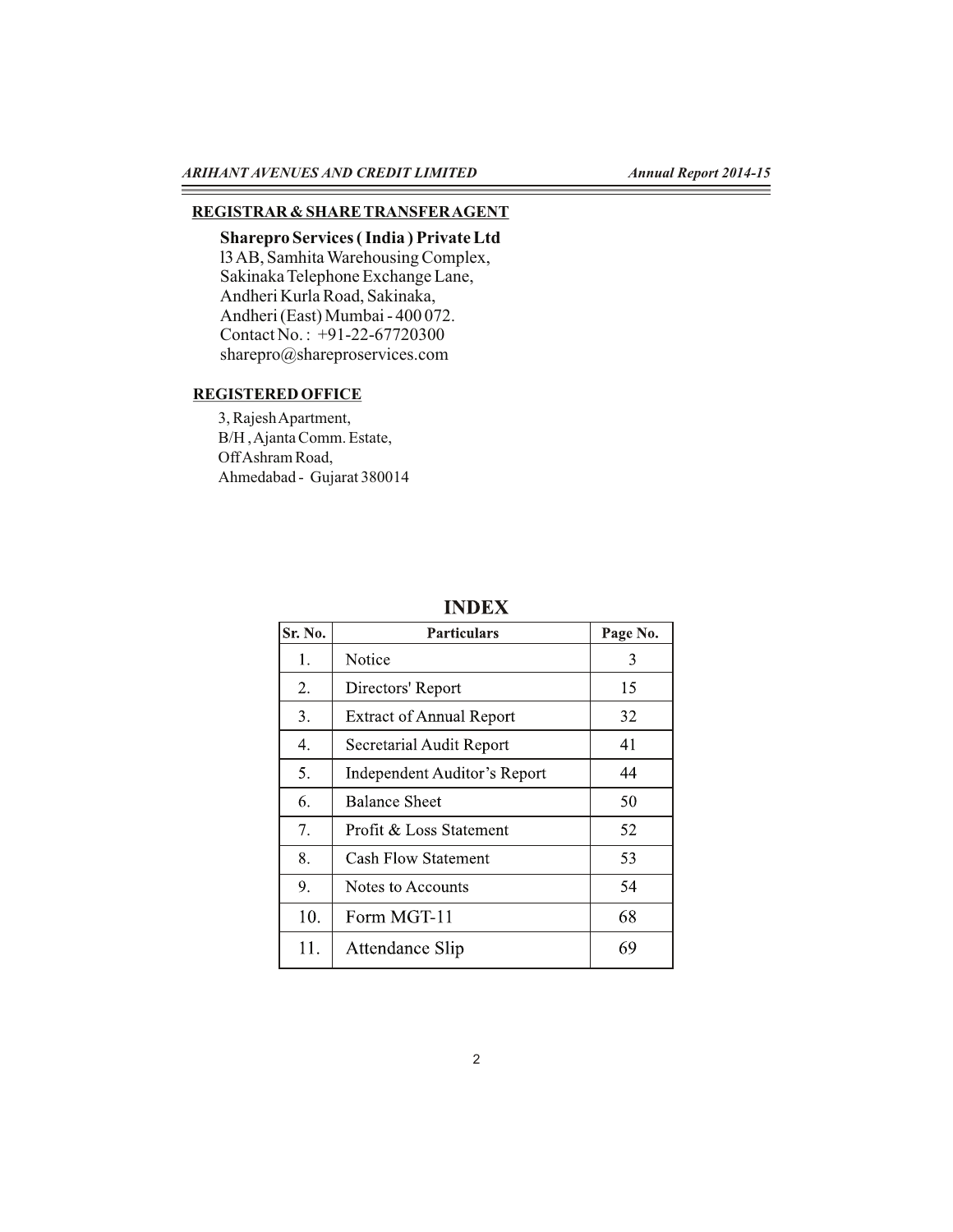## **ARIHANT AVENUES AND CREDIT LIMITED**

Registered Office: 3, Rajesh Apartment, B/H , Ajanta Comm. Estate, Off Ashram Road,

Ahmedabad Gujarat 380014

Phone: +91-79-2754 0790 E-mail Id.: info@aacl.co.in

CIN: L65910GJ1995PLC024869 Website : www.aacl.co.in

# **NOTICE**

NOTICE is hereby given that Twentieth (20th) Annual General Meeting of the members of Arihant Avenues and Credit Limited (CIN: L65910GJ1995PLC024869) will be held on Wednesday, 30th day of September, 2015 at 11.00 a.m. at the Registered Office of the Company situated at 3, Rajesh Apartment, B/h. Ajanta Comm. Estate Off Ashram Road, Income Tax, Ahmedabad - 380 014 to transact the following business:

# **ORDINARY BUSINESS :**

- 1. To receive, consider and adopt the Audited Balance sheet as on 31st March, 2015 and Profit and Loss Account for the year ended on that date together with the Cash flow Statement along with the Directors Report and Auditors Report thereon.
- 2. To appoint a Director in place of Mr. Satyanarayan Kabra (DIN: 00540293), Director of the Company who retires by rotation and being eligible offers himself for reappointment.
- 3. To re- appoint the Auditors and to fix their remuneration and in this regard pass or without modification(s), the following resolution as an Ordinary Resolution:

**"RESOLVED THAT** pursuant to the provisions of Sections 139, 141, 142 and other applicable provisions, if any, of the Companies Act, 2013, and the Rules made there under, the appointment of M/s. V.K. Moondra & Co. (Firm Registration No. 106563W), as Auditors of the Company approved by ordinary resolution passed at the 19th Annual General Meeting of the Company, to hold office from the conclusion of the 19th Annual General Meeting until the conclusion of the 22nd Annual General Meeting subject to Shareholders approval at each annual general meeting, be and is hereby ratified for the balance term and accordingly they continue to hold office from the conclusion of the 19th Annual General Meeting until the conclusion of the 22nd Annual General Meeting on such remuneration as may be fixed by the Board, apart from reimbursement of out of pocket expenses as may be incurred by them for the purpose of audit."

### **SPECIAL BUSINESS :**

**4. To consider and, if thought fit, to pass following resolution, with or without modifications as an Ordinary Resolution:-**

**"RESOLVED THAT** pursuant to the provisions of Section 149, 150 & 152 and any other applicable provisions of the Companies Act, 2013 ("the Act") , if any, read with Schedule IV of the Act rules of Companies (Appointment and Qualification of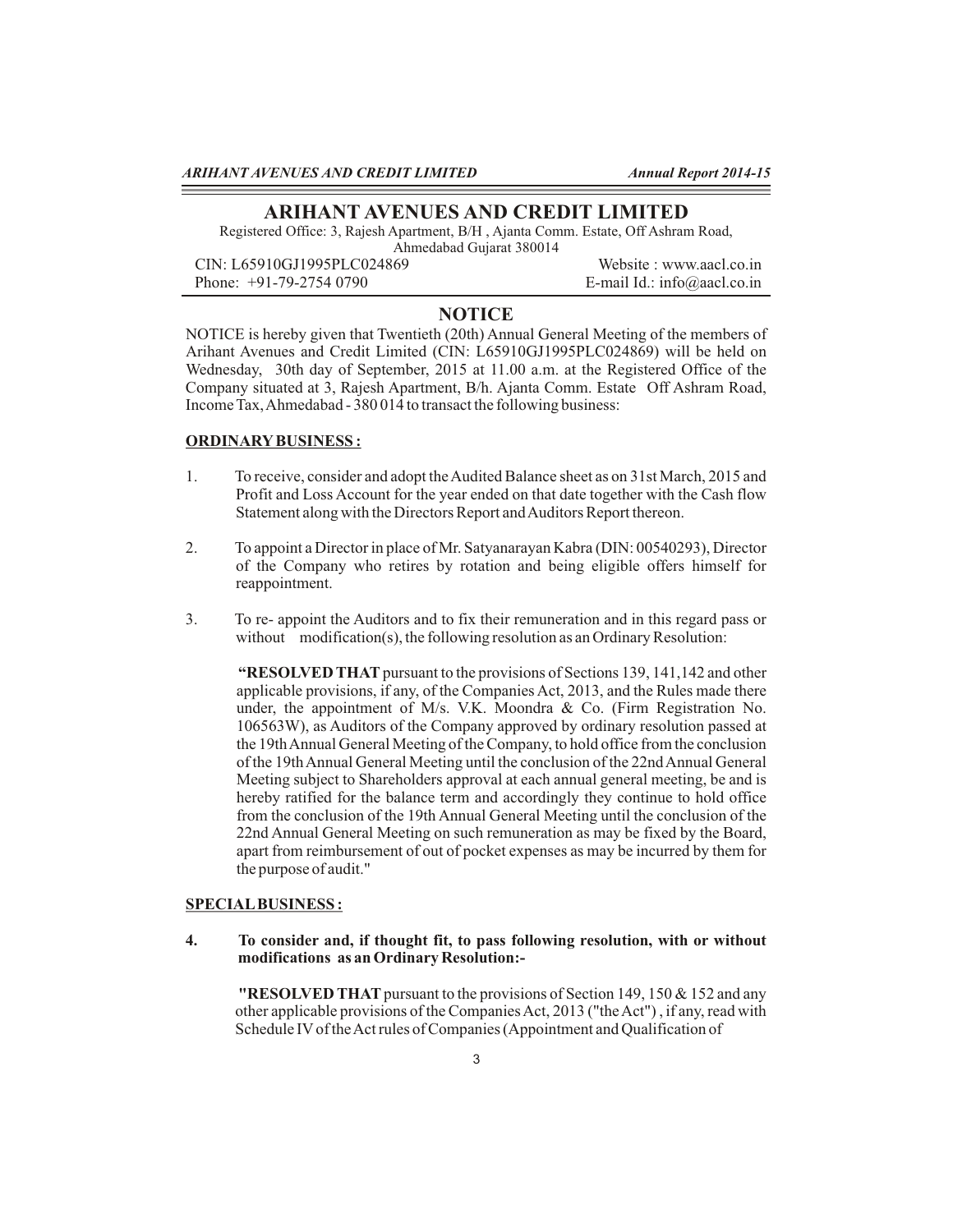Directors), 2014 (the rules) enactment thereof), Mrs. Mukta Maheshwari (DIN 01726964),who was appointed as the Additional Director of the Company w.e.f. 27/03/2015 under section 161 of the Companies Act, 2013 and the Articles of Association of the Company, and who holds office till the conclusion of this Annual General Meeting and in respect of whom the Company has received a notice in writing from a member proposing his candidature for the office of Directors, be and is hereby appointed as Director of the Company."

# 5. **To consider and if thought fit, to pass with or without modifications if any, the following resolution as an Ordinary Resolution:-**

**"RESOLVED THAT,** pursuant to the provisions of Section 181 of the Companies Act, 2013 and other applicable provisions, if any, of the Companies Act, 2013 and the rules made there under, if any, consent of the members of the Company be and is hereby accorded to the Board of Directors to give donation to any person / entity / organization / Company or other entity whether incorporated or not, whether registered or not, to make donation upto 50% of the average net profits of the Company for three immediately preceding financial years or maximum upto Rs. 25 lacs per annum, whichever is higher."

# 6. **To consider and if thought fit, to pass with or without modification(s) the following resolution as a Special Resolution:-**

**"RESOLVED THAT** in supersession of all the earlier Resolutions passed in this regard, pursuant to the provisions of Section 186, consent of the company be and is hereby granted ,pursuant to section 186 read with section 179(3)(e) & 179(3)(f) of the Companies Act, 2013 and Article of Association of the company , to the Board of Directors of the Company to make loan(s) and/or give any guarantee(s)/provide any security(ies) in connection with loan(s) made to and/or acquire by way of subscription, purchase or otherwise the securities of any body corporate up to a limit not exceeding Rs.10 Crores notwithstanding that the aggregate of the loans, guarantees or securities so far given or to be given to and/or securities so far acquired or to be acquired in all bodies corporate may exceed the limits prescribed under the said section."

**"RESOLVED FURTHER THAT** the Board of Directors of the Company be and is hereby authorized to take such steps as may be necessary for obtaining approvals, statutory, contractual or otherwise, in relation to the above and to settle all matters arising out of and incidental thereto, and to sign and execute all deeds, applications, documents and writings that may be required, on behalf of the Company and also to delegate all or any of the above powers to the Committee of Directors or the Managing Director or the Whole Time Director or the Principal Officer of the Company and generally to do all acts, deeds and things that may be necessary, proper, expedient or incidental for the purpose of giving effect to the aforesaid Resolution."

**7. To consider and, if thought fit, to pass, with or without modification(s), the following resolution as a Special Resolution:-**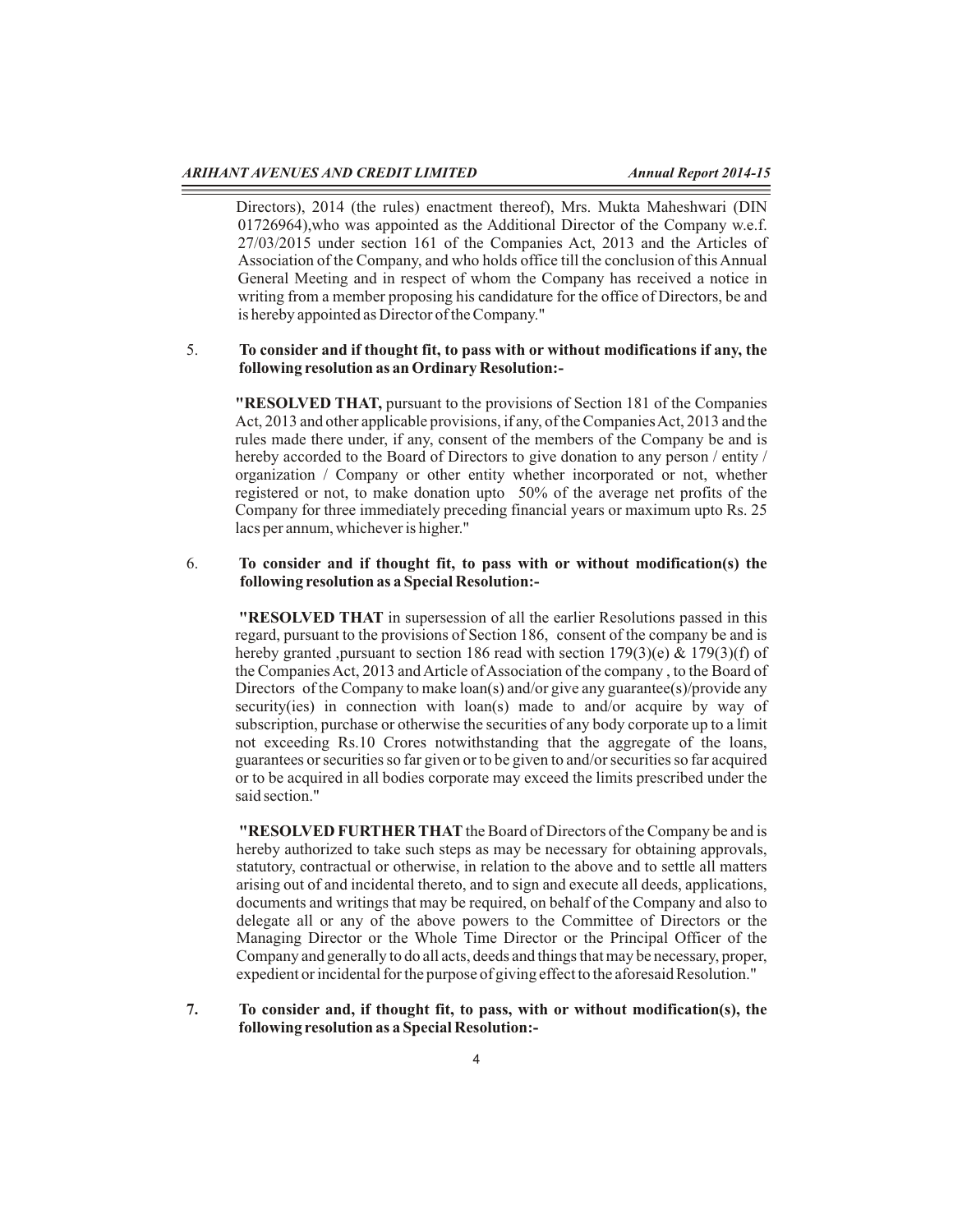**"RESOLVED THAT** pursuant to recommendation of the Board Governance, Nomination and Compensation Committee, and approval of the Board and subject to the provisions of Sections 196, 197, 198, 203 and other applicable provisions of the Companies Act, 2013 and the rules made there under (including any statutory modification or re-enactment thereof) read with Schedule- V of the Companies Act, 2013 and Articles of Association of the Company, approval of the members of the Company be and is hereby accorded for the appointment of Mr. Krishna Awtar Kabra ( DIN: 006508173), as the Managing Director of the Company for a period of five years with effect from August 14, 2015, which results in concurrent termination of the earlier appointment, as a Whole Time Director, as well as Change in designation, as well as the payment of salary, commission and perquisites (hereinafter referred to as "remuneration"), upon the terms and conditions as detailed in the explanatory statement attached hereto.

**"RESOLOVED FURTHER THAT** pursuant to section II of Schedule V And Other Applicable Provisions, if any of the companies act, 2013(including any amendment/ modification thereof) and subject to such approvals as may be necessary, the company is authorised to pay minimum remuneration to Mr. Krishna Awtar Kabra for the financial in which there is an inadequacy or absence of profit"

**"RESOLVED FURTHER THAT** the Board be and is hereby authorized to do all such acts, deeds and things and execute all such documents, instruments and writings as may be required and to delegate all or any of its powers herein conferred to any Committee of Directors or Director(s) to give effect to the aforesaid resolution.'

# **By Order of the Board of Directors of ARIHANT AVENUES AND CREDIT LIMITED**

Date :  $14^{\text{th}}$  August, 2015 Place : Ahmedabad **K.J. KABRA** 

 **Managing Director DIN: 00650817**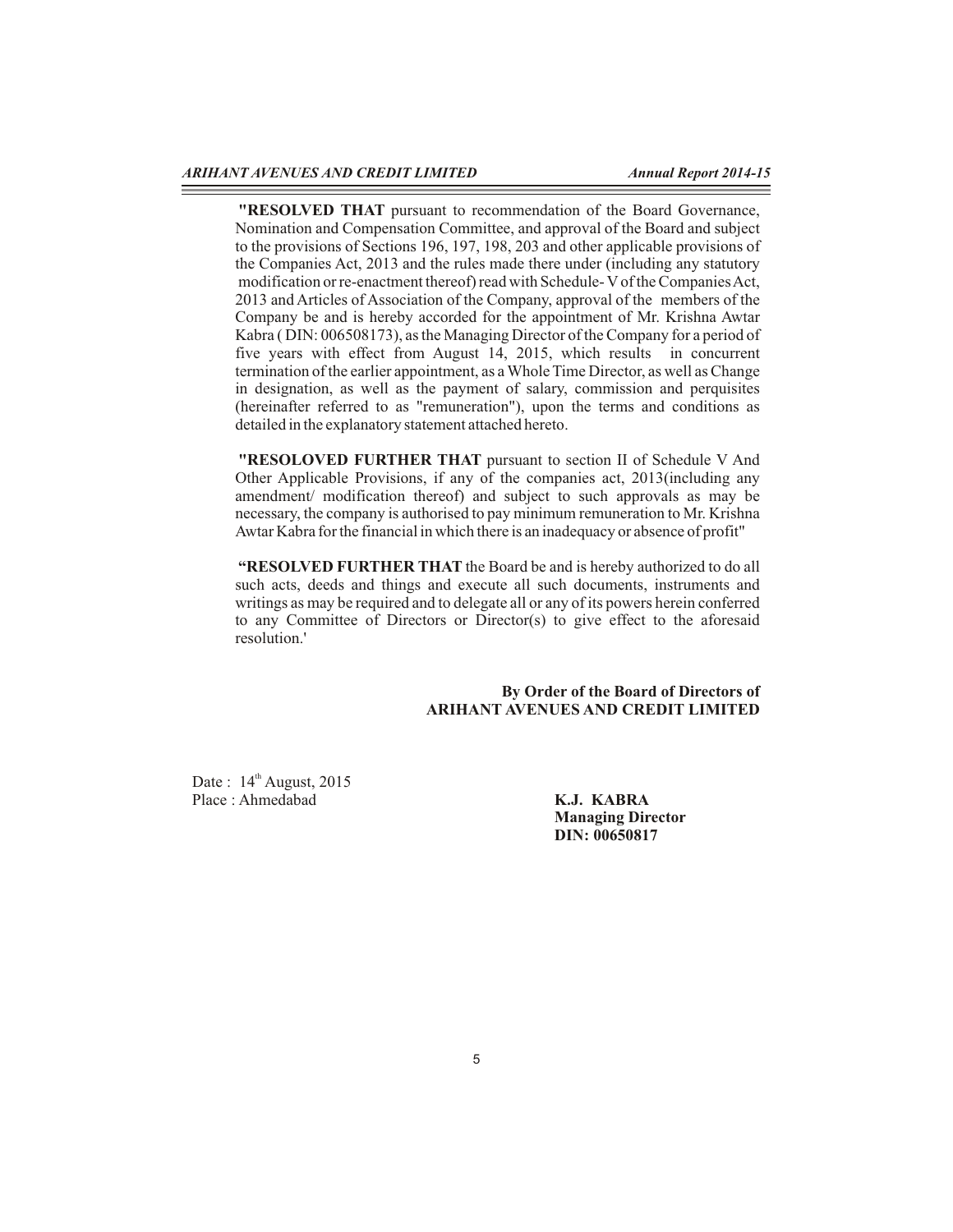#### **NOTES:**

- 1. A member entitled to attend and vote at the meeting is also entitled to appoint one or more proxies and that a proxy need not be a member of the company. Proxies in order to be effective must be deposited not less than 48 hours before the commencement of the meeting. A member cannot hold more than 50 proxies. Proxies submitted on behalf of the Companies, Societies, etc., must be supported by an appropriate resolution/authority as applicable.
- 2. The Register of Members and Share Transfer Books will remain close from 27th September, 2015 to 30th September, 2015 (both days inclusive ).
- 3. Members are requested to intimate about the change in address, if any.
- 4. Members are requested to bring the copies of the annual report as the same will not be distributed at the annual general meeting.
- 5. Pursuant to Section 72 of the Companies Act, 2013, Members who hold shares in the physical form can nominate a person in respect of all the shares held by them singly or jointly.
- 6. In compliance with the provisions of Section 108 of the Companies Act, 2013 and Rules framed there under, Members have been provided with the facility to cast their vote electronically, through the e- voting services provided by the Link Intime India Private Limited, on all resolutions set forth in this Notice.

Notice of the  $20<sup>th</sup>$  Annual General Meeting of the Company. Inter alia, indicating the process and manner of e-voting is being sent to all the members whose email Ids are registered with the Company/Depository Participant(s) for communication purpose through electronic mode unless any member has requested for a physical copy of the same. For members who have not registered their email address, physical copies of the Notice of the  $20<sup>th</sup>$  Annual general Meeting of the Company, inter alia, indicating the process and manner of e-voting is being sent through the permitted mode.

# **7. THE INSTRUCTIONS FOR SHAREHOLDERS VOTING ELECTRONICALLY ARE AS UNDER:**

- (i) The voting period begins on Saturday,  $26<sup>th</sup>$  September, 2015 (9:00 a.m.) and ends on Tuesday,  $29<sup>th</sup>$  September, 2015 (5:00 p.m.). During this period shareholders' of the Company, holding shares either in physical form or in dematerialized form, as on the cut-off date  $23<sup>rd</sup>$  September, 2015, may cast their vote electronically. The e-voting module shall be disabled by CDSL for voting thereafter.
- (ii) The shareholders should log on to the e-voting website www.evotingindia.com.
- (iii) Click on Shareholders.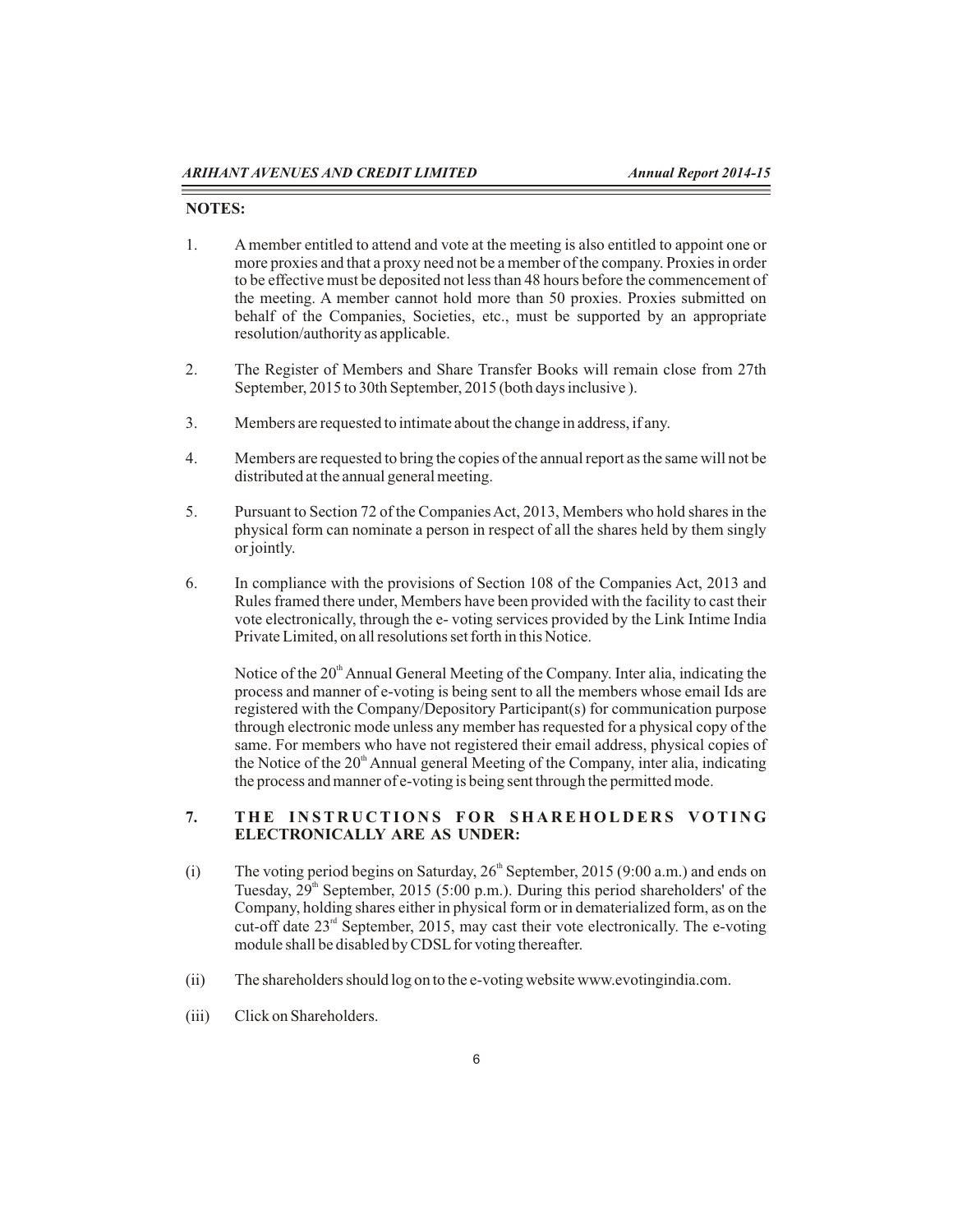- (iv) Now Enter your User ID
	- a. For CDSL: 16 digits beneficiary ID,
	- b. For NSDL: 8 Character DP ID followed by 8 Digits Client ID,
	- c. Members holding shares in Physical Form should enter Folio Number registered with the Company.
- (v) Next enter the Image Verification as displayed and Click on Login.
- (vi) If you are holding shares in demat form and had logged on to www.evotingindia.com and voted on an earlier voting of any company, then your existing password is to be used.
- (vii) If you are a first time user follow the steps given below :

|                             | For Members holding shares in Demat Form and Physical Form                                                                                                                                                                                                                                                                                                                                       |
|-----------------------------|--------------------------------------------------------------------------------------------------------------------------------------------------------------------------------------------------------------------------------------------------------------------------------------------------------------------------------------------------------------------------------------------------|
| <b>PAN</b>                  | Enter your 10 digit alpha-numeric *PAN issued by Income Tax Department<br>(Applicable for both demat shareholders as well as physical shareholders)<br>Members who have not updated their PAN with the Company/ Depository<br>Participant are requested to use the Sequence No. printed on Address<br>Slip/email to the members pertaining to the Notice of this AGM.                            |
| <b>DOB</b>                  | Enter the Date of Birth as recorded in your demat account or in the company<br>records for the said demat account or folio in dd/mm/yyyy format.                                                                                                                                                                                                                                                 |
| Dividend<br>Bank<br>Details | Enter the Dividend Bank Details as recorded in your demat account or in the<br>company records for the said demat account or folio.<br>• Please enter the DOB or Dividend Bank Details in order to login. If the<br>details are not recorded with the depository or company please enter the<br>member id / folio number in the Dividend Bank details field as<br>mentioned in instruction (iv). |

(viii) After entering these details appropriately, click on "SUBMIT" tab.

- (ix) Members holding shares in physical form will then directly reach the Company selection screen. However, members holding shares in demat form will now reach 'Password Creation' menu wherein they are required to mandatorily enter their login password in the new password field. Kindly note that this password is to be also used by the demat holders for voting for resolutions of any other company on which they are eligible to vote, provided that company opts for e-voting through CDSL platform. It is strongly recommended not to share your password with any other person and take utmost care to keep your password confidential.
- (x) For Members holding shares in physical form, the details can be used only for evoting on the resolutions contained in this Notice.
- (xi) Click on the EVSN for the relevant <ARIHANT AVENUES AND CREDIT LIMITED> on which you choose to vote.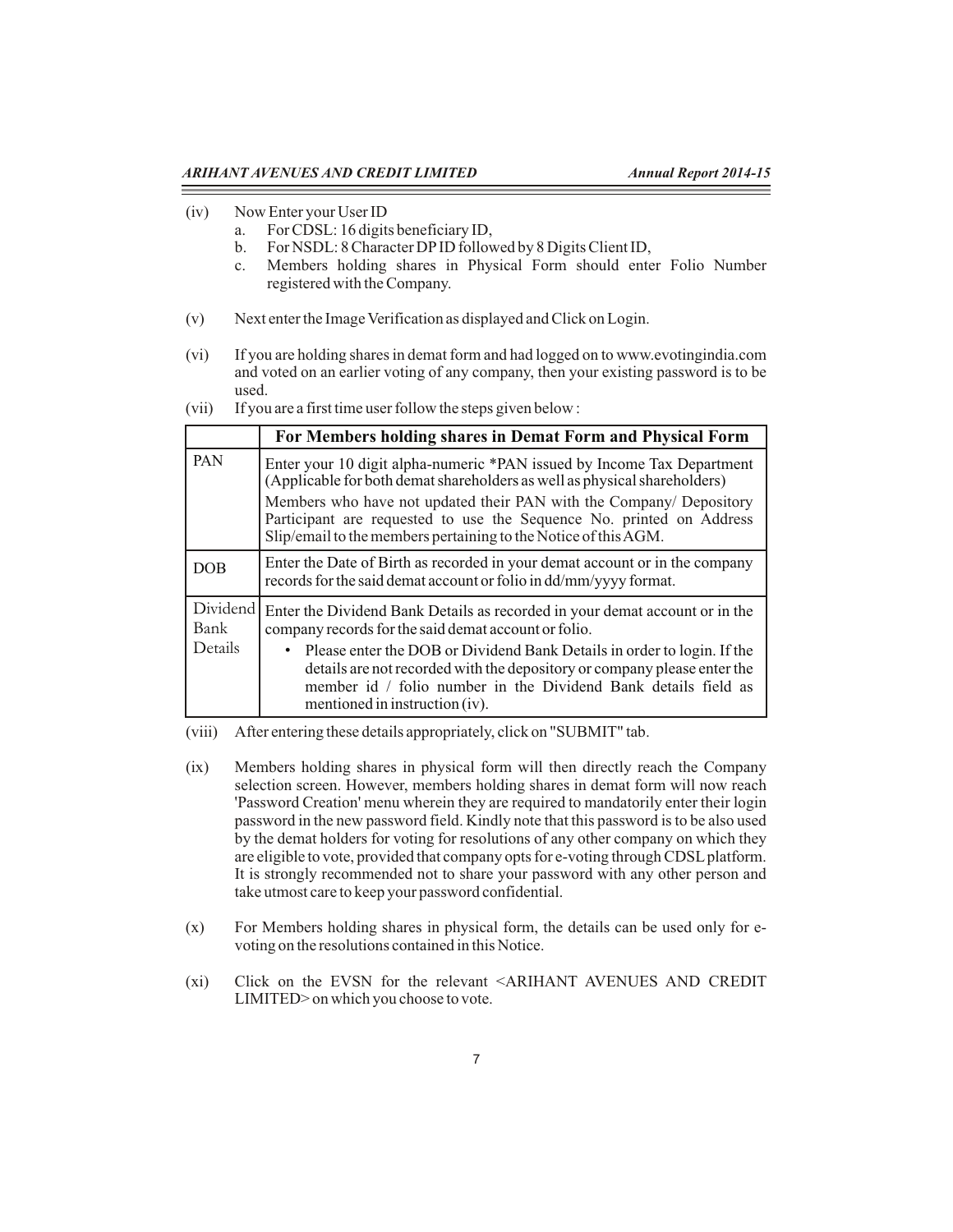.

- (xii) On the voting page, you will see "RESOLUTION DESCRIPTION" and against the same the option "YES/NO" for voting. Select the option YES or NO as desired. The option YES implies that you assent to the Resolution and option NO implies that you dissent to the Resolution
- (xiii) Click on the "RESOLUTIONS FILE LINK" if you wish to view the entire Resolution details.
- (xiv) After selecting the resolution you have decided to vote on, click on "SUBMIT". A confirmation box will be displayed. If you wish to confirm your vote, click on "OK", else to change your vote, click on "CANCEL" and accordingly modify your vote.
- (xv) Once you "CONFIRM" your vote on the resolution, you will not be allowed to modify your vote.
- (xvi) You can also take out print of the voting done by you by clicking on "Click here to print" option on the Voting page.
- (xvii) If Demat account holder has forgotten the same password then Enter the User ID and the image verification code and click on Forgot Password  $\&$  enter the details as prompted by the system.
- (xviii) Note for Non Individual Shareholders and Custodians
	- Non-Individual shareholders (i.e. other than Individuals, HUF, NRI etc.) and Custodian are required to log on to www.evotingindia.com and register themselves as Corporates.
	- A scanned copy of the Registration Form bearing the stamp and sign of the entity should be emailed to helpdesk.evoting@cdslindia.com.
	- After receiving the login details a compliance user should be created using the admin login and password. The Compliance user would be able to link the account(s) for which they wish to vote on.
	- The list of accounts should be mailed to helpdesk.evoting@cdslindia.com and on approval of the accounts they would be able to cast their vote.
	- A scanned copy of the Board Resolution and Power of Attorney (POA) which they have issued in favour of the Custodian, if any, should be uploaded in PDF format in the system for the scrutinizer to verify the same.
- (xix) In case you have any queries or issues regarding e-voting, you may refer the Frequently Asked Questions ("FAQs") and e-voting manual available at www.evotingindia.com, under help section or write an email to helpdesk.evoting@cdslindia.com.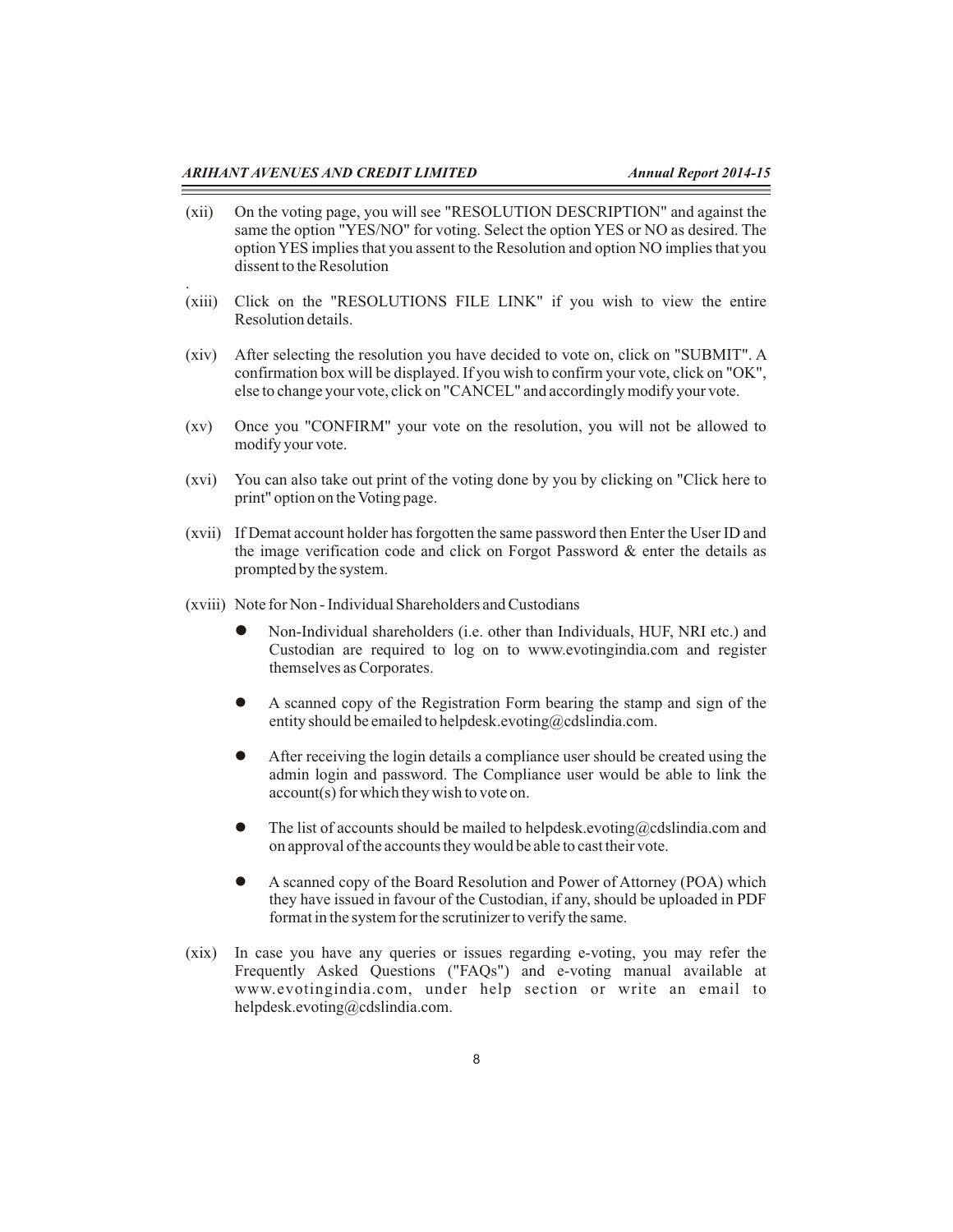- (xx) Mr. Umesh Ved, Company Secretary of M/s. Umesh Ved & Associates, (Membership No 4411, CP 2924), Ahmedabad has been appointed as the Scrutinizer to scrutinize the e-voting process in a fair and transparent manner.
- (xxi) The scrutinizer shall within a period of not exceeding three working days from the conclusion of the e- voting period unblock the votes in the presence of at least two witnesses not in employment of the Company and make a scrutinizer's report of the votes cast in favour or against, if any, forthwith to the Chairman of the Company.
- (xxii) The results of the e-voting along with the scrutinizer's report shall be placed in company's website and on the website of CDSL within two days of passing of the resolution at the AGM of the Company. The results will also be communicated to the stock exchanges where the shares of the Company are listed.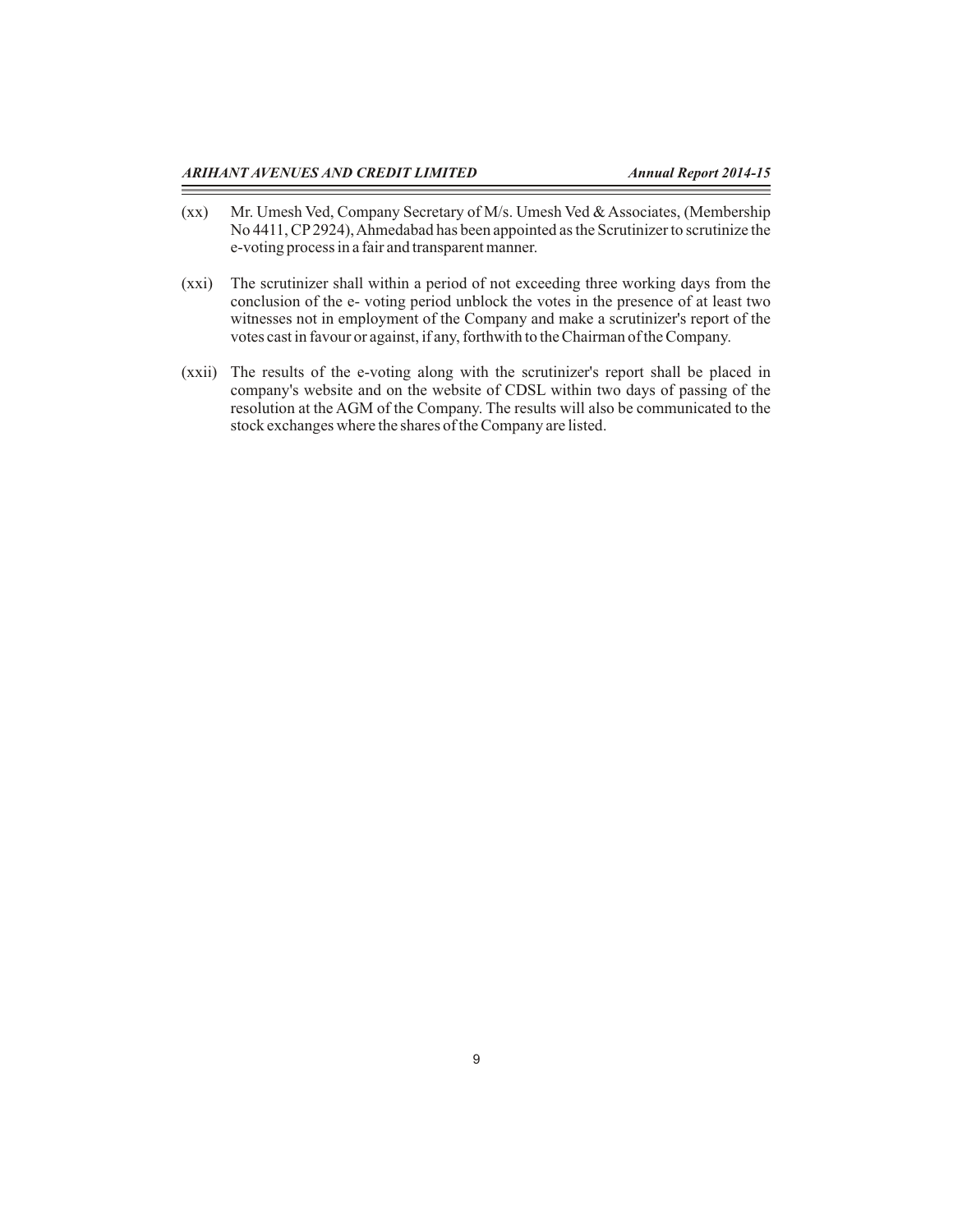# **EXPLANATORY STATEMENT PURSUANT TO SECTION 102 (1) OF THE COMPANIES ACT, 2013**

### **Item No. 4**

### **Confirmation of Mrs. Mukata Maheshawari as Woman Director:**

Mrs. Mukta Maheshawri (DIN: 01726964) was appointed as an additional director by the Board of Director of the Company w.e.f. 27th March, 2015. As per the provisions of Section 161 of the Companies Act, 2013, she holds office upto the date of ensuing Annual General Meeting of the Company. As required under Section 160 of the Companies Act, 2013, the Company has received a notice in writing together with requisite deposit under Section 160 of the Companies Act, 2013 from a Member proposing name of Mrs. Mukta Maheshwari as candidate for the office of the Director.

The Board recommends the resolution at item No. 5 of the notice in relation to appointment of Mrs. Mukta Maheshwari as a Director, for your approval as an ordinary resolution.

None of the Directors, Key Managerial Personnel of Company and their relatives, except Mrs. Mukta Maheshwari the proposed director are in any way, deemed to be concerned or interested financially or otherwise in the Ordinary resolution as set out at Item No. 4 of the Notice except to the extent of their shareholdings held in the company.

The Board recommends the resolution as set out at Item No. 4 of the Notice for approval by the shareholders.

### **Item No. 5**

### **Approval for Donation in excess of prescribed limit :**

Pursuant to provision of Section 181 of the Companies Act, 2013 it is necessary for the Board of Directors of the Company to obtain the consent of the members in general meeting for giving donation in excess of 5% of the average net profits for three immediately preceding financial years of the Company.

The Proposed ordinary resolution will empower the Board of Directors to give donation up to 50% of the average net profits of the Company for three immediately preceding financial years or maximum upto Rs. 25 lacs per annum, whichever is higher.

The Board recommends the passing of the Ordinary resolution.

None of the directors/key managerial personnel of the company/relatives are, in any way, concerned or interested, financially or otherwise, in these resolutions except to the extent of their shareholdings held in the company.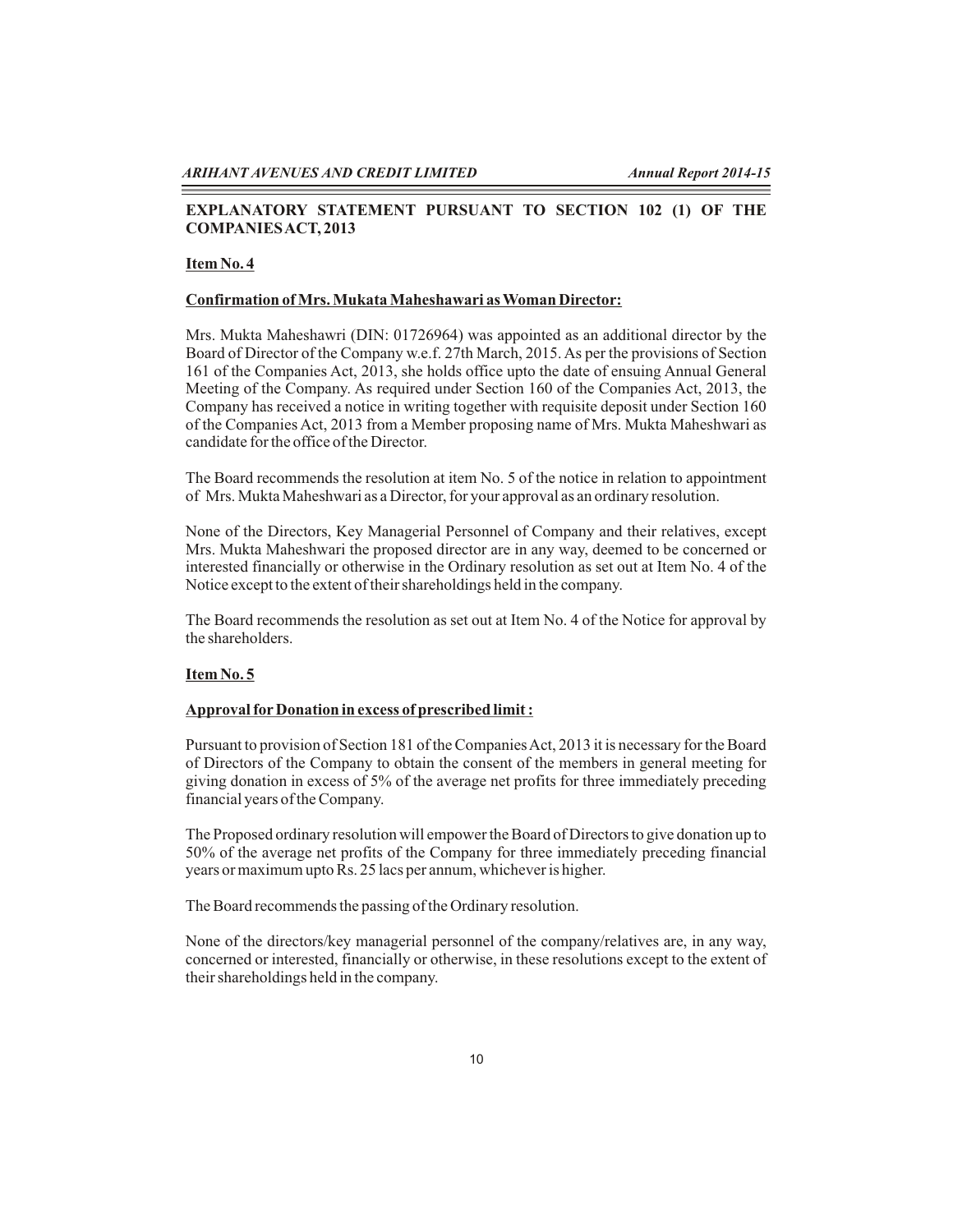#### **Item No. 6**

## **Approval to make investments, give guarantee and provide security in excess of prescribed limit:**

As per the provisions under Section 186 read with Section 179(3)(e) & 179(3)(f) a Company cannot make investment, give loan or guarantee or provide any security in excess of the limits set out therein unless it is previously authorized by a special resolution. Hence, it is necessary to obtain approval for the same from the Members by passing a resolution. The funds required for the investment will be sourced through internal accruals, equity proceeds and/or borrowings.

The Company is proposing to make investments in the areas of business of the Company. As a measure of achieving greater financial flexibility and to enable optimal financial structuring to facilitate speedy implementation of various projects, it is proposed that the Board of Directors be authorized to invest upto Rs. 10 crore in any body corporate by way of subscription and /or purchase of equity/equity related securities and/or debentures, grant of loan, guarantee and/or providing of security from time to time.

None of the directors/key managerial personnel of the company/relatives are, in any way, concerned or interested, financially or otherwise, in these resolutions except to the extent of their shareholdings held in the company.

The Board commends the Special Resolution set out at Item no. 6 of the Notice for approval by the Members.

# **Item No. 7**

# **Change in Designation of Mr. Krishna Awtar Kabra & Change in term of employment :**

Mr. Krishna Awtar Kabra was re-appointed as the Whole - Time Director in the Company, subject to the approval of the Member in the previous Annual General Meeting dated 30/09/2014; however the Board now recommends to Change the designation of Mr. Krishna Awtar Kabra and be hereby designated as the Managing Director of the company, upon the recommendations of Nomination and Remuneration Committee to the Board, on following terms and conditions of appointment, subject to approval of members at the ensuing Annual General Meeting: .

The material terms of appointment and remuneration as contained in the draft agreement are stated hereunder:

#### 1. **Remuneration :**

- A) **Salary :** Rs. 6,00,000/- per annum.
- B) **Bonus/Ex gratia** : Payment of Bonus or Ex gratia, in lieu of Bonus subject to a ceiling of One Month's salary in a year.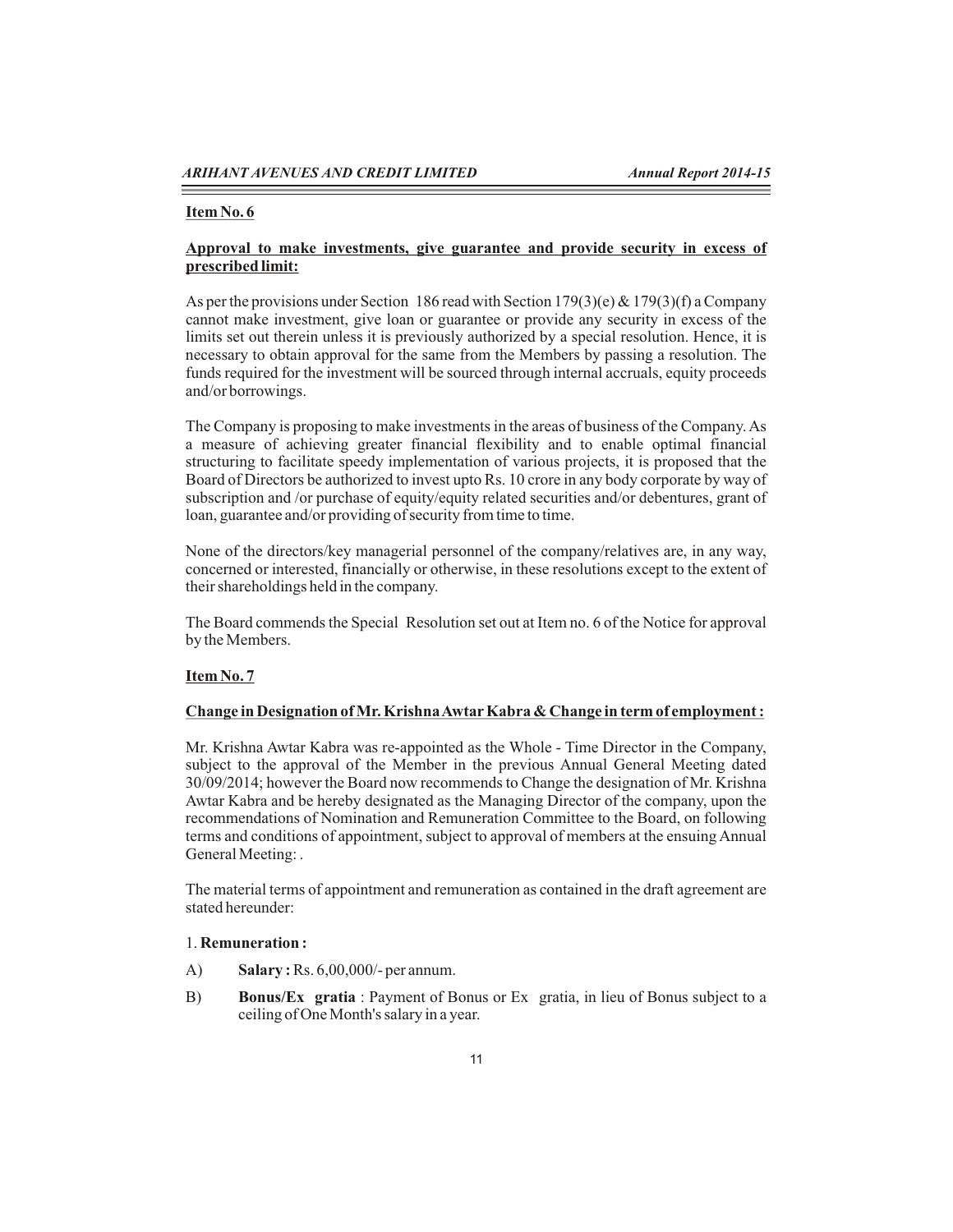#### **2. Perquisites :**

The Managing Director shall be entitled to all the perquisites ( Restricted to an amount equal to an amount of annual salary) listed herein below in addition to the salary and commission mentioned above :

- a) **Housing :** The Company shall provide furnished accommodation, which includes electricity, gas, water, furniture, fixtures, security personal and other related items. The Managing Director shall be reimbursed all such expense for his residence on actual basis.
- b) **Medial Reimbursement :** Actual expense incurred by Mr. Krishna Awtar Kabra and his family.
- c) **Club Fees:** Fees and expenses at clubs subject to a maximum of two clubs. This will not include admission and life membership fees.
- d) **Company's Contribution towards Provident Fund** : Contribution to Provident Fund will not be included in the computation of the ceiling on perquisites to the extent not taxable under the Income Tax Act, 1961.
- e) **Gratuity:** Gratuity payable will not exceed half a month's salary for each completed years of services.
- f) **Car/Telephone :**

Provision of car for use on company's business will not be considered as per perquisites.

## **I. GENERAL INFORMATION:**

# (1) **Nature of Industry :**

- **1)** To organize, design, build, construct, etc. hotels, offices, buildings, etc.
- **2**)To carry on business of merchant banker and all type of financing business
- **3)** To act as registrar, underwriter, sub-underwriter.
- (2) **Date or expected date of Commencement of Commercial Production:** The Company is already in operation since 1995
- (3) **In case of new companies, expected date of commencement of activities as per project approved by financial institutions appearing in the prospectus:** Not Applicable as the Company has already commenced the business.

|                           |           | (Rs. In Lacs) |
|---------------------------|-----------|---------------|
| Year                      | 2014-15   | 2013-14       |
| Revenue                   | 44,50,759 | 45,59,963     |
| <b>Profit before Tax</b>  | 18,07,188 | 23,70,299     |
| <b>Profit after Tax</b>   | 13,03,213 | 19,56,140     |
| <b>Earnings per Share</b> | 0.18      | 0.26          |

# (4) **Financial Performance based on given indicators :**

(5) **Foreign investments or collaborators, if any:** NIL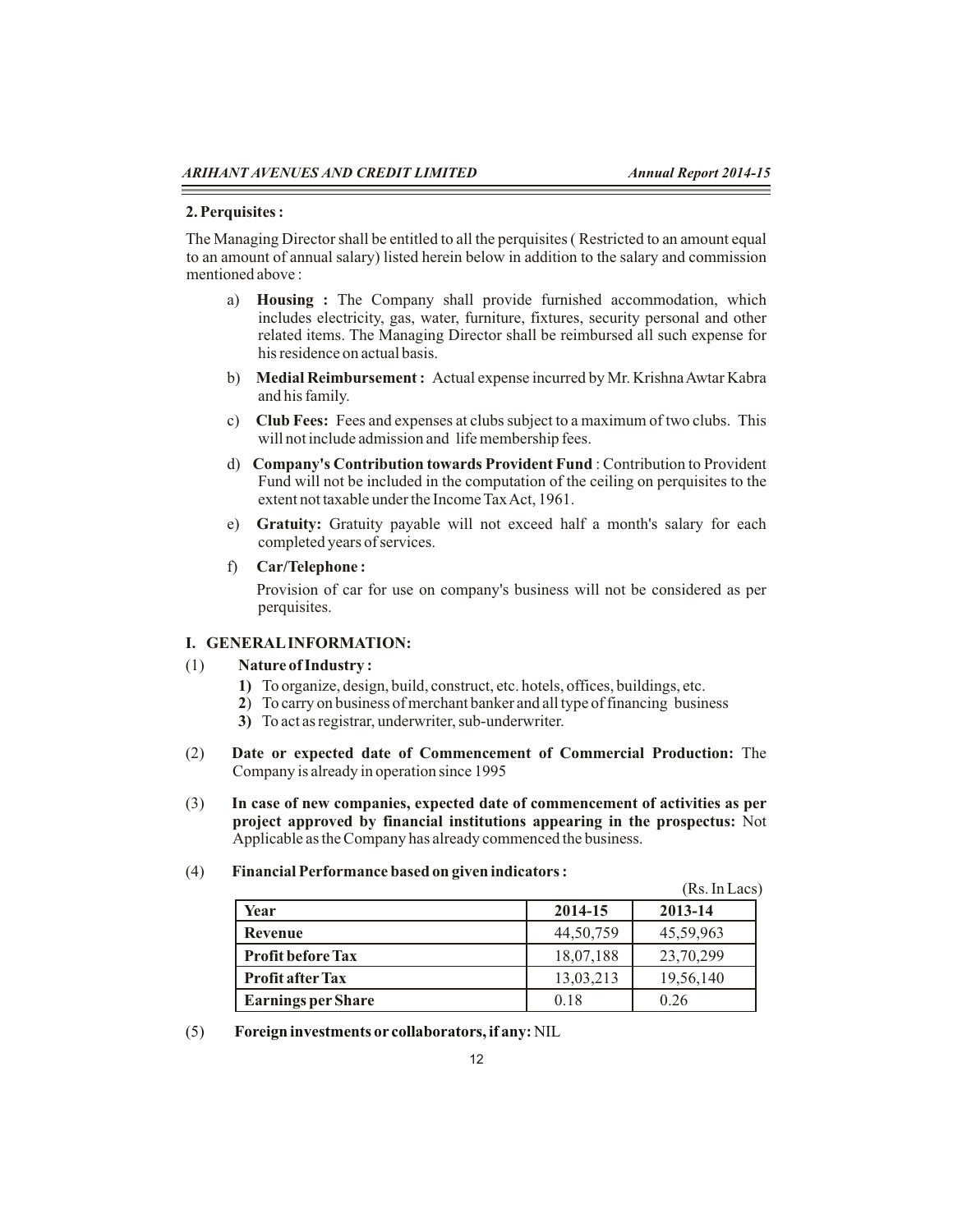### **II. INFORMATION ABOUT THE APPOINTEE:**

- (1) **Background details:** Mr. Krishna Awtar Kabra is a B. Com. Graduate from the Gujarat University. He has over 20 years of experience in the field of Investment in Shares and Securities.
- (2) **Past remuneration:** Mr. Krishna Awtar Kabra is working with the Company as Whole Time Director of the Company since  $16<sup>th</sup>$  August, 2000, and drawing an annual remuneration of around  $\bar{\xi}$  90,000 p.a.
- (3) **Job profile and his suitability:** Mr. Krishna Awtar Kabra has over 20 years of experience in the field of Investment in Shares and Securities and has acted on very senior position during his earlier assignments with various corporates engaged in the business of Investment in Shares and Securities. He has worked with Maya Texturisers Private Limited and Mingfeng Impex Private Limited as Director. He is serving your Company since year 2000 as Whole Time Director. His vast experience in the field of Investment in Shares and Securities will help the Company in achieving its future goal
- 4) **Remuneration proposed:** The proposed overall remuneration payable to Mr. Krishna Awtar Kabra shall not exceed  $\bar{\tau}$  90,000/- (Rupees Ninety Thousand) p.a. and other perquisites.
- 5) **Comparative remuneration profile:** The proposed remuneration payable to Mr. Krishna Awtar Kabra is at par with the industry standards, in which it operates.
- 6) **Pecuniary relationship:** Mr. Krishna Awtar Kabra has no other pecuniary relationship with the Company except receiving remuneration as Whole-time Director and share holding in the company.

## **III. OTHER INFORMATION:**

(1) **Reason for loss or inadequate profits and Steps taken or proposed to be taken for improvement:** The Company has started its business activities from 1992, however the actual performance of the Company ramped up in the last three years with its expanded capacity. The Company's trade has improved, substantially during the last three years. However the profit margin could not improve in line with the trade volume, mainly because of market conditions. The Company is getting new orders and is expected to increase its trading in coming years. The higher trading shall also result in higher profitability.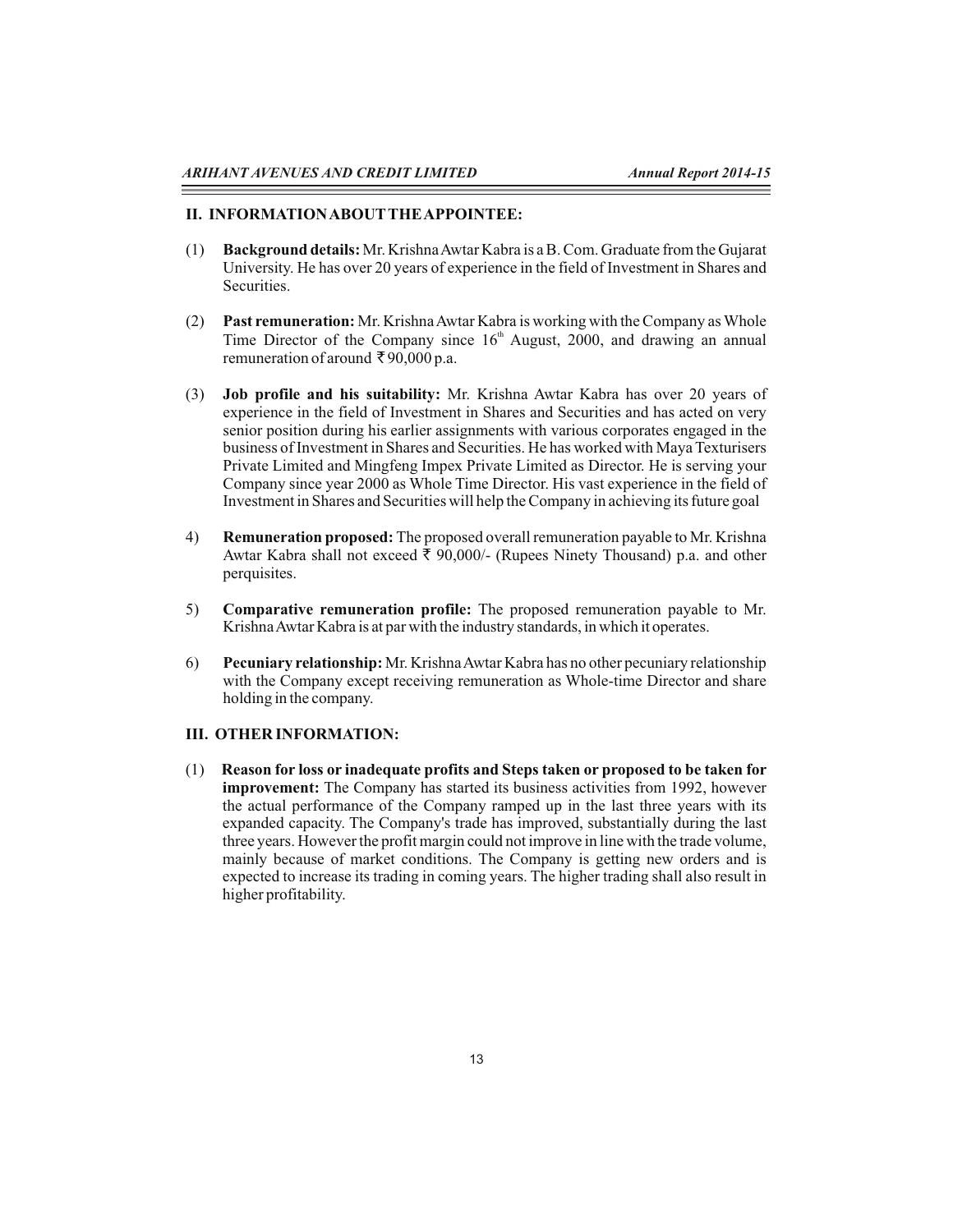# (2) **Expected increase in productivity and profits in measurable terms**:

The projected turnover and net profits for the next three financial years are as follows: (Amt. in Rs.)

| Year    | 2015-16   | 2016-17   | 2017-18   |
|---------|-----------|-----------|-----------|
| Revenue | 45,50,000 | 46,50,000 | 47,50,000 |
| Profit  | 18,50,000 | 19,00,000 | 19,50,000 |

The appointment of Mr. Krishna Awtar Kabra as Managing Director is in the interest of the Company and the Company expects to gain substantially by his vast experience. His appointment will help the Company to achieve its future endeavors.

### **Details of his Directorship in other Companies are given below.**

| Sr. No. Directorship in Companies                                   | $\mathcal{C}$ IN |
|---------------------------------------------------------------------|------------------|
| Maya Texturisers Private Limited - Director   U17119GJ1990PTC014724 |                  |
| Mingfeng Impex Private Limited - Director   U51900GJ2009PTC056662   |                  |

Mr. Krishna Awtar Kabra is holding 2,28,000 Equity Shares of the Company.

The Board considered that due to his continued association and increased responsibilities it would be beneficial and desirable to the Company to avail services of Mr. Krishna Awtar Kabra as a Managing Director of the Company. Accordingly the Board recommends the resolution no. 6 in relation to change in designation of Mr. Krishna Awtar Kabra, as a Managing Director of the Company, for your approval as a Ordinary Resolution.

Mr. Krishna Awtar Kabra is deemed to be interested in the resolution. None of the Director or Key Managerial Personnel (KMP) of the Company or their relatives is in any way concerned or interested in the resolution.

# **By Order of the Board of Directors of ARIHANT AVENUES AND CREDIT LIMITED**

Date:  $14^{\text{th}}$ August, 2015 Place : Ahmedabad

> **K. J. KABRA Managing Director DIN: 00650817**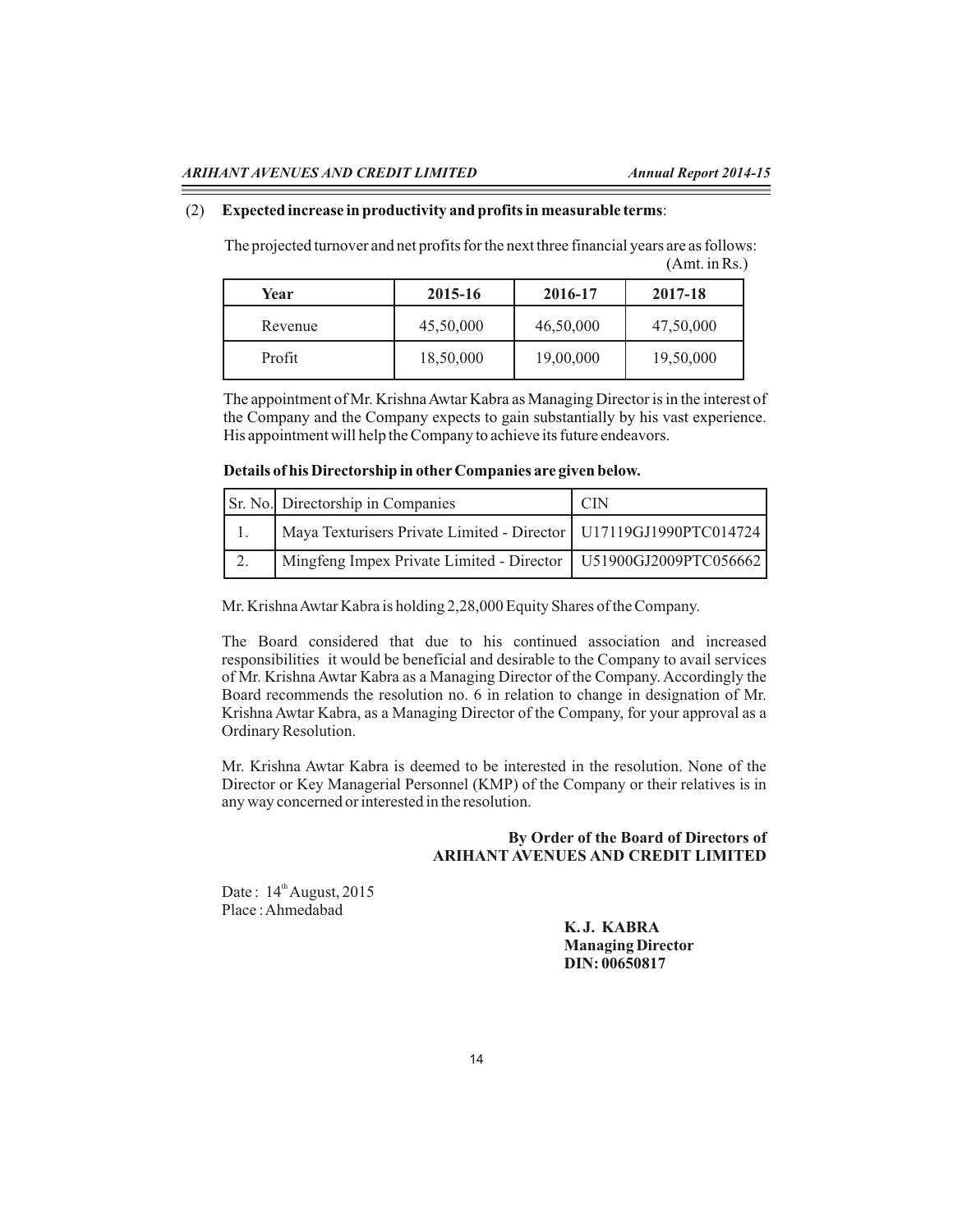# **DIRECTORS REPORT**

To,

The members,

Your Directors have the pleasure in presenting the 20<sup>th</sup> Annual Report together with the Audited Statement of Account of the Arihant Avenues and Credit Limited for the year ending on  $31<sup>st</sup> March, 2015$ . (Amt. in Rupees)

| <b>Particulars</b>            | $2014 - 2015$ | $2013 - 2014$ |
|-------------------------------|---------------|---------------|
| Revenue from operations       | 4,450,759.00  | 4,559,963.96  |
| <b>Total revenue</b>          | 4,450,759.00  | 4,559,963.96  |
| Expenditure                   |               |               |
| Employee benefits expenses    | 306,000.00    | 294,000.00    |
| Other expenses                | 2,337,570.68  | 1,895,664.38  |
| <b>Total expenses</b>         | 2,643,570.68  | 2,189,664.38  |
| Profit before exceptional and |               |               |
| extra ordinary items and tax  | 1,807,188.32  | 2,370,299.58  |
| Profit before tax             | 1,807,188.32  | 2,370,299.58  |
| Tax expense :                 |               |               |
| Income tax for earlier years  | 103,975.00    | 0.00          |
| Provision for income tax      | 400,000.00    | 414,159.00    |
| Net profit for the year       | 1,303,213.32  | 1,956,140.58  |

# **2. APPROPRIATIONS:**

The Opening Balance of Surplus of Profit and Loss shown under the head "Reserves and Surplus" was Rs.14076967.29/. During the year under the review, the profit of Rs. 1,303,213.32 was also added. The Closing Balance of Surplus of the Profit and Loss shown under the head "Reserves and Surplus" was Rs. 15380180.61/.

# **3. COMPANY PERFORMANCE:**

During the year under the review there was a decline in total income of 2.39% in comparison to the previous year. The decline is mainly attributed to the interest rate. The total expenses have increased by more than 20.7% and the net profit after tax have declined by about 33.38%. However, your Directors are expecting to achieve better results in time to come.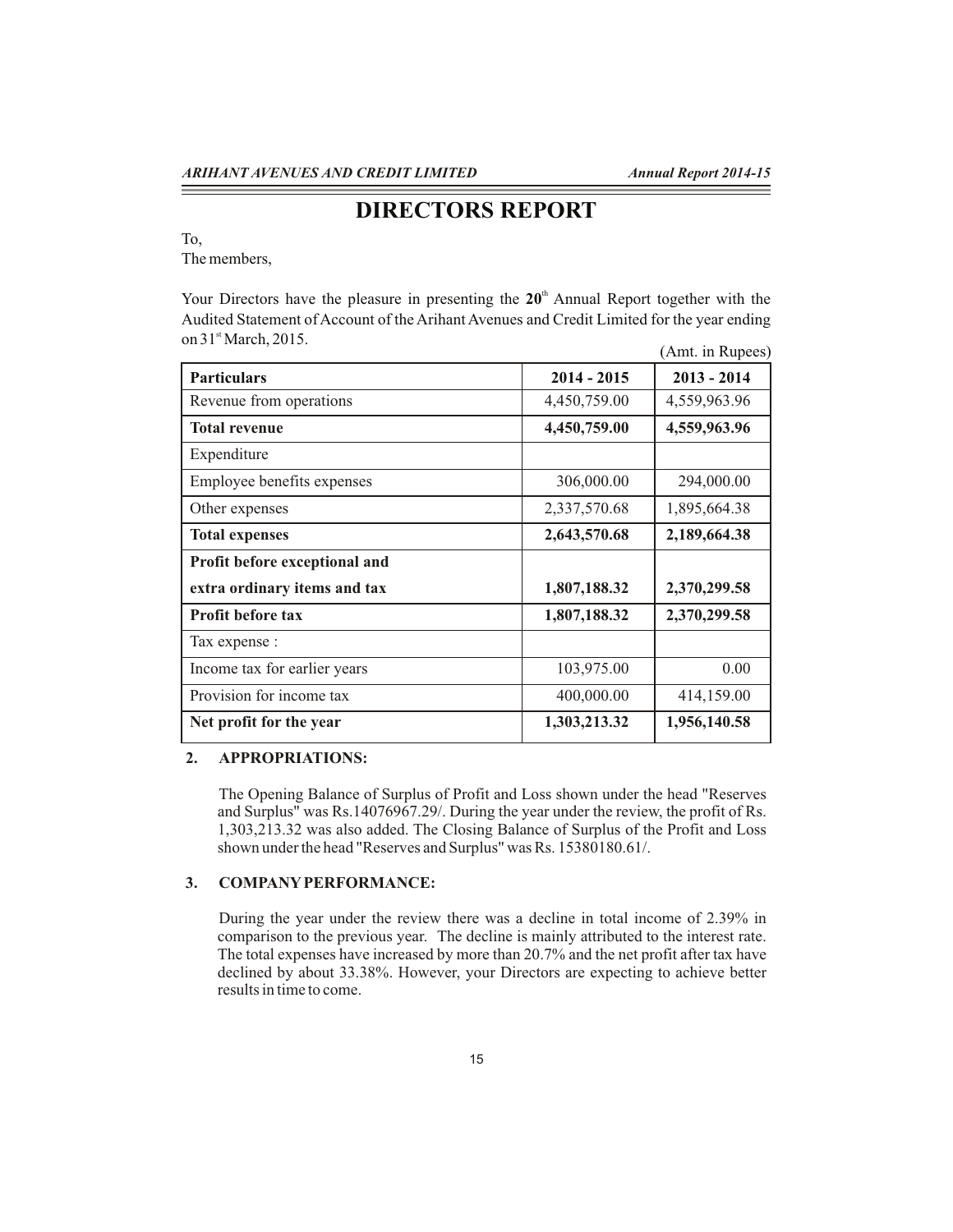#### **4. DIVIDEND:**

Your directors do not recommend payment of any dividend for the financial year ended 31st March,2015, in order to conserve the resources of the Company. The Company will retain the earnings for use in the operations of future projects and strive to increase the networth of the stakeholders.

# **5. CHANGE IN NATURE OF COMPANY BUSINESS :**

The Company is engaged in the investment activity. There is no change in nature of Company Business.

# **6. DETAILS OF DIRECTORS / KEY MANAGERIAL PERSONNEL APPOINTED / RESIGNED:**

## **i. Retirement by Rotation:**

Pursuant to the provisions of Section 152(6) of the Companies Act, 2013, none of the directors are liable for retire by rotation at the ensuing Annual General Meeting.

### **ii. Cessation:**

There was no cessation of director during the year.

#### **iii. Appointment of Additional / Women Director:**

Mrs. Mukta Maheshwari was appointed as an Additional Director (Women Director) on the Board w.e.f. 27th March, 2015. Mrs. Mukta Maheshwari, Additional Director to hold office till this Annual General Meeting proposed to be appointed as a Director of the company. The necessary resolution proposing her appointment as Director has been proposed in the Notice convening the said Annual General meeting.

# **iv. Appointment of CEO & CFO:**

During the Year under review in compliance with the provisions of Sections 197 and 203 and all other applicable provisions, if any, of the Companies Act, 2013 Mr. Vijaybhai Vrajlal Mehta was appointed as Chief Finance Officer w.e.f. 27th March, 2015 and change in designation of the Mr. Krishna Awtar Kabra from Whole time director to Managing Director w.e.f. 14th August, 2015. The necessary resolution proposing his appointment as Managing Director has been proposed in the Notice convening the said Annual General meeting. .

### **v. Key Managerial Personnel:**

The following persons were designated as Key Managerial Personnel:

- 1) Shri Vijaybhai Vrajlal Mehta : Chief Financial Officer (CFO)
- 2) Shri Krishna Awtar Kabra : Managing Director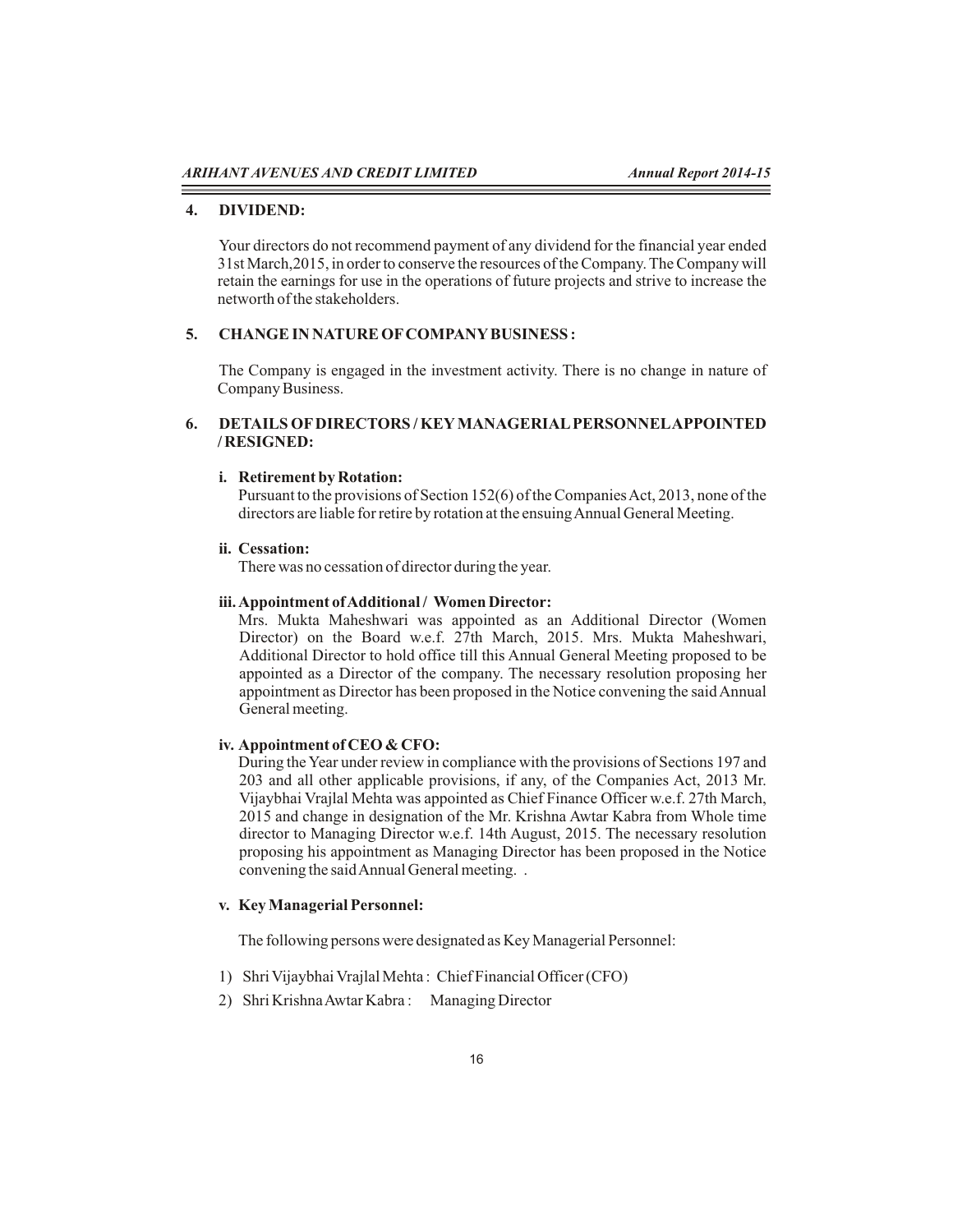#### **7. DETAILS OF HOLDING /SUBSIDARY COMPANIES:**

The Company does not have any Holding or Subsidiary Company.

# **8. FIXED DEPOSIT :**

The Company has not invited any deposit within the meaning of Chapter V and other than the exempted deposit as prescribed under the provision of the Companies Act, 2013 and the rules framed there under, as amended from time to time. Hence there are no particulars to report about the deposit falling under Rule  $8(5)(v)$  and  $(vi)$  of Companies ( Accounts ) Rules, 2014.

# **9. DETAILS OF SIGNIFICANT AND MATERIAL ORDERS PASSED BY REGULATORS OR COURTS OR TRIBUNALS :**

During the year under review there were no significant and material orders passed by any Regulators or Court or Tribunals which may have impact on the going concern status. No order has been passed by any Regulators or Court or Tribunals which may have impact on the Company`s operation in future.

# **10. INTERNAL FINANCIAL CONTROLS :**

The Company has an adequate internal financial controls to support the preparation of the financial statements.

# **11. CONSERVATION OF ENERGY, TECHNOLOGY ABSORPTION, FOREIGN EXCHANGE EARNINGS AND OUTGO :**

Pursuant to Section 134(3)(m) of the Companies Act, 2013 read with Rule 8 ( 3 ) of Companies ( Accounts ) Rules, 2014, the Board of Directors hereby declare that there are no particulars to report for the Conservation of Energy & Technology Absorption. There is no foreign exchange earnings and outgo during the year under the review.

# **12. PERSONNEL :**

There was no employee drawing remuneration requiring disclosure under the Rule 5 (2) of Companies ( Appointment and Remuneration of Managerial Personnel ) Rules, 2014.

#### **13. AUDITORS AND THEIR REPORTS:**

# **(A) STATUTORY AUDITORS**

In compliance with the Companies (Audit and Auditors) Rules, 2014, M/s. V.K. Moondra & Co., Chartered Accountants, has been appointed as Statutory Auditors of the Company till the conclusion of Annual General Meeting for the F. Y. 2014-2015, as approved by the members at their Annual General Meeting held on 30th September, 2014. Further, pursuant to the requirement of Section 139 of the Companies Act, 2013,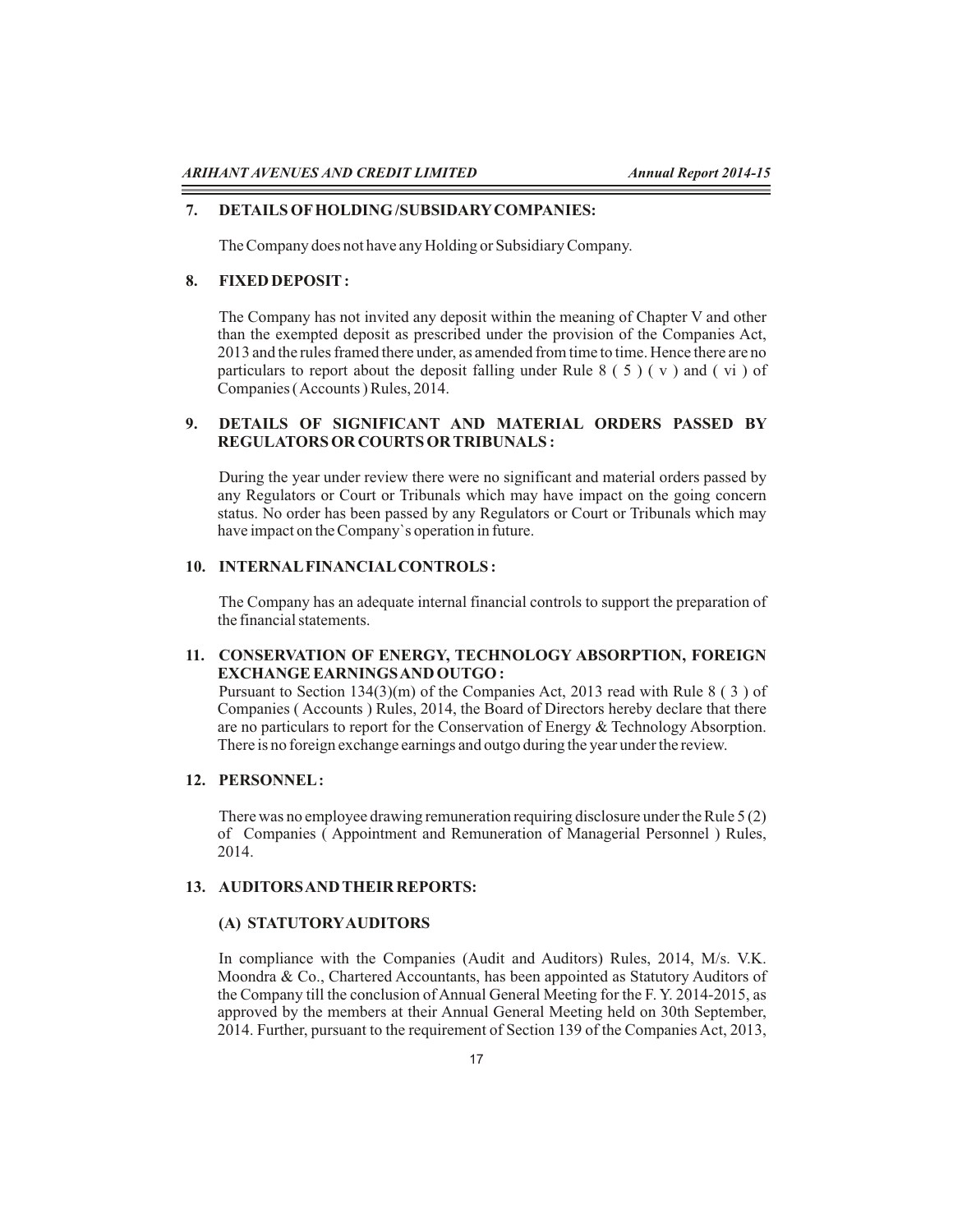the appointment of Statutory Auditors is to be ratified by the members at every Annual General Meeting. Members are requested to ratify their appointment for the F. Y. 2015-16.

The observations made in their report and dealt with in the notes forming part of the Accounts at appropriate places are self-explanatory.

# **(B) SECRETARIAL AUDITORS:**

The Board of Directors of the Company appointed M/s. Jalan Alkesh & Associates, Practising Company Secretaries, conduct Secretarial Audit for the F.Y. 2014-15. The Report of the Secretarial Auditor is annexed to this Report as Annexure 4 which is self explanatory and give complete information.

Pursuant to Section 204 of the Act, the Secretarial Audit Report for the Financial Year ended 31st March, 2015 given by M/s. Jalan Alkesh & Associates, Practising Company Secretary is annexed as Annexure 4 to this Report. With regard to observations or qualifications made in their report, the explanation for the same are as under:

"The Company is a Small Sized Company and is having lesser income. The employment of the Company Secretary will require making payments to the Company Secretary. Further the Company is in the process of finding out a suitable candidate with appropriate remuneration."

a) With regard to the donations, in the proposed annual report the Company has put a resolution for the approval of the members for making donations in excess of the prescribed limits.

b) The Company proposes to provide full connectivity with Registrar and Transfer Agent and thereafter it will enable the Company to provide evoting facility to its members.

Other observations are self explanatory and the Board ensures that it will take measures for the compliance of the same.

# **(C) INTERNAL AUDITORS:**

The Board of Directors has appointed Mr. Harsh Jaju, Chartered Accountant, (M. No.: 140613) as Internal Auditors of the Company for the F. Y. 2015-16.

### **14. PARTICULARS OF EMPLOYEES**

The information required pursuant to Section 197 read with Rule, 5 of The Companies (Appointment and Remuneration of Managerial Personnel) Rules, 2014 in respect of employees of the Company is as follows:

**Disclosure Under Section 197(12) And Rule 5(1) Of The Companies (Appointment And Remuneration Of Managerial Personnel) Rules, 2014**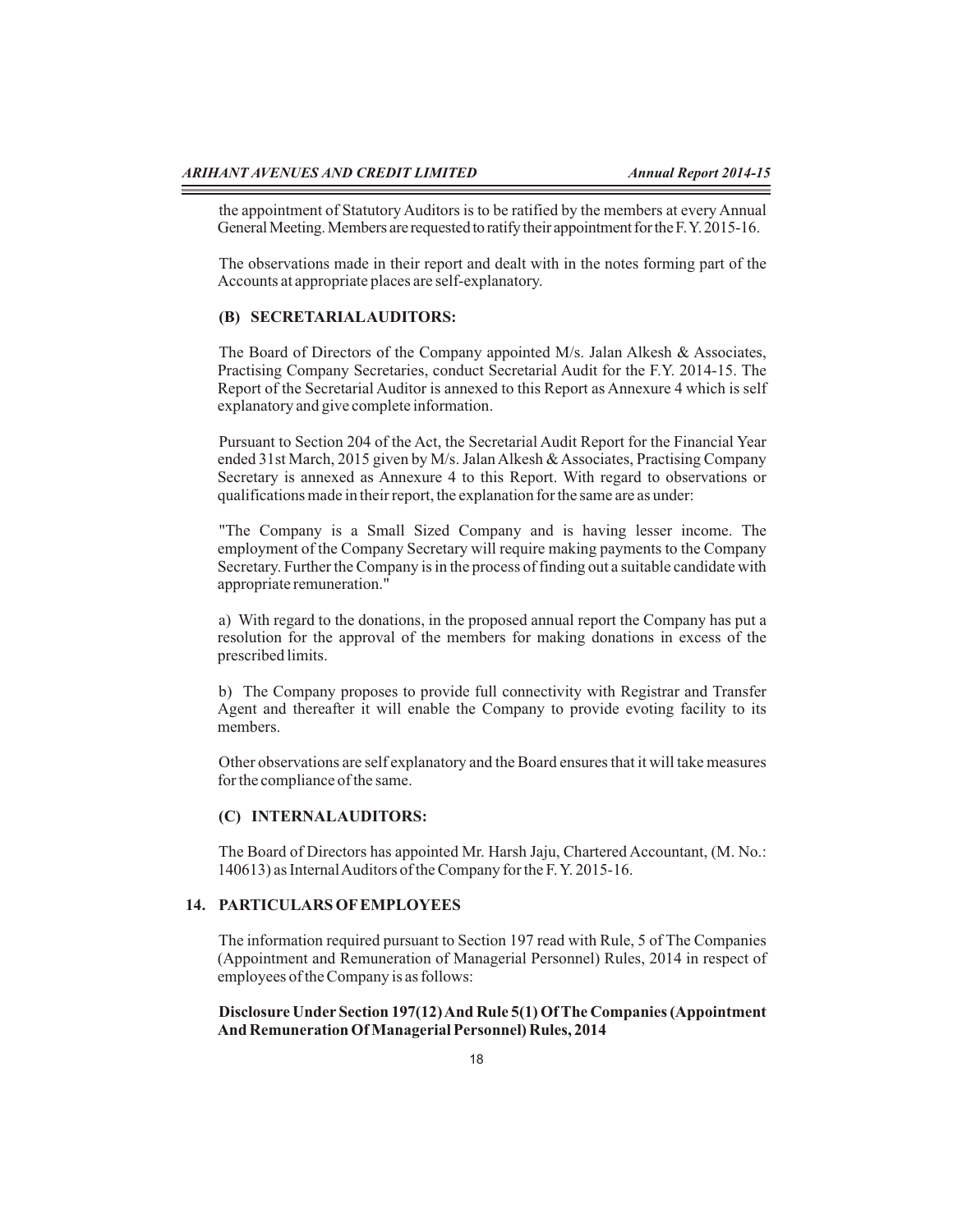The requisite details relating to ratio of remuneration, percentage increase in remuneration etc. as stipulated under the above Rules are annexed as Annexure 1 to this Report and is available on the website of your Company.

# **15. POLICY ON DIRECTORS APPOINTMENT AND REMUNERATION**

The requisite details as required by Section 134(3)(e), Section 178(3)  $\&$  (4) and Clause 49 of the Listing Agreement are annexed as Annexure 2 to this Report.

# **16. LISTING OF SHARES :**

The shares of the company are listed at Ahmedabad Stock Exchange and Bombay Stock Exchange. Listing fees of Stock Exchanges is paid for the year 2014 - 2015.

# **17. DIRECTORS RESPONSIBITLY STATEMENT :**

As required under the provisions of Section 134 of the Act, your Directors report that:

(a) In the preparation of the annual accounts, the applicable accounting standards have been followed along with proper explanation relating to material departures.

(b) The Directors have selected such accounting policies and applied them consistently and made judgments and estimates that are reasonable and prudent so as to give a true and fair view of the state of affairs of the Company at the end of the financial year and of the profits of the Company for that period.

(c) The Directors have taken proper and sufficient care for the maintenance of adequate accounting records in accordance with the provisions of the Act for safeguarding the assets of the Company and for preventing and detecting fraud and other irregularities.

(d) The Directors have prepared the annual accounts on a going concern basis.

(e) The Directors have laid down internal financial controls as required by Explanation to Section 134(5)(e) of the Act) to be followed by the Company and such internal financial controls are adequate and are operating effectively.

(f) The Directors have devised proper systems to ensure compliance with the provisions of applicable laws and such systems are adequate and operating effectively.

# **18. CORPORATE GOVERNANCE:**

The Clause 49 of the Listing Agreement regarding Corporate Governance is not applicable to the Company, the paid-up capital of the company being less than Rs.10 corers and networth is less than 25 crores, the threshold limit as prescribed therein.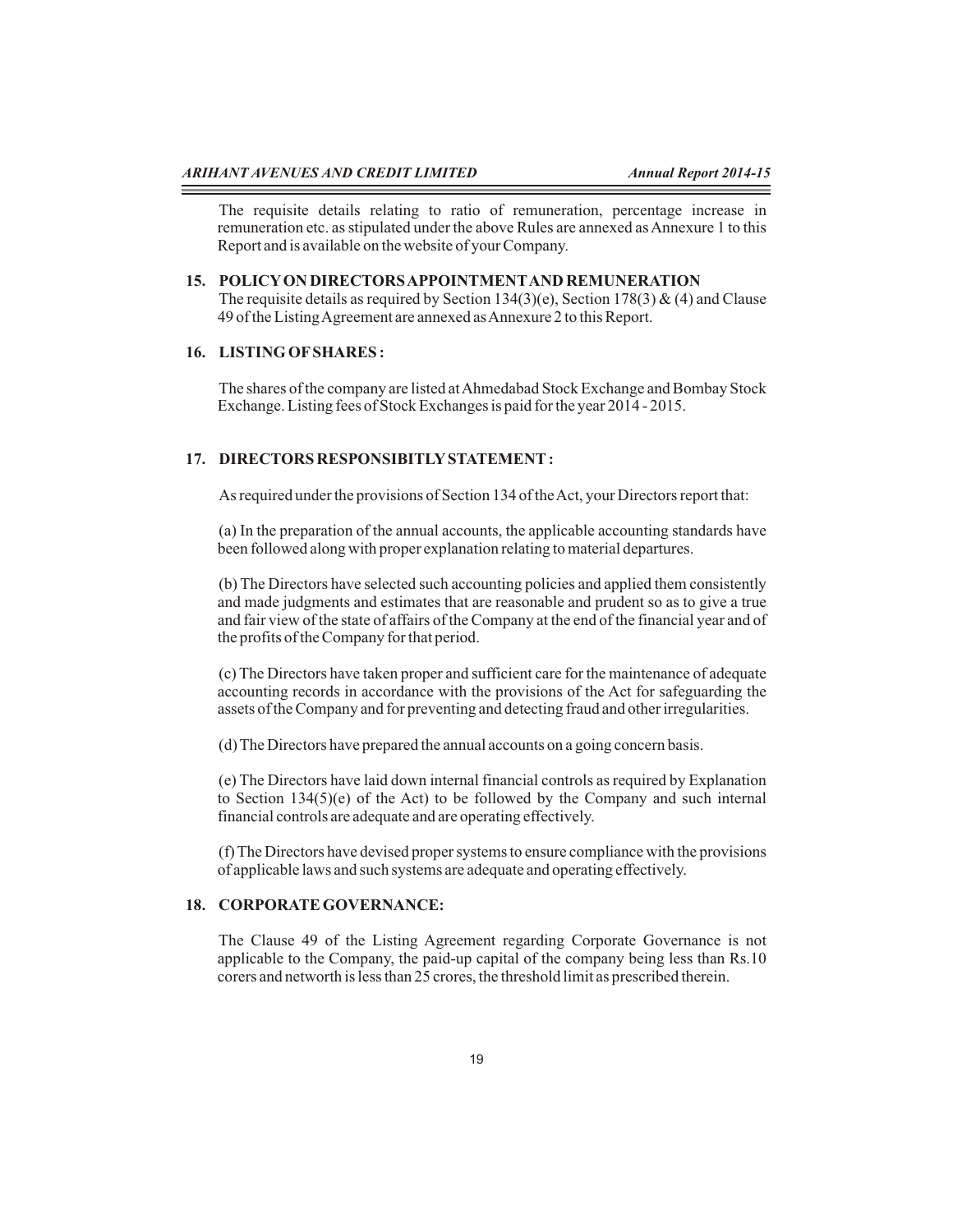## **19. RELATED PARTY TRANSACTIONS**

All related party transactions that were entered into during the year under report were on an arm's length basis and in the ordinary course of business. There are no materially significant related party transactions made by the Company during the year which may have potential conflict with the interest of the Company. There are no material related party transactions which are not in ordinary course of business or which are not on arm's length basis and hence there is no information to be provided as required under Section 134(3)(h) of the Companies Act, 2013 read with Rule 8(2) of the Companies (Accounts) Rules, 2014. The Board has approved a policy for related party transactions which has been uploaded on the Company's website. Related Party Transactions Policy is available on the Company`s Website. The details of the related party transactions are provided in the notes to the accounts. Members are requested to refer the same.

# **20. PARTICULARS OF LOANS / GUARANTEES / INVESTMENT :**

The particulars of loans, guarantee or investment made under Section 186 of the Companies Act, 2013 are furnished in the Notes to the Financial Statements for the year ended 31st March, 215.

# **21. RISK MANAGEMENT POLICY**

Risk Management is done by way of systematically identifying, quantifying, and managing all risks and opportunities that can affect achievement of a corporation's strategic and financial goals. The Board is responsible for framing and monitoring the risk management plan for the company. Risk Management Policy is framed by the Board and they are reviewing the risk management policies and system periodically. .

The risk mitigation is done by using the following key strategies:

**a) Risk Avoidance:** By not performing an activity that could carry risk.

**b) Risk Transfer:** Mitigation by having another party to accept the risk, either partial or total, typically by contract or by hedging.

**c) Risk Reduction:** Employing mitigations methods/solutions that reduce the severity of the loss.

**d) Risk Retention:** Accepting the loss when it occurs. Risk retention is done for small risks where the cost of insuring against the risk would be greater over time than the total losses sustained. All risks that are not avoided or transferred are retained by default. This includes risks that are so large or catastrophic that they either cannot be insured against or the premiums are infeasible.

In today's challenging and competitive environment, strategies for mitigating inherent risks in accomplishing the growth plans of the Company are imperative. The common risks inter alia are: Regulations, competition, Business risk, Technology obsolescence, Investments, retention of talent and expansion of facilities.

Business risk, inter-alia, further includes financial risk, political risk, fidelity risk, legal risk.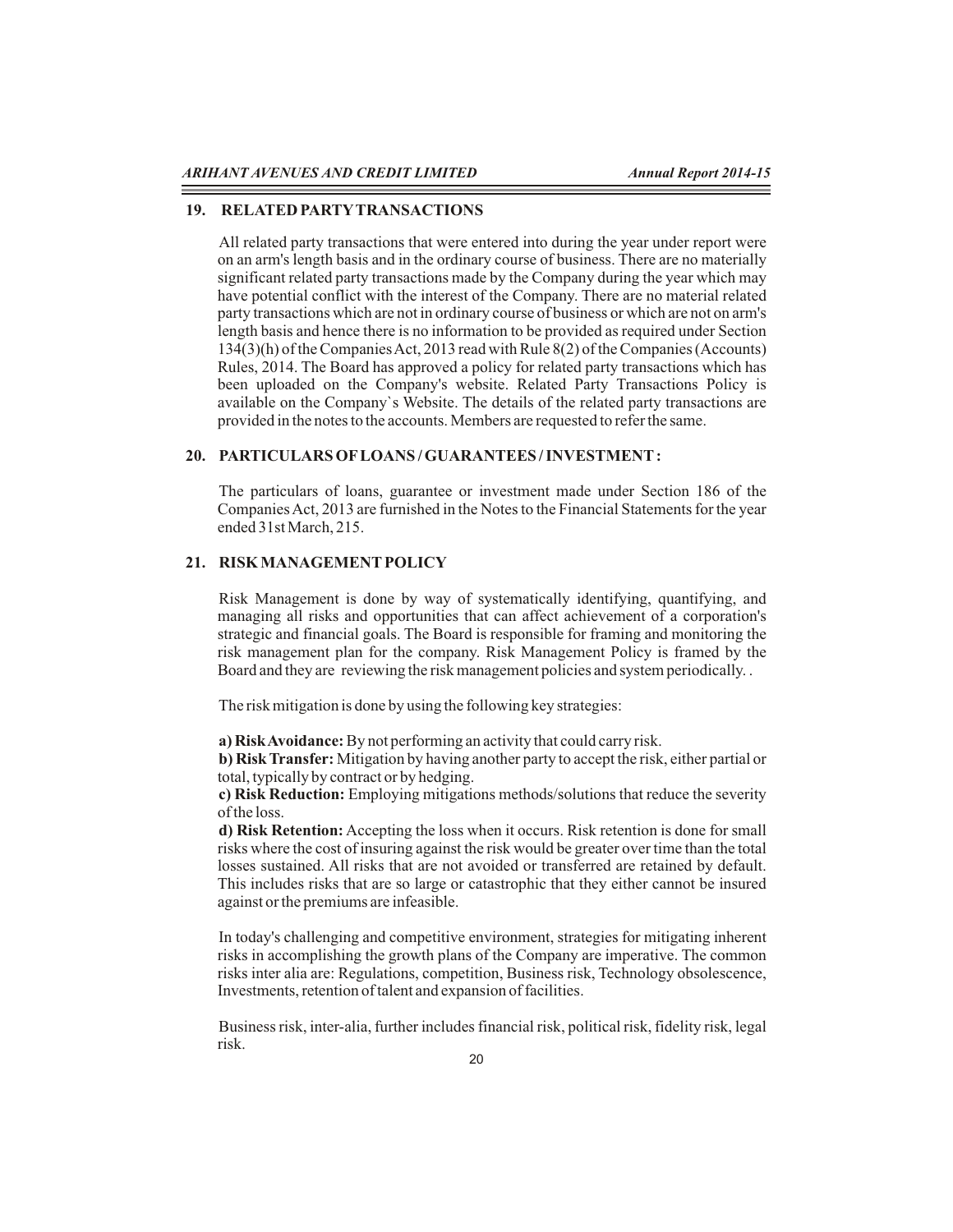As a matter of policy, these risks are assessed and steps as appropriate are taken to mitigate the same.

## **22. INTERNAL CONTROL SYSTEM AND THEIR ADEQUACY:**

The Company has adequate internal control system and procedures to ensure that all the assets of the company are safeguarded and protected against any loss and that all transactions are properly authorised and recorded. The company has an established internal financial control framework including internal controls over financial reporting, operating controls and anti-fraud framework. This framework is regularly reviewed by the management and internal audit team and presented to the audit committee. The internal auditor team carries out extensive audits throughout the year across all locations and across all functional areas and submits its reports to the Audit Committee of the Board.

## **23. DECLARATION BY INDEPENDENT DIRECTORS :**

The following Directors are independent in terms of Section 149(6) of the Act and Clause 49 of the Listing Agreement:

- ( a ) Shri Jayantilal N. Shah
- ( b ) Shri Dineshkumar Maheshwari
- ( c ) Shri Pawankumar N. Somani
- ( d ) Shri Dineshchandra Turakhia

The Company has received requisite declarations/ confirmations from all the above Directors confirming their independence.

# **24. EXTRACT OF THE ANNUAL RETURN**

Pursuant to provision of Section 92 and 134 and other applicable provision of the Companies Act, 2013 and of Rule 12 ( 1 ) of Companies ( Management and Administration ) Rules, 2014 the extract of the annual return in form MGT 9 for the Financial Year ended on 31st March, 2015 is annexed as Annexure 3 to this Report.

### **25. NUMBER OF BOARD MEETINGS:**

During the year the Board of Directors met 6 times.

# **26. CORPORATE SOCIAL RESPONSIBILITY :**

Arihant Avenues and Credit Limited has been implementing a range of CSR activities over the last several years, in areas like poverty alleviation, healthcare, education, women's welfare in rural India, etc. Pursuant to the provision of Section 135 of the Companies Act, 2013 ("the Act") read with the Companies (Corporate Social Responsibility Policy) Rules, 2014. The Company has constituted a CSR Committee.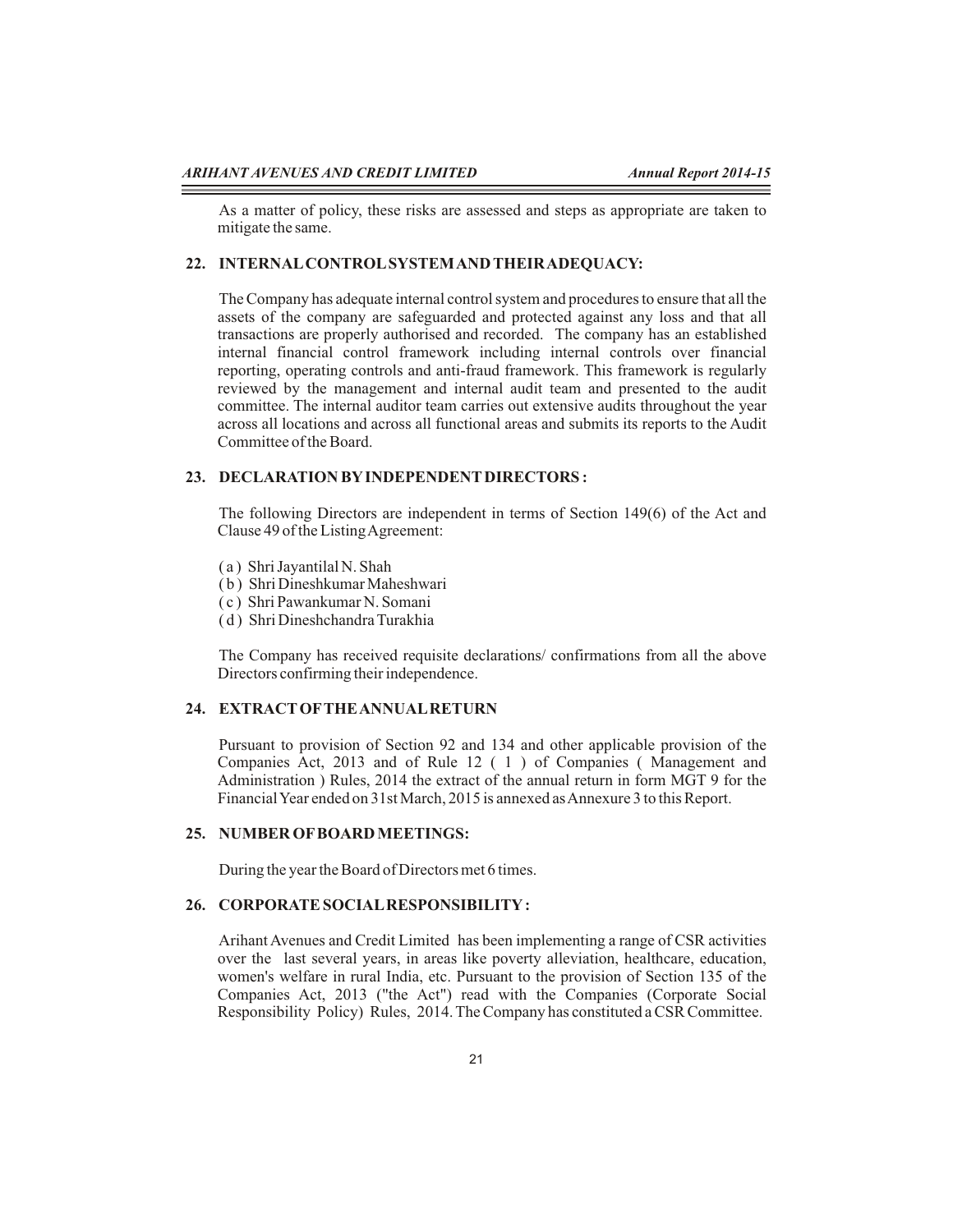Shri Krishna awtar Kabra is the Chairman of the Committee and Shri Satyanarayan Kabra and Shri Dinesh Maheshwari are the members of the CSR Committee. The Board of Directors, based on the recommendations of the Committee, formulated a CSR Policy and the Company's philosophy for describing its responsibility as a Corporate citizen, laying down the guidelines and mechanisms for undertaking socially relevant programmes for welfare and sustainable development of the community at large.

The provision of Corporate Social responsibility are not applicable to the Company.

# **27. DISCLOSURE UNDER THE SEXUAL HARASSMENT OF WOMEN AT WORKPLACE ( PREVENTION, PROHIBITION AND REDRESSAL) ACT, 2013**

The Company has in place an Anti harassment policy in line with the requirements of the Sexual Harassment of Women at Workplace (Prevention, Prohibition and Redressal) Act, 2013. Internal Complaint Committee are set up at shop floor level to redress complaints received regularly and are monitored by women line supervisors who directly report to the Chairman. All employees ( permenant, contractual, temporary , trainees) are covered under the policy. There was no compliant received from any employee during the financial year 2014-15 and hence no complaint is outstanding as on 31.03.2015 for redressal.

# **28. ANNUAL PERFORMANCE EVALUATION :**

In compliance with the provisions of the Act and Clause 49 of the Listing Agreement, the performance evaluation was carried out of the working of the Board and its Committees, i.e. Audit Committee, Nomination and Remuneration Committee and the Stakeholders Relationship Committee by way of individual and collective feedback from Directors.

The following were the Evaluation Criteria:

#### **(a) For Independent Directors: -**

• Participation in terms of adequacy (time  $\&$  content) • Contribution through expertise and perspective • Guidance / support to Management outside Board / Committee meetings

### **(b) For Executive Directors: -**

Leadership initiative, Initiative in terms of new ideas and planning for the Company, Professional skills, problem solving and decision making, Compliance with policies of the Company, ethics, Code of Conduct etc., Reporting of frauds, violations etc., Safeguarding of interest of whistle blowers under vigil mechanism, Timely inputs of the minutes of the meetings of the Board and Committee, if any.

The Board reviewed each committee's terms of reference to ensure that the company's existing practices remain appropriate. Recommendations from each committee are considered and approved by the board prior to implementation.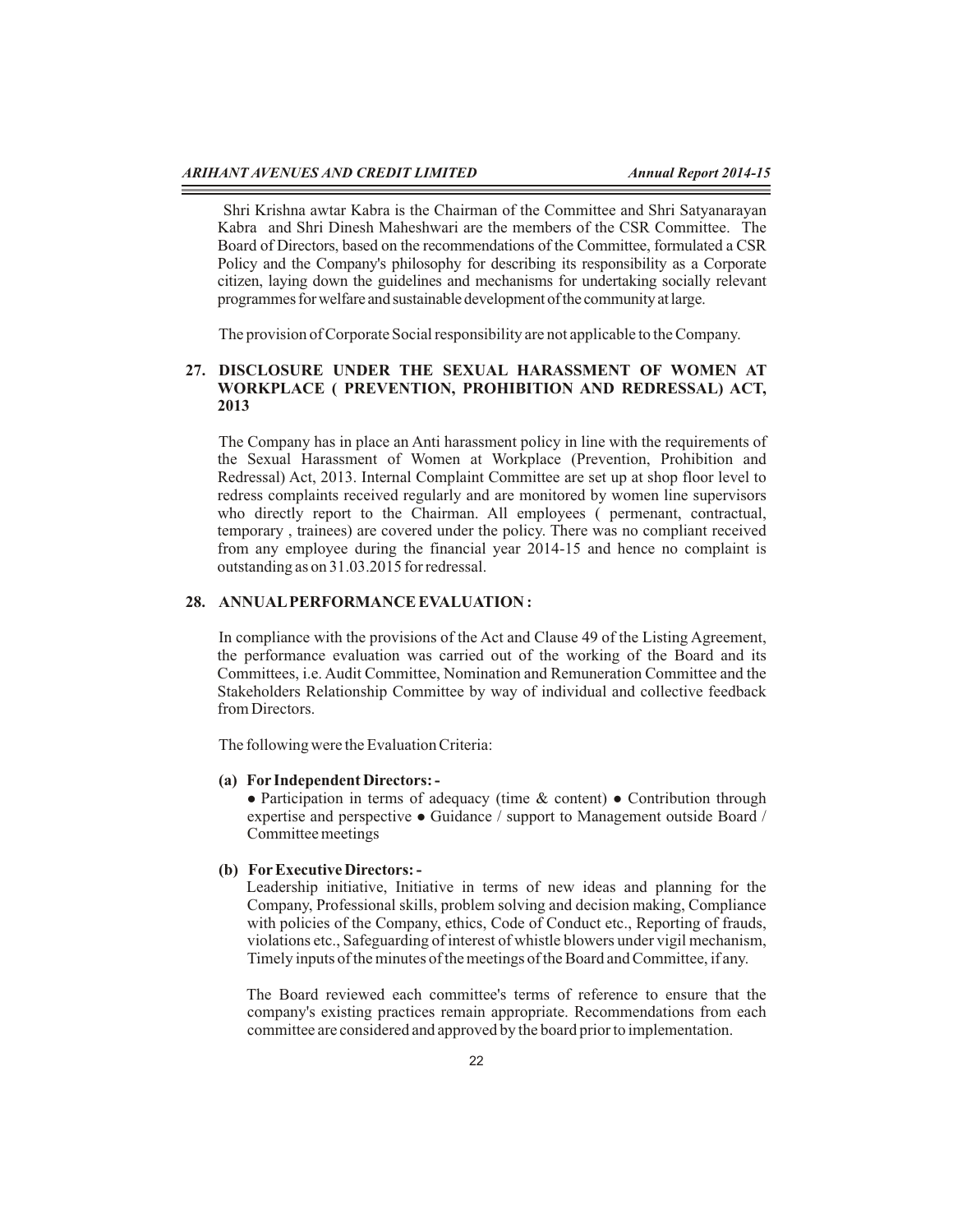The Board reviewed each committee's terms of reference to ensure that the company's existing practices remain appropriate. Recommendations from each committee are considered and approved by the board prior to implementation.

# **29. AUDIT COMMITTEE :**

The company is having an audit committee comprising of the following directors:

| <b>Name</b>             | <b>Status</b> | Category |
|-------------------------|---------------|----------|
| Shri Pawankumar Somani  | Chairman      | Director |
| Shri Jyantibhai N. Shah | Member        | Director |
| Shri Dinesh A. Turakia  | Member        | Director |

The Committee interalia reviews the Internal Control System and reports of Internal Auditors and compliance of various regulations. The Committee also reviews at length the Financial Statements before they are placed before the Board.

# **30. NOMINATION AND REMUNERATION COMMITTEE:**

The company is having a Nomination and Remuneration Committee comprising of the following directors:

| <b>Name</b>             | <b>Status</b> | Category |
|-------------------------|---------------|----------|
| Shri Pawankumar Somani  | Chairman      | Director |
| Shri Jyantibhai N. Shah | Member        | Director |
| Shri Dinesh A. Turakia  | Member        | Director |

The Committee has ensured that any person(s) who is/are appointed or continues in the employment of the company as its chairman, managing director, whole time director shall comply with the conditions laid out under Part I of Schedule V to the Act, 2013. Criteria for performance evaluation, disclosures on the remuneration of directors, criteria of making payments to non executive directors have been disclosed as part of corporate governance report attached herewith.

# **31. STAKEHOLDERS RELATIONSHIP COMMITTEE :**

The company is having a Stakeholders Relationship Committee comprising of the following directors:

| <b>Name</b>             | <b>Status</b> | Category |
|-------------------------|---------------|----------|
| Shri Pawankumar Somani  | Chairman      | Director |
| Shri Jyantibhai N. Shah | Member        | Director |
| Shri Dinesh A. Turakia  | Member        | Dircetor |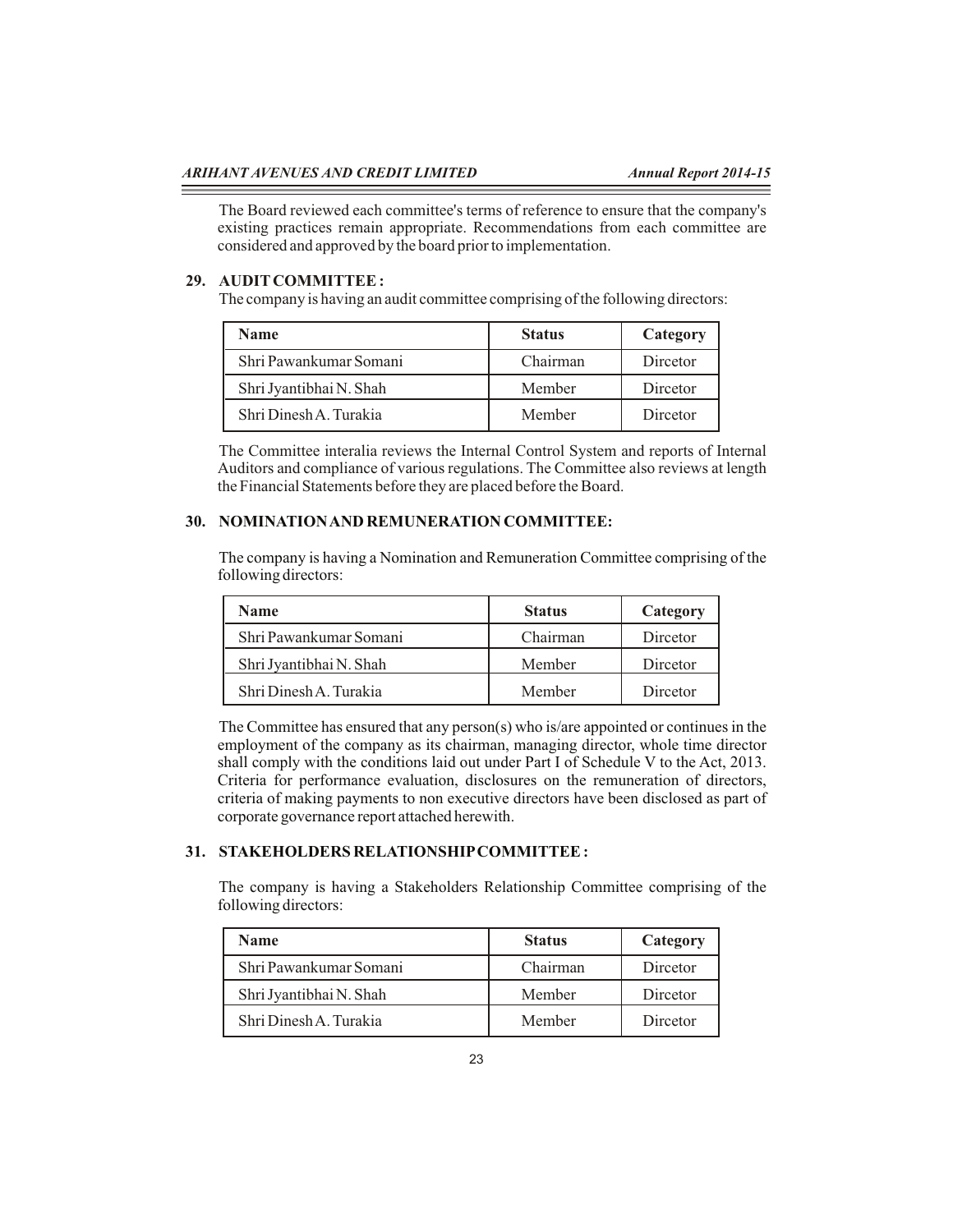The Committee oversees performance of the Registrars and Transfer Agents of the Company and recommends measures for overall improvement in the quality of investor services. The Committee also monitors implementation and compliance with the Company's Code of Conduct for Prohibition of Insider Trading in pursuance of SEBI (Prohibition of Insider Trading) Regulations, 1992.

## **32. VIGIL MECHANISM :**

Pursuant to the provisions of section 177(9)  $\&$  (10) of the Companies Act, 2013 and Listing Agreements, a Vigil Mechanism or 'Whistle Blower Policy' for directors , employees and other stakeholders to report genuine concerns has been established. The same is uploaded on the website of the company.

# **33. MATERIAL CHANGES AND COMMITMENTS IF ANY AFTER BALANCESHEET DATE :**

There are no material changes and commitments, if any, which may have adverse effect on the operations of the Company.

# **34. MANAGEMENT DISCUSSION AND ANALYSIS :**

During the year under the review, the total income from interest was Rs. 4056915. Further capital market is subject to various internal and external factors such global economic scenario, political stability, economic policies of the government, tax factors affecting the capital market etc. Though the directors of the company have a wide experience in the field of capital market but the company have no control over the external factors while making investment. However due to their wide experience and critical analysis the company is taking steps to overcome the situation.

Statements made in the above para in regard to projections, estimates and expectations may be "forward looking statements" within the meaning of applicable securities laws and regulations. Many unforeseen factors may come into play and effect the actual results which could be different from what Directors envisage in terms of future performance and outlook.

## **35. HUMAN RESOURCES:**

The well disciplined workforce which has served the company lies at the very foundation of the company's major achievements and shall well continue for the years to come. The success of the Company and good track record are largely attributable to the remarkable commitment, dedication and hard work of the employees. The Company has strongly embedded core values and all employees are trained and encouraged to use these values in their daily operations and the bases for making decisions. The management has always carried out systematic appraisal of performance and imparted training at periodic intervals. The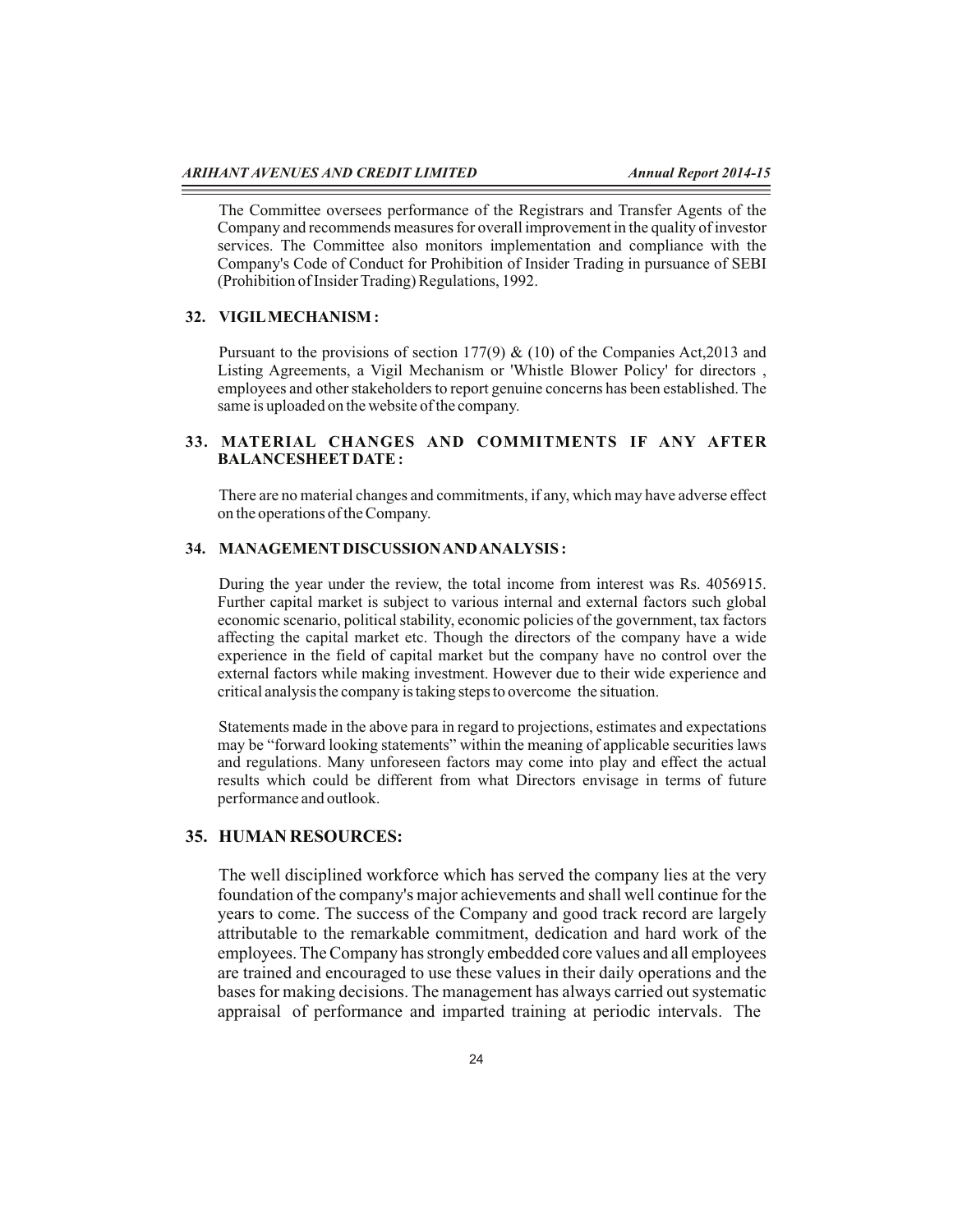company has always recognized talent and has judiciously followed the principle of rewarding performance. This has helped to ensure all employees are aligned and focused on key objectives and key performance indicators critical for the Company's performance. Remuneration and performance are strongly linked together through bonus schemes and increments.

# **36. CAUTIONARY STATEMENT:**

Statements in the Management discussion and analysis report describing the company's objectives, projections, estimates and expectations may be forward looking statements within the meaning of applicable securities laws and regulations. Actual results could differ materially from those expressed and implied. Important factors that could make a difference to the company's operations include among others, economic conditions affecting demand/supply and price conditions in the domestic and overseas markets in which the company operates, changes in the government regulations, tax laws and other statutes and incidental factors.

# **37. APPRECIATION :**

Your Directors wish to convey their thanks to all the bankers, suppliers, customers and other persons for their continued support to the company. We also place on record our appreciation of the contributions of employees at all levels. Your Directors thanks Governments of various countries where we have our operations especially Government of India and its various Ministries.

Your Directors looks forward for their continued support in the future for the consistent growth of the company.

> For and On Behalf of Board of Directors of **ARIHANT AVENUES & CREDIT LTD.**

Date :  $14<sup>th</sup>$  August, 2015 Place : Ahmedabad

> **Satyanarayan Kabra Chairman DIN : 00540293**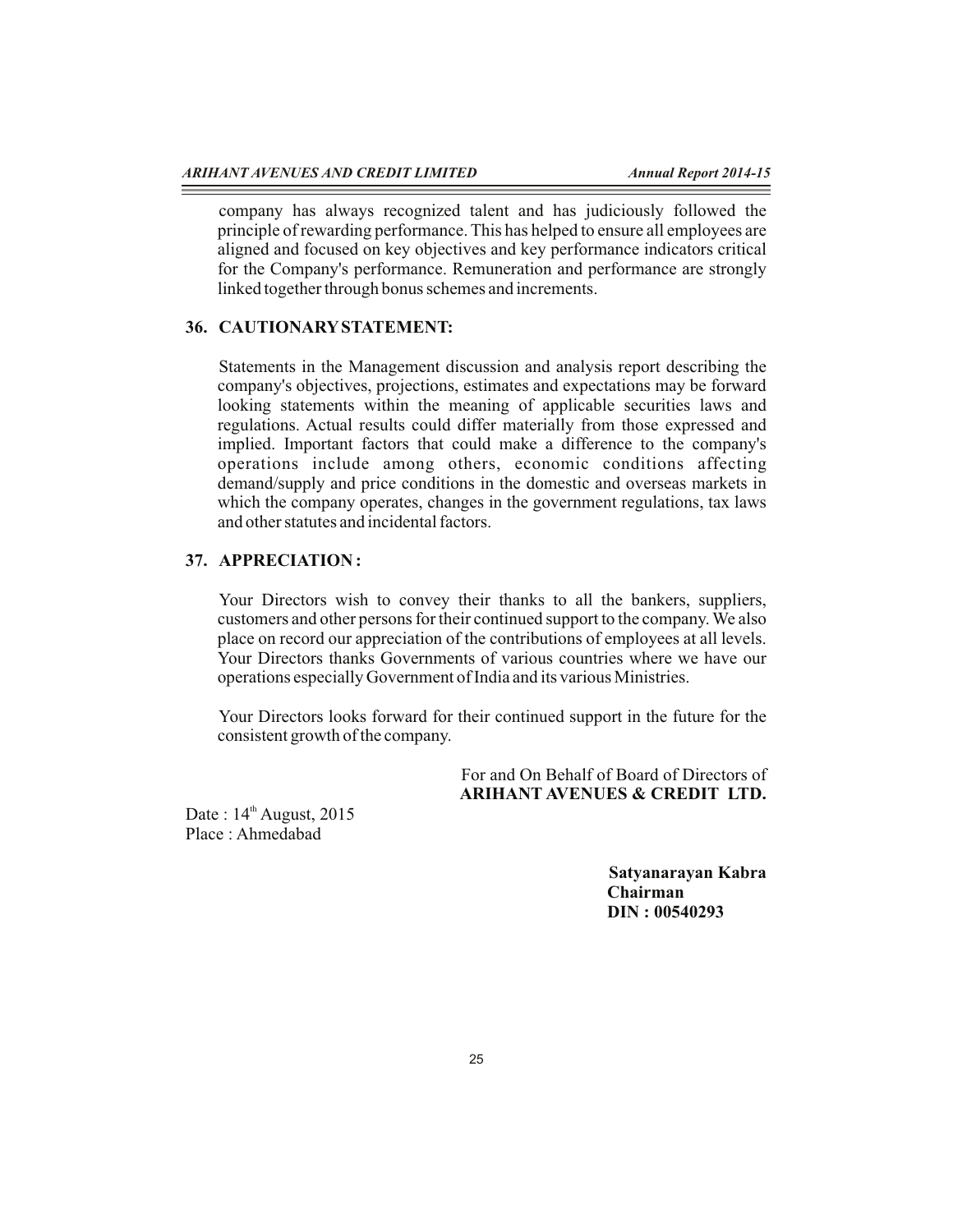# **Annexure 1**

## **Disclosure under Section 197(12) and Rule 5(1) of the Companies (Appointment and Remuneration of Managerial Personnel) Rules, 2014**

1. Ratio of remuneration of each director to the median remuneration of the employees of the company for the financial year ended 31 March, 2015.

| Sr.<br>No.               | Name of the Director   | Remuneration per<br>annum (In Rs.) | <b>Median Remuneration</b><br>per annum (In Rs.) | Ratio |
|--------------------------|------------------------|------------------------------------|--------------------------------------------------|-------|
|                          | Krishnaawtar J. Kabra  | 90000                              | 96000                                            | 0.94  |
| 2                        | Satyanarayan J. Kabra  |                                    | 96000                                            | N.A.  |
| 3                        | Pawankumar Somani      |                                    | 96000                                            | N.A.  |
| $\overline{4}$           | Dineshkumar Maheshwari |                                    | 96000                                            | N.A.  |
| $\overline{\phantom{0}}$ | Dinesh Turakhia        |                                    | 96000                                            | N.A.  |
| 6                        | Jayantilal N. Shah     |                                    | 96000                                            | N.A.  |

2. There was no increase in the remuneration of the Directors.

- 3. Percentage increase in median remuneration of employees in the financial year 6%
- 4. The number of permanent employees on the rolls of the company as on 31 March,  $2015 - 2$
- 5. The explanation on the relationship between average increase in remuneration and company performance

| <b>Particulars</b>            | $2014 - 2015$ | $2013 - 2014$ |
|-------------------------------|---------------|---------------|
| Total revenue                 | 4,450,759.00  | 4,559,963.96  |
| <b>EBIDTA</b>                 | 1,807,188.32  | 2,370,299.58  |
| EBIDTA as a % of total Income | 40.6          | 51.98         |
| Profit before tax             | 1,807,188.32  | 2,370,299.58  |
| PBT as a % of total Income    | 40.6          | 51.98         |
| Income tax for earlier years  | 103,975.00    | 0.00          |
| Provision for income tax      | 400,000.00    | 414,159.00    |
| Net profit for the year       | 1,303,213.32  | 1,956,140.58  |

Average increase of 6% in the remuneration of employees is in line with the current year's performance, market dynamics and as a measure to motivate the employees for better future performance to achieve organization's growth expectations.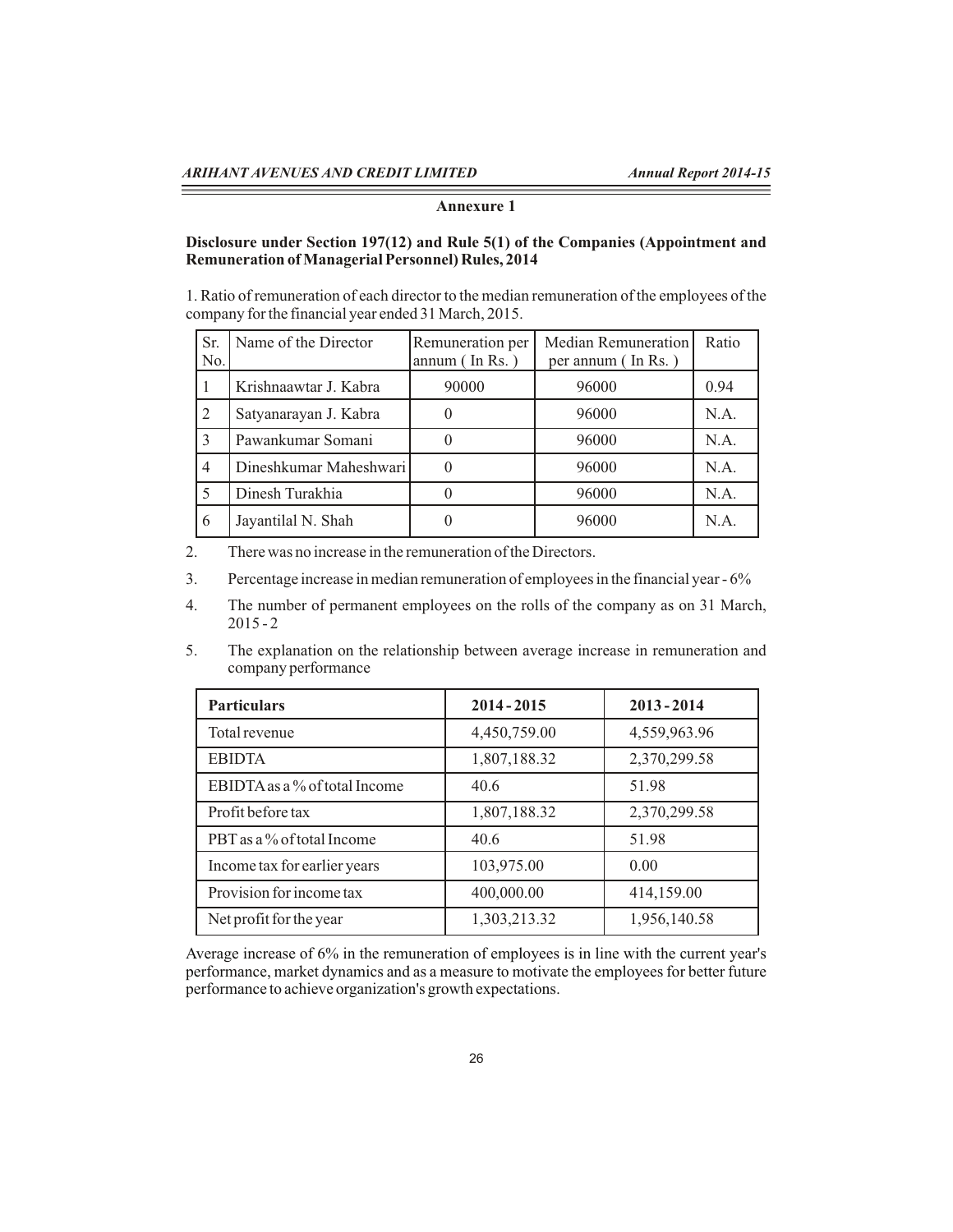6. Comparison of the remuneration of the Key Managerial Personnel against the performance of the company.

Average increase in remuneration of key managerial personnel is 11% and is based on individual performances, company's performance and as measure to motivate them for better future performance to achieve organisation's growth expectations.

Average percentile increase already made in the salaries of employees other than the managerial personnel in the last financial year and its comparison with the percentile increase in the managerial remuneration and justification thereof and point out if there are any exceptional circumstances for increase in the managerial remuneration. :

During the last three years there was no increase in the remuneration of Managerial Personnel.

Key parameters for the variable component of remuneration paid to the Directors:

The key parameters for the variable component of remuneration to the Directors are decided by the Nomination and Remuneration Committee in accordance with the principles laid down in the Nomination and Remuneration Policy. Following are major principles for determining remuneration to the Directors:

(i) Commission to the Non-Executive Directors: The Nomination and Remuneration Committee recommends the Commission (variable component) payable to the Non-Executive Directors after considering their contribution to the decision making process at meetings of the Board/ Committees, participation and time spent as well as providing strategic inputs and supporting the highest level of Corporate Governance and Board effectiveness. The Committee also reviews the commission and remuneration paid to Non-Executive Directors including Independent

There are no employees of the Company who receive remuneration in excess of the highest paid Director of the Company.

Pursuant to Rule  $5(1)(xii)$  of the Companies (Appointment and Remuneration of Managerial Personnel) Rules, 2014, it is affirmed that the remuneration paid to the Directors, Key Managerial Personnel and senior management is as per the Remuneration Policy of your Company.

| Date                      | Issued<br><b>Shares</b> |            | $EPS$ (Rs.)<br>Closing<br>Market<br>Price per<br>share $(Rs)$ |        | PE Ratio   Market<br>Capitalisation<br>(Rs. In Cr.) |
|---------------------------|-------------------------|------------|---------------------------------------------------------------|--------|-----------------------------------------------------|
| 31.03.2014                | 7,315,500               | 6.49       | 0.26                                                          | 24.96  | 4.75                                                |
| 31.03.2015                | 7,315,500               | 6.50       | 0.18                                                          | 36.11  | 4.75                                                |
| Increase/(Decrease)       |                         | (0.01)     | (0.08)                                                        | 11.15  |                                                     |
| $Increase/(Decrease)\%$ - |                         | $(0.15)\%$ | $(30.77)\%$                                                   | 44.67% |                                                     |

7. Market Capitalisation :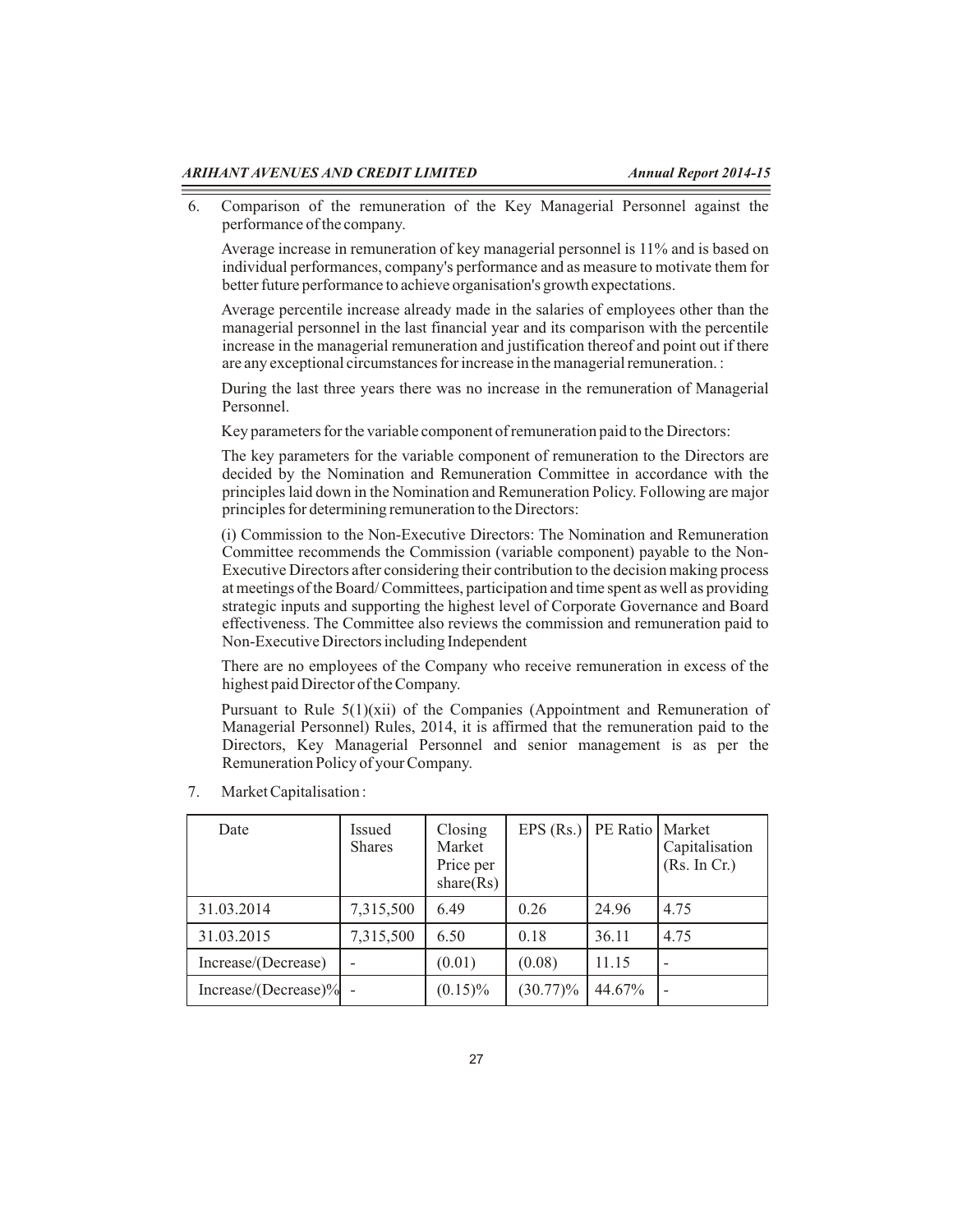Ξ

The company came out with the IPO at a price of Rs. 10/- per share. The market price of the share as on 31st March, 2015 was Rs. 6.50/- on BSE Limited.

# **For and on behalf of the Board, ARIHANT AVENUES AND CREDIT LIMITED**

Dated : 14th August, 2015 Place : Ahmedabad

**Satyanarayan Kabra** *Chairman* **DIN : 00540293**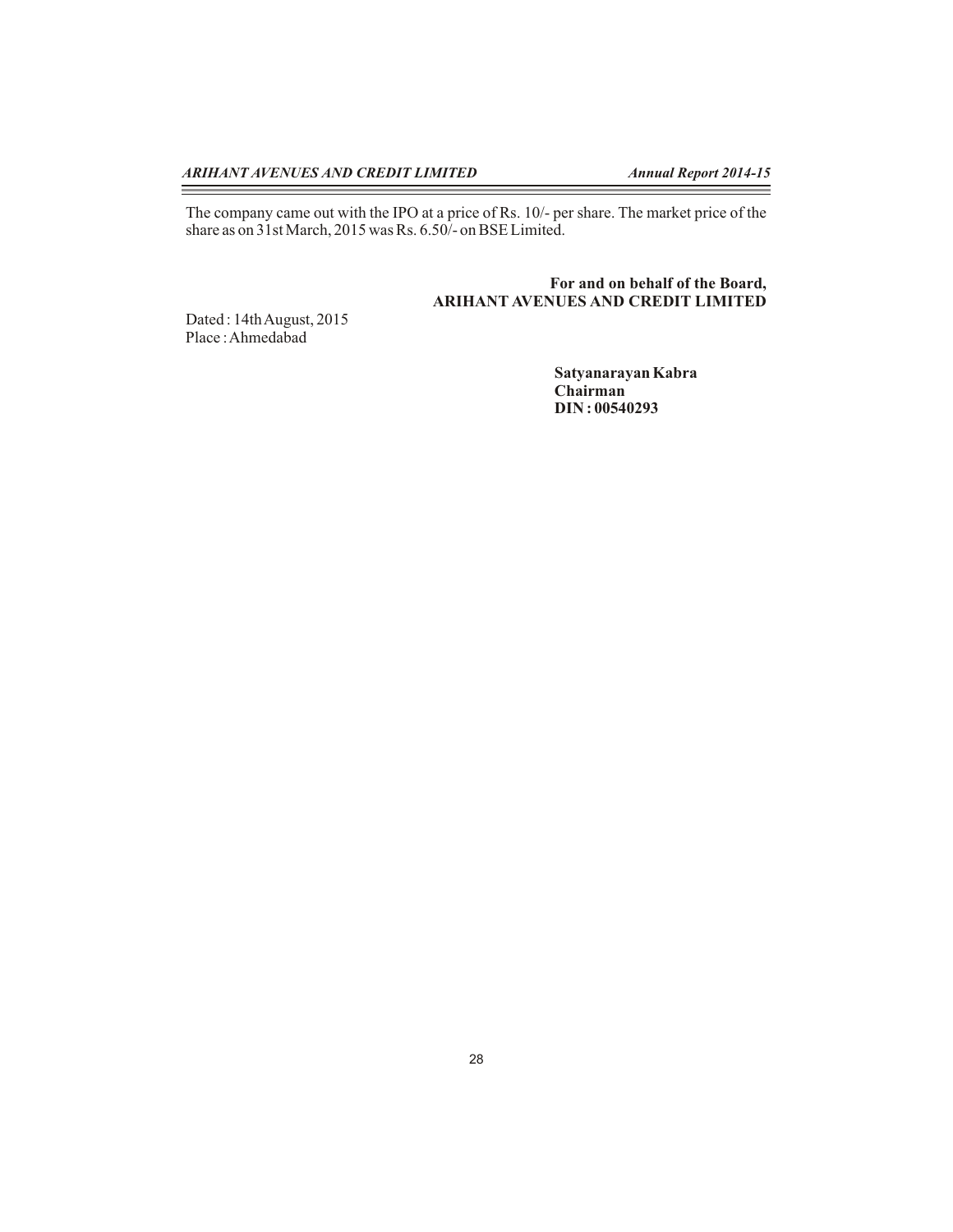### **Annexure 2**

### **REMUNERATION POLICY :**

In accordance with the provisions of Section 178(3) of the Companies Act, 2013, the Nomination and Remuneration Committee recommended the following remuneration policy relating to the remuneration for the Directors, Key Managerial Personnel and other employees, which was approved and adopted by the Board.

# **I. PREAMBLE:**

This Remuneration Policy is formulated in compliance with Section 178 of the Companies Act, 2013, read with the applicable Rules thereto and Clause 49 of the Listing Agreement entered into by the Company with Stock Exchanges, as amended from time to time. This Policy has been formulated by the Nomination and Remuneration Committee (NRC) and has been approved by the Board of Directors based on the recommendations of the NRC.

### II. **OBJECTIVE:**

The objective of the Policy is to ensure that:

(i) The level and composition of remuneration is reasonable and sufficient to attract, retain and motivate directors of the quality required to run the Company successfully.

(ii) Relationship of remuneration to performance is clear and meets appropriate performance benchmarks; and

(iii) Remuneration to directors, key managerial personnel and senior management involves a balance between fixed and incentive pay reflecting short and long-term performance objectives appropriate to the working of the company and its goals.

## III. **COMPLIANCE WITH APPLICABLE LAWS:**

The procedure and limits for payment of remuneration under this policy shall be in accordance with provisions of (a) the Companies Act, 2013 read with Rules framed thereunder, (b) Listing Agreement with Stock Exchanges, (c) Articles of Association of the Company and (d) any other applicable law or regulations. In the absence of any of the above provisions, the procedure and limits shall be governed by the prevailing HR Policy of the Company.

# IV. **REMUNERATION TO NON-EXECUTIVE DIRECTORS:**

- (i) Sitting fees within the limits prescribed under the Companies Act, 2013 and rules framed thereunder for attending meetings of the Board and Committees thereof
- (ii) Commissio up to 1% of net profit as may be decided by the Board
- (iii) The level an composition of remuneration is reasonable and sufficient to attract, retainand motivate directors of the quality required to run the company successfully.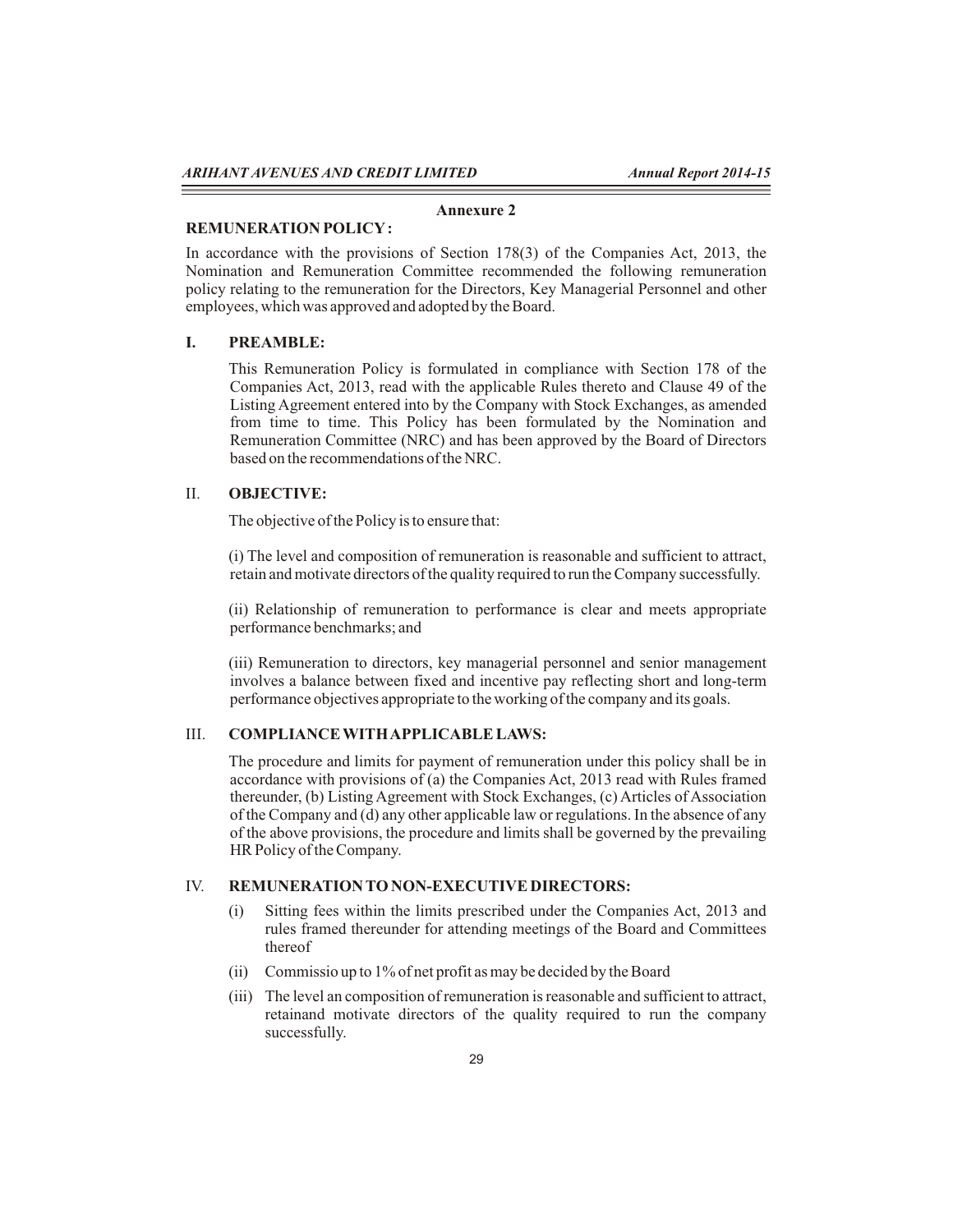# **V. REMUNERATION TO KEY MANAGERIAL PERSONNEL AND SENIOR MANAGEMENT:**

- i) Components: Basic salary Allowances In kind (car, house, etc.) Retirals Reimbursements Variable Pay Stock Options
- ii) Factors for determining and changing remuneration: Factors: Existing compensation Qualification Experience Salary bands Individual performance Market benchmark
- iii) Variable incentive pay (including Stock Options) Factors:

| Individual Performance            | Business/Company Performance     |
|-----------------------------------|----------------------------------|
| Grade                             | Return on Assets                 |
| <b>Performance Rating</b>         | <b>EBIDTA</b>                    |
| Comparative performance with KMPs | Operational Revenue (YOY/Budget) |
|                                   | Return on Investments            |
|                                   | <b>HSE</b>                       |

Remuneration to directors, key managerial personnel and senior management involves a balance between fixed and incentive pay reflecting short and long-term performance objectives appropriate to the working of the company and its goals.

# VI. **REMUNERATION TO OTHER EMPLOYEES:**

### **Components :**

Basic Salary, Allowances, Retiral Benefits, such other perquisites and/or incentives and/or bonus and/or Variable Incentive Pay (including ESOP) based on factors as above, as may be decided by the Management from time to time as per HR Policy.

# **CRITERIA FOR IDENTIFICATION OF PERSONS FOR APPOINTMENT AS DIRECTORS AND IN SENIOR MANAGEMENT:**

In accordance with the provisions of Section 178(3) of the Act read with Clause 49 of the Listing Agreement, the Nomination and Remuneration Committee is required to formulate the criteria for determining qualifications, positive attributes and independence of a Director.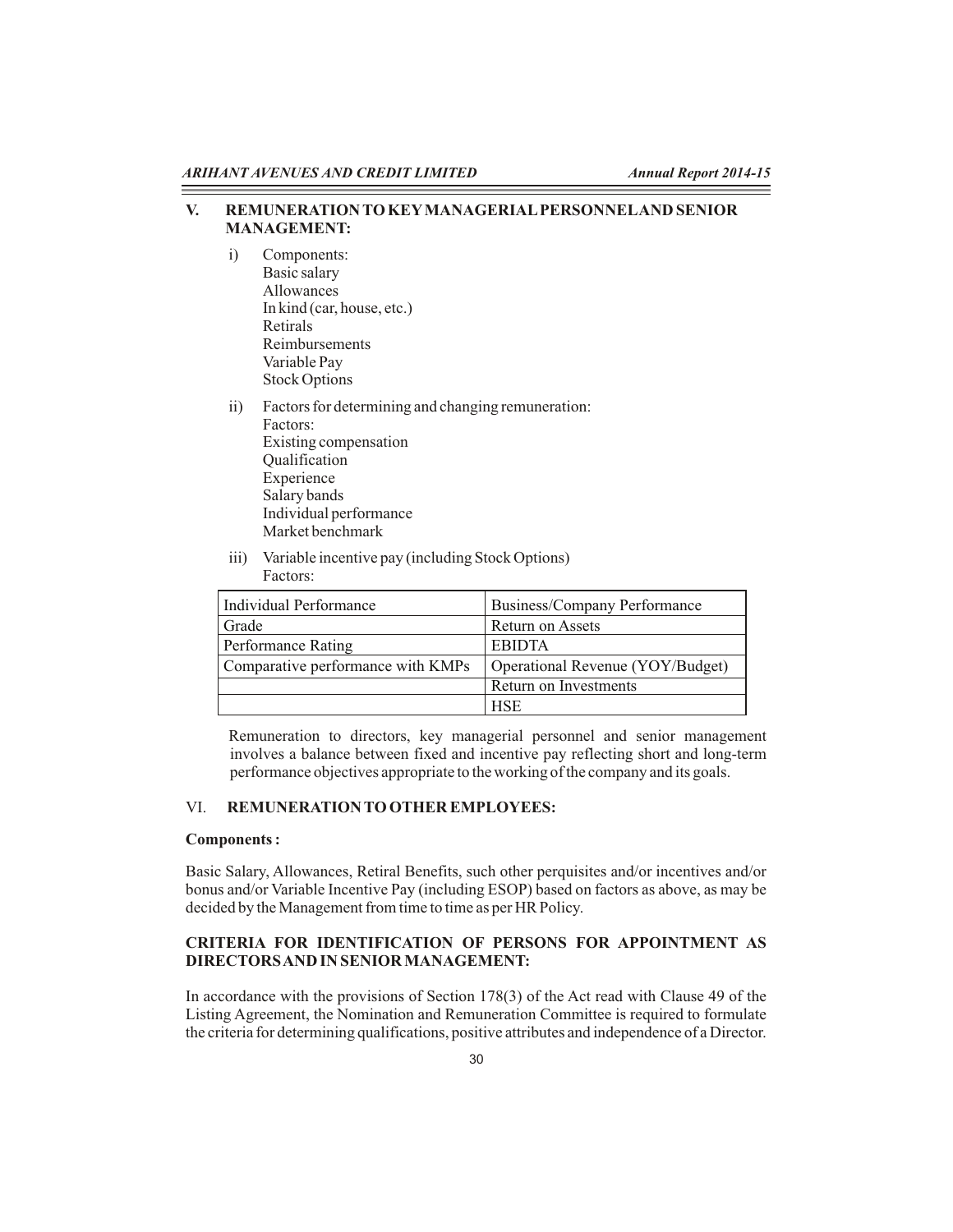The criteria adopted by the Nomination and Remuneration Committee for the aforesaid purpose are as under:

Criteria for determining qualifications, positive attributes and independence of a director:

# **I. QUALIFICATIONS:**

- (a) He/She should possess appropriate skills, experience and knowledge in one or more fields of finance, law, management, sales, marketing, administration, research, corporate governance, technical operations or other disciplines related to the company's business.
- (b) Such qualifications as may be prescribed under the Companies Act, 2013 read with rules framed thereunder and the Listing Agreement with Stock Exchanges.

# **II. POSITIVE ATTRIBUTES:**

- (a) He/She should be a person of integrity, with high ethical standard.
- (b) He/She should be able to commit to his/her responsibilities and devote sufficient time and attention to his/her professional obligation as a director.
- (c) He/She should be having courtesy, humility and positive thinking.
- (d) He/She should be knowledgeable and diligent in updating his/her knowledge.
- (e) He/She should have skills, experience and expertise by which the Company can benefit.
- (f) In respect of Executive/Whole time Director/Managing Director, in addition to I (a)  $\&$  (b) and II (a) to (e) above, he/she should have strong quality of leadership and team mentoring, recognition, management skills, vision, ability to steer the organization even in adverse conditions, innovative thinking, result oriented and ability to enhance reputation of the organization.

# I**II. INDEPENDENCE:**

In respect of an Independent director, in addition to I (a)  $\&$  (b) and II (a) to (e) above, he/she should fulfill the criteria for being appointed as an Independent Director prescribed under section 149 of the Companies Act, 2013 read with Schedule IV to the said Act and the provisions of Clause 49 of the Listing Agreement as amended from time to time.

# **For and on behalf of the Board, ARIHANT AVENUES AND CREDIT LIMITED**

Dated :  $14^{\text{th}}$  August, 2015 Place : Ahmedabad

> **Satyanarayan Kabra Chairman DIN : 00540293**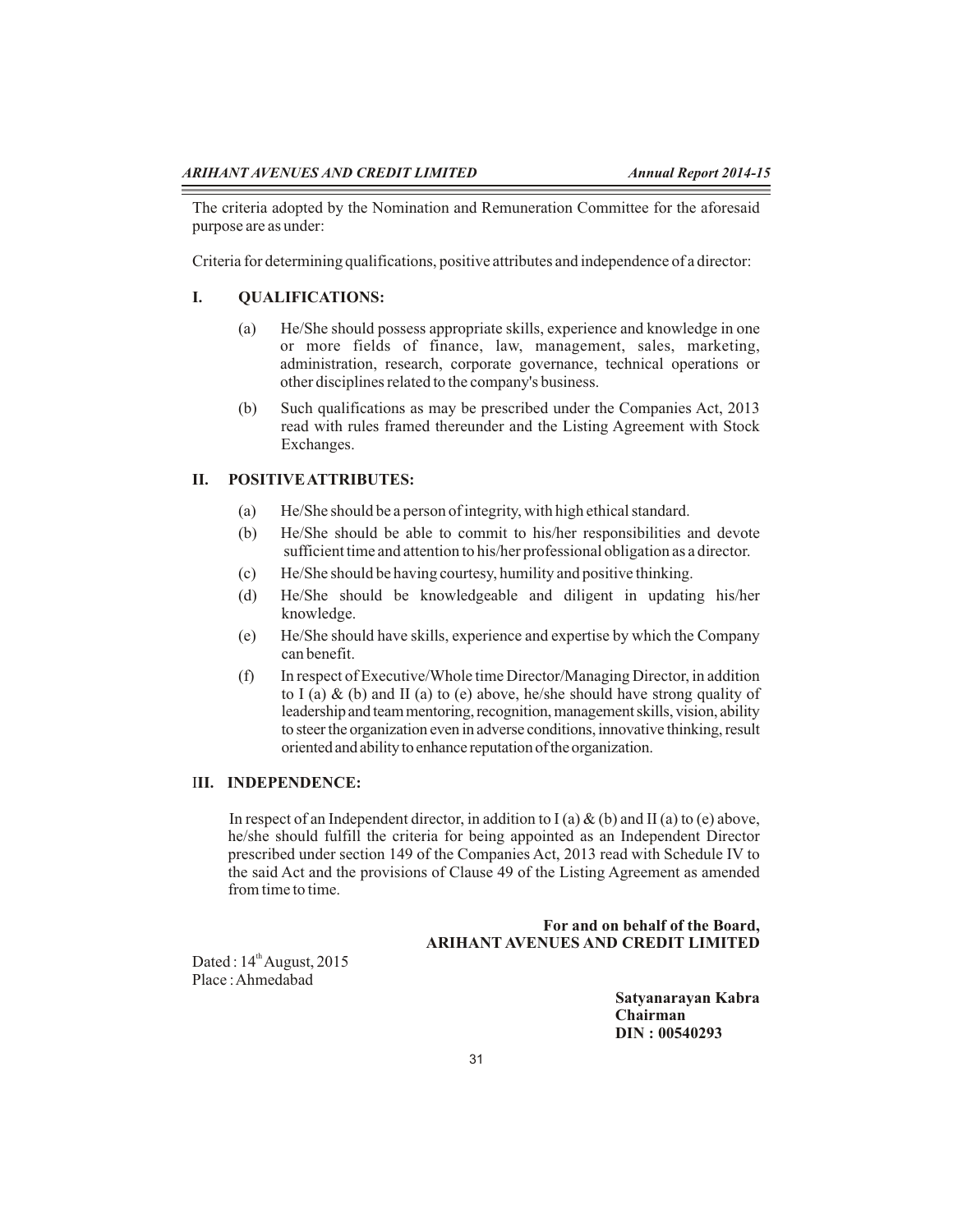=

# **Annexure - 3 Form No. MGT-9**

# **Extract of Annual Return as on the Financial Year Ended on 31.03.2015**

*[Pursuant to section 92(3) of the Companies Act, 2013 and rule 12(1) of the Companies (Management and Administration) Rules, 2014]*

# **I. Registration and Other Details**:

| L    | $\overline{\text{CN}}$                                                       | L65910GJ1995PLC024869                                                                                                                                                                                                                                     |
|------|------------------------------------------------------------------------------|-----------------------------------------------------------------------------------------------------------------------------------------------------------------------------------------------------------------------------------------------------------|
| ii.  | <b>Registration Date</b>                                                     | 06/03/1995                                                                                                                                                                                                                                                |
| iii. | Name of the Company                                                          | ARIHANT AVENUES AND CREDIT<br><b>LIMITED</b>                                                                                                                                                                                                              |
| iv.  | Category/Sub-Category of the Company                                         | Company Limited by Shares /<br>Indian Non-Govt. Company                                                                                                                                                                                                   |
| V.   | Address of the Registered office and                                         | 3, Rajesh Apartment, B/h.Ajanta<br>Comm. Estate, Off Ashram Road,<br>Ahmedabad-380014, Gujarat.<br>E-mail : kj kabra@yahoo.co.in<br>Contact No.: $+91-79-27540790$                                                                                        |
| vi.  | Whether listed company                                                       | Yes                                                                                                                                                                                                                                                       |
| vii. | Name, Address and Contact details of<br>Registrar and Transfer Agent, if any | Sharepro Services (India) Private Limited<br>13-AB, Samhita Warehosing Complex,<br>Sakinaka Telephone Exchange Lane,<br>Andheri Kurla Road, Sakinaka,<br>Andheri (East), Mumbai-400072<br>Contact No.: +91-22 - 67720300<br>sharepro@shareproservices.com |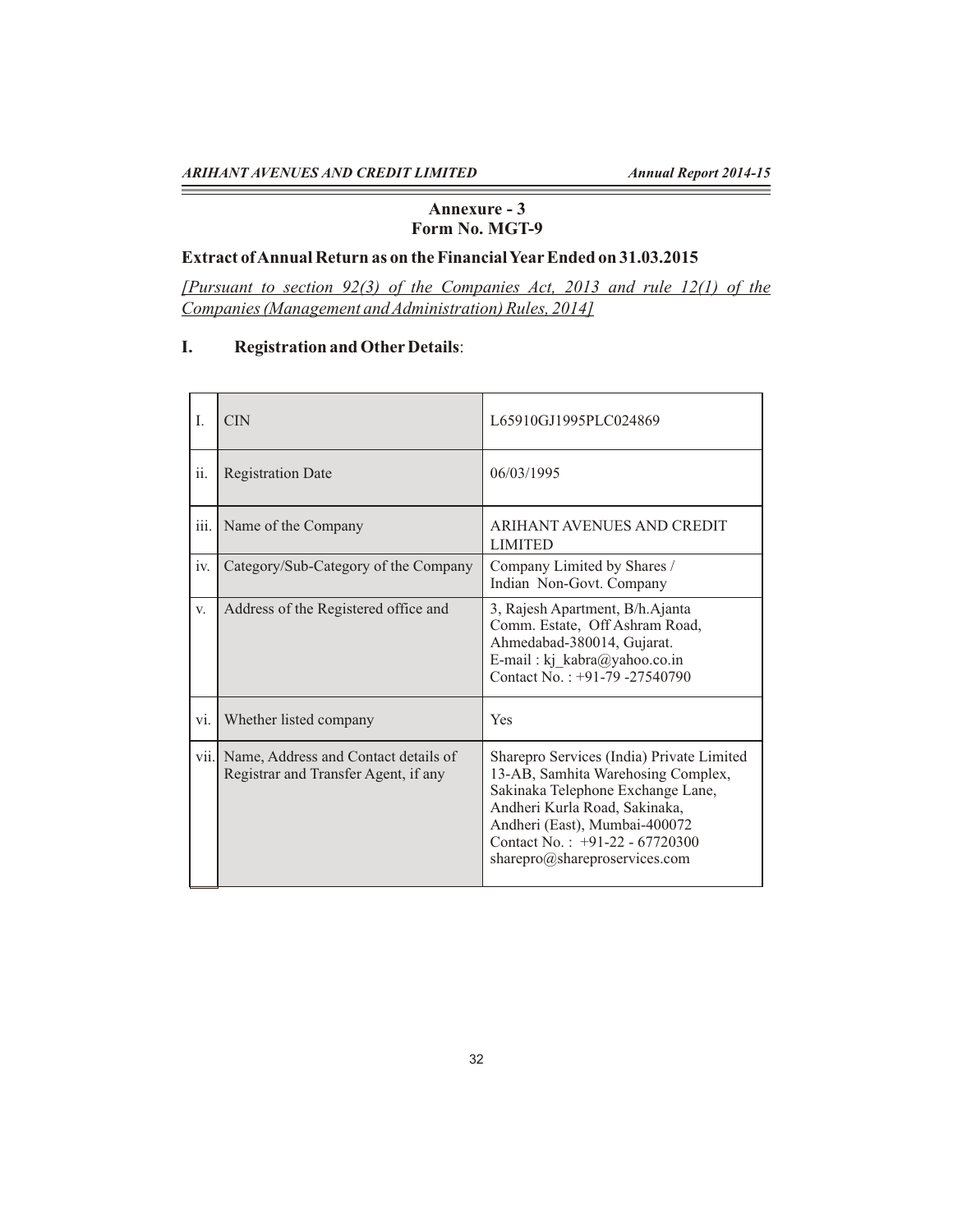Ξ

# **II. Principal Business Activities of the Company:**

All the business activities contributing 10% or more of the total turnover of the company shall be stated:-

| <b>Sr.</b> Name and Description of main<br>No. products/ services | NIC Code of<br>the Product/<br>service | % to total turnover of<br>the company |  |  |
|-------------------------------------------------------------------|----------------------------------------|---------------------------------------|--|--|
| Interest and Investment in<br><b>Shares and Securities</b>        |                                        | 100                                   |  |  |

# **III. Particulars of Holding, Subsidiary and Associate Companies:**

| Sr.<br>No.     | <b>Name And Address</b><br><b>Of The Company</b> | <b>CIN/GLN</b> | Holding/<br><b>Subsidiary</b><br>/Associate | %of<br>shares<br>held | <b>Applicable</b><br><b>Section</b> |
|----------------|--------------------------------------------------|----------------|---------------------------------------------|-----------------------|-------------------------------------|
| 1              |                                                  |                |                                             |                       |                                     |
| $\overline{2}$ |                                                  |                |                                             |                       |                                     |
| 3              |                                                  |                |                                             |                       |                                     |
| 4              |                                                  |                |                                             |                       |                                     |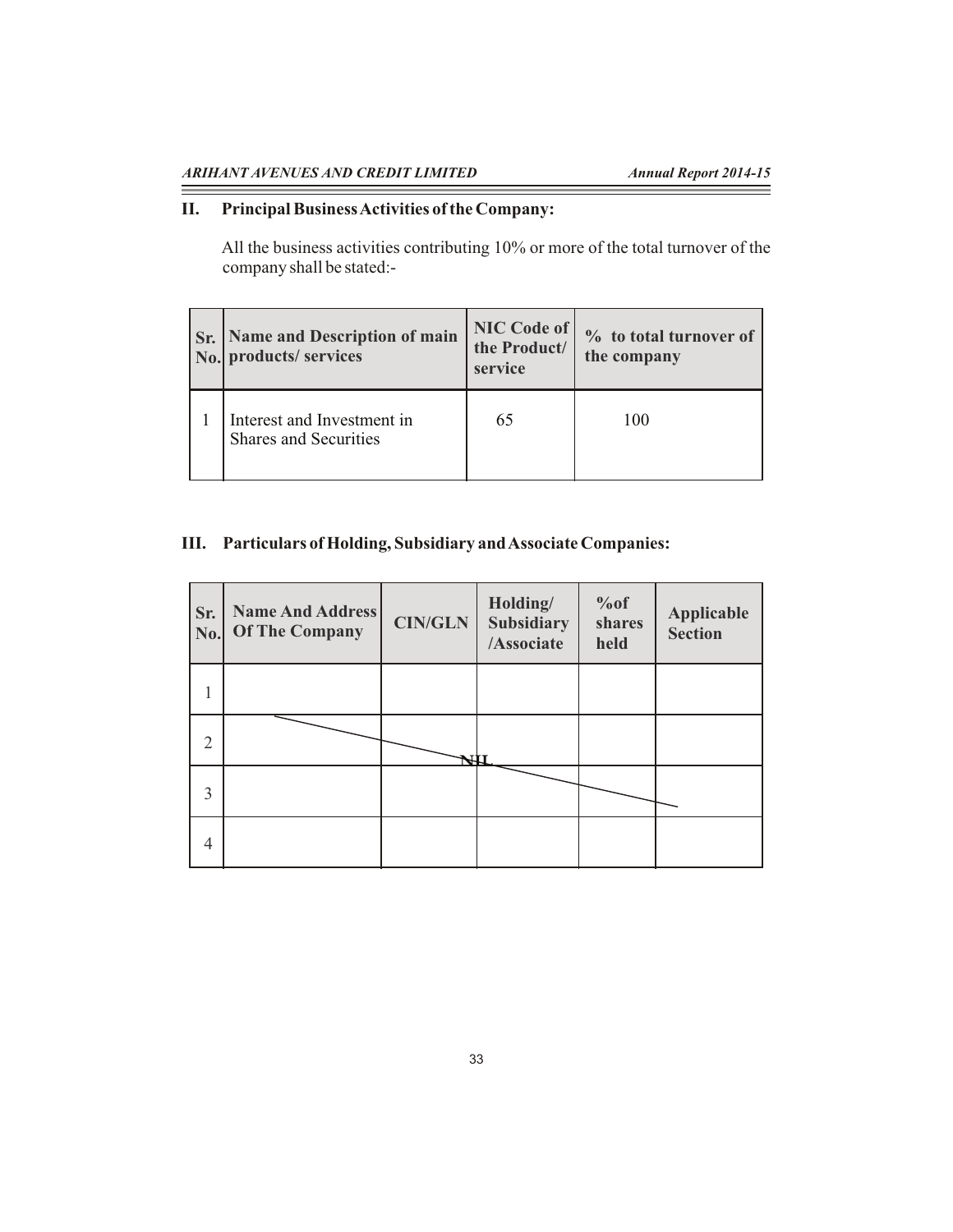# **I. Share Holding Pattern (Equity Share Capital Breakup as percentage of Total Equity)**

| Category of<br>Shareholders   | No. of Shares held at the<br>beginning of the year |              |              | No. of Shares held at the<br>end of the year |              |          | % Change<br>during |                                  |              |
|-------------------------------|----------------------------------------------------|--------------|--------------|----------------------------------------------|--------------|----------|--------------------|----------------------------------|--------------|
|                               | Demat                                              | Physical     | Total        | $%$ of<br>Total<br><b>Shares</b>             | Demat        | Physical | Total              | $%$ of<br>Total<br><b>Shares</b> | The year     |
| A. Promoter                   |                                                    |              |              |                                              |              |          |                    |                                  |              |
| 1) Indian                     |                                                    |              |              |                                              |              |          |                    |                                  |              |
| a) Individual/HUF             | 3018800                                            | 0            | 3018800      | 41.27                                        | 3018800      | 0        | 3018800            | 41.27                            | 0            |
| b) Central Govt               | 0                                                  | 0            | 0            | 0                                            | 0            | 0        | 0                  | 0                                | 0            |
| c) State Govt(s)              | $\mathbf{0}$                                       | $\mathbf{0}$ | $\mathbf{0}$ | $\Omega$                                     | 0            | 0        | $\Omega$           | $\Omega$                         | 0            |
| d) Bodies Corp                | 500000                                             | $\mathbf{0}$ | 500000       | 6.83                                         | 500000       | 0        | 500000             | 6.83                             | $\mathbf{0}$ |
| e) Banks / Fl                 | $\mathbf{0}$                                       | $\mathbf{0}$ | 0            | $\mathbf{0}$                                 | 0            | 0        | 0                  | $\mathbf{0}$                     | 0            |
| f) Any Other                  | $\overline{0}$                                     | 0            | $\mathbf 0$  | 0                                            | 0            | 0        | $\mathbf{0}$       | $\mathbf{0}$                     | 0            |
|                               | 3518800                                            | 0            | 3518800      | 48.1                                         | 3518800      | 0        | 3518800            | 48.1                             | 0            |
| $Sub-total(A)(1)$ :-          |                                                    |              |              |                                              |              |          |                    |                                  |              |
| 2) Foreign                    |                                                    |              |              |                                              |              |          |                    |                                  |              |
| g) NRIs-Individuals           | $\mathbf{0}$                                       | 0            | 0            | 0                                            | 0            | 0        | 0                  | $\mathbf{0}$                     | 0            |
| h) Other-Individuals          | 0                                                  | 0            | $\mathbf{0}$ | $\mathbf{0}$                                 | 0            | 0        | 0                  | $\mathbf{0}$                     | 0            |
| i) Bodies Corp.               | 0                                                  | 0            | 0            | 0                                            | $\mathbf 0$  | 0        | 0                  | 0                                | 0            |
| Banks / FI<br>i)              | 0                                                  | 0            | $\mathbf{0}$ | $\mathbf{0}$                                 | 0            | 0        | 0                  | 0                                | 0            |
| k) Any Other                  | 0                                                  | 0            | 0            | 0                                            | 0            | 0        | 0                  | 0                                | 0            |
|                               | 3518800                                            | 0            | 3518800      | 48.1                                         | 3518800      | 0        | 3518800            | 48.1                             | 0            |
| Sub-total(A)(2):-             |                                                    |              |              |                                              |              |          |                    |                                  |              |
| <b>B. Public Shareholding</b> |                                                    |              |              |                                              |              |          |                    |                                  |              |
| 1. Institutions               |                                                    |              |              |                                              |              |          |                    |                                  |              |
| a) Mutual Funds               | 0                                                  | 0            | 0            | 0                                            | 0            | 0        | 0                  | $\mathbf{0}$                     | 0            |
| b) Banks / Fl                 | $\mathbf{0}$                                       | $\mathbf{0}$ | $\mathbf{0}$ | $\mathbf{0}$                                 | $\mathbf{0}$ | 0        | $\overline{0}$     | $\mathbf{0}$                     | $\mathbf{0}$ |
| c) Central Govt               | 0                                                  | $\mathbf{0}$ | 0            | 0                                            | 0            | 0        | $\mathbf{0}$       | $\mathbf{0}$                     | 0            |
| d) State Govt(s)              | 0                                                  | 0            | $\mathbf{0}$ | $\mathbf{0}$                                 | 0            | 0        | $\mathbf{0}$       | $\mathbf{0}$                     | 0            |
| e) Venture Capital Funds      | $\mathbf{0}$                                       | $\mathbf{0}$ | $\mathbf{0}$ | $\mathbf{0}$                                 | $\mathbf{0}$ | 0        | $\Omega$           | $\Omega$                         | 0            |
| f) Insurance Companies        | 0                                                  | $\mathbf{0}$ | $\mathbf{0}$ | $\mathbf{0}$                                 | 0            | 0        | $\Omega$           | $\mathbf{0}$                     | 0            |
| g) Flls                       | $\mathbf{0}$                                       | 0            | $\mathbf{0}$ | $\mathbf{0}$                                 | $\mathbf{0}$ | 0        | $\mathbf{0}$       | $\mathbf{0}$                     | 0            |
| h) Foreign Venture            | 0                                                  | 0            | $\mathbf{0}$ | $\mathbf{0}$                                 | $\mathbf 0$  | 0        | $\mathbf{0}$       | $\mathbf{0}$                     | 0            |
| Capital Funds                 |                                                    |              |              |                                              |              |          |                    |                                  |              |
| i) Others (specify)           | 0                                                  | 0            | 0            | 0                                            | $\mathbf{0}$ | 0        | 0                  | $\mathbf{0}$                     | 0            |
| $Sub-total(B)(1)$             | $\mathbf{0}$                                       | 0            | 0            | $\mathbf{0}$                                 | $\mathbf{0}$ | 0        | 0                  | $\mathbf{0}$                     | 0            |

# *i. Category-wise Share Holding*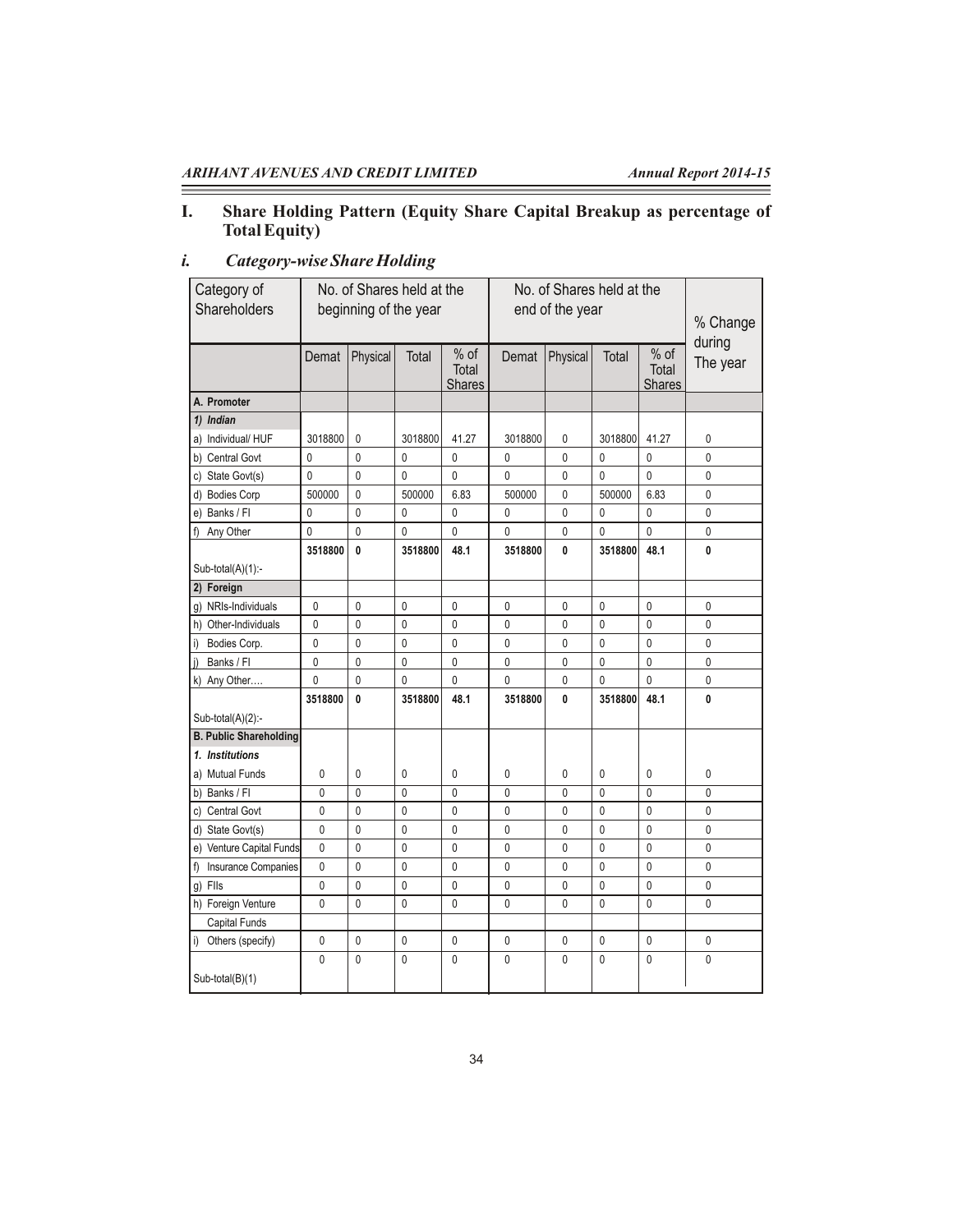| 2. Non Institutions                              |              |         |              |              |              |              |              |              |              |
|--------------------------------------------------|--------------|---------|--------------|--------------|--------------|--------------|--------------|--------------|--------------|
| a) Bodies Corp.                                  |              |         |              |              |              |              |              |              |              |
| (i) Indian                                       | 22864        | 1400    | 24264        | 0.33         | 22864        | 1400         | 24264        | 0.33         | 0            |
| (ii) Overseas                                    |              |         |              |              |              |              |              |              |              |
| a) Individuals                                   |              |         |              |              |              |              |              |              |              |
| (i) Individual                                   | 60536        | 578800  | 639336       | 8.74         | 60536        | 578800       | 639336       | 8.74         | 0            |
| Shareholders holding                             |              |         |              |              |              |              |              |              |              |
| nominal share capital                            |              |         |              |              |              |              |              |              |              |
| upto Rs. 1 lakh                                  |              |         |              |              |              |              |              |              |              |
| (ii) Individual shareholders                     | 1042300      | 2090800 | 3133100      | 42.83        | 1042300      | 2090800      | 3133100      | 42.83        | $\mathbf{0}$ |
| holding nominal share                            |              |         |              |              |              |              |              |              |              |
| capital in excess of                             |              |         |              |              |              |              |              |              |              |
| Rs 1 lakh                                        |              |         |              |              |              |              |              |              |              |
| c) Other (Specify)                               | 0            | 0       | 0            | 0            | 0            | 0            | 0            | 0            | $\mathbf{0}$ |
| $Sub-total(B)(2)$                                | 1125700      | 2671000 | 3796700      | 51.9         | 1125700      | 2671000      | 3796700      | 51.9         | 0            |
| Total Public Shareholding<br>$(B)=(B)(1)+(B)(2)$ | 1125700      | 2671000 | 3796700      | 51.9         | 1125700      | 2671000      | 3796700      | 51.9         | 0            |
| C. Shares held by                                | $\mathbf{0}$ | 0       | $\mathbf{0}$ | $\mathbf{0}$ | $\mathbf{0}$ | $\mathbf{0}$ | $\mathbf{0}$ | $\mathbf{0}$ | $\mathbf{0}$ |
| Custodian for GDRs                               |              |         |              |              |              |              |              |              |              |
| & ADRs                                           |              |         |              |              |              |              |              |              |              |
| <b>Grand Total</b>                               | 4644500      | 2671000 | 7315500      | 100          | 4644500      | 2671000      | 7315500      | 100          | 0            |
| $(A+B+C)$                                        |              |         |              |              |              |              |              |              |              |

# *ii. Shareholding of Promoters*

| Sr.<br><b>No</b> | <b>Shareholder's Name</b>   | Shareholding at the<br>beginning of the year |                                                                            |                                                                          | Shareholding at the<br>end of the year |                                                    |                                                                          | % change<br>in share          |
|------------------|-----------------------------|----------------------------------------------|----------------------------------------------------------------------------|--------------------------------------------------------------------------|----------------------------------------|----------------------------------------------------|--------------------------------------------------------------------------|-------------------------------|
|                  |                             |                                              | No. of $\frac{1}{6}$ of total<br><b>Shares Shares</b><br>of the<br>company | %of<br><b>Shares</b><br>Pledged/<br>encumbe<br>red to<br>total<br>shares | No. of<br><b>Shares</b>                | $%$ of total<br><b>Shares</b><br>of the<br>company | %of<br><b>Shares</b><br>Pledged/<br>encumbe<br>red to<br>total<br>shares | holding<br>during<br>the year |
| 1.               | Krishna Awtar J. Kabra      | 228000                                       | 3.12                                                                       | $\Omega$                                                                 | 228000                                 | 3.12                                               | <sup>0</sup>                                                             | $\Omega$                      |
| 2.               | Krishna Awtar J. Kabra, HUF | 200000                                       | 2.73                                                                       | $\Omega$                                                                 | 200000                                 | 2.73                                               | N                                                                        |                               |
| 3.               | Satyanarayan J. Kabra       | 230000                                       | 3.14                                                                       | $\Omega$                                                                 | 230000                                 | 3.14                                               | N                                                                        |                               |
| 4.               | Satyanarayan J. Kabra, HUF  | <b>149800</b>                                | 2.05                                                                       | 0                                                                        | 149800                                 | 2.05                                               | U                                                                        | O                             |
| 5.               | Jagganath R. Kabra          | 327000                                       | 4.47                                                                       | 0                                                                        | 327000                                 | 4.47                                               | N                                                                        |                               |
| 6.               | Jagganath R. Kabra, HUF     | 320000l                                      | 4.37                                                                       | 0                                                                        | 320000                                 | 4.37                                               | 0                                                                        | O                             |
| 7.               | Gulabdevi Kabra             | 328000l                                      | 4.48                                                                       | 0                                                                        | 328000                                 | 4.48                                               | <sup>0</sup>                                                             | N                             |
| 8.               | Sarojdevi Kabra             | 328000                                       | 4.48                                                                       | 0                                                                        | 328000                                 | 4.48                                               | 0                                                                        |                               |
| 19.              | Mayadevi Kabra              | 328000l                                      | 4.48                                                                       | $\Omega$                                                                 | 328000                                 | 4.48                                               | 0                                                                        |                               |
| 10.              | l Ramavtar Kabra            | 80000                                        | 1.09                                                                       | 0                                                                        | 80000                                  | 1.09                                               | 0                                                                        | 0                             |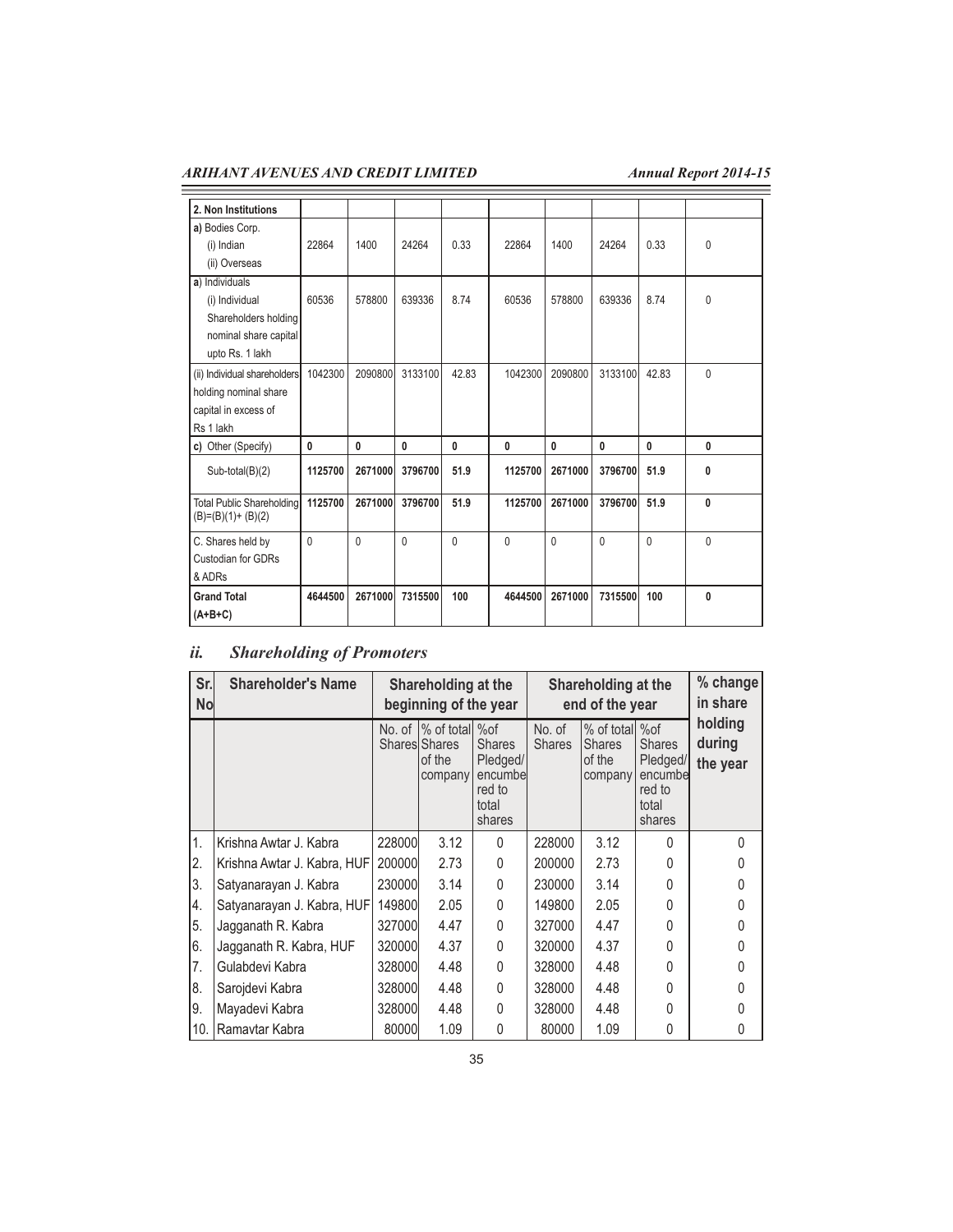$=$ 

| Sr.<br><b>No</b> | <b>Shareholder's Name</b>  | Shareholding at the<br>beginning of the year |                                                   |                                                                          | Shareholding at the<br>end of the year |                                            |                                                                           | % change<br>in share          |
|------------------|----------------------------|----------------------------------------------|---------------------------------------------------|--------------------------------------------------------------------------|----------------------------------------|--------------------------------------------|---------------------------------------------------------------------------|-------------------------------|
|                  |                            | No. of<br>Shares I                           | % of totall<br><b>Shares</b><br>of the<br>company | %of<br><b>Shares</b><br>Pledged/<br>encumbe<br>red to<br>total<br>shares | No. of<br><b>Shares</b>                | % of total<br>Shares<br>Iof the<br>company | %of<br><b>Shares</b><br>Pledged/<br>encumbel<br>red to<br>total<br>shares | holding<br>during<br>the year |
| 11.              | Badrinarayan B. Kabra      | 100000                                       | 1.37                                              | $\Omega$                                                                 | 100000                                 | 1.37                                       | <sup>0</sup>                                                              | $\Omega$                      |
| 12.              | Badrinarayan B. Kabra, HUF | 1000001                                      | 1.37                                              | 0                                                                        | 100000                                 | 1.37                                       | 0                                                                         |                               |
| 13.              | Bankelal B. Kabra, HUF     | 100000                                       | 1.37                                              | $\Omega$                                                                 | 100000                                 | 1.37                                       | 0                                                                         |                               |
| 14.              | Shyamsunder B. Kabra       | 2000001                                      | 2.73                                              | 0                                                                        | 200000                                 | 2.73                                       | 0                                                                         |                               |
| 15.              | Maya Texturisers Pvt. Ltd. | 300000                                       | 4.10                                              | 0                                                                        | 300000                                 | 4.10                                       | 0                                                                         |                               |
| 16.              | I Kabra Commercial Ltd.    | 200000                                       | 2.73                                              | 0                                                                        | 200000                                 | 2.73                                       | 0                                                                         |                               |
|                  | Total                      | 3518800                                      | 48.10                                             | 0                                                                        | 3518800                                | 48.10                                      | 0                                                                         | 0                             |

# *iii. Change in Promoters' Shareholding(please specify, if there is no change*

| Name of the Promoter<br>/ Promoter Group                                                                                                             |               | Shareholding at the beginning<br>of the year |               | <b>Cumulative Shareholding during</b><br>the year |
|------------------------------------------------------------------------------------------------------------------------------------------------------|---------------|----------------------------------------------|---------------|---------------------------------------------------|
|                                                                                                                                                      | No. of Shares | % of total shares of<br>the company          | No. of Shares | % of total shares of<br>the company               |
| At the beginning of<br>the year                                                                                                                      | 0             | 0                                            | 0             | $\Omega$                                          |
| Datewise Increase/<br>Decrease in Promoters                                                                                                          | 0             | 0                                            | 0             | $\Omega$                                          |
| Share holding during<br>the year specifying<br>the reasons for<br>increase / decrease<br>(e.g. allotment / transfer<br>/ bonus /sweat equity<br>etc. |               |                                              |               |                                                   |
| At the end of the year                                                                                                                               | Λ             | 0                                            | 0             | N                                                 |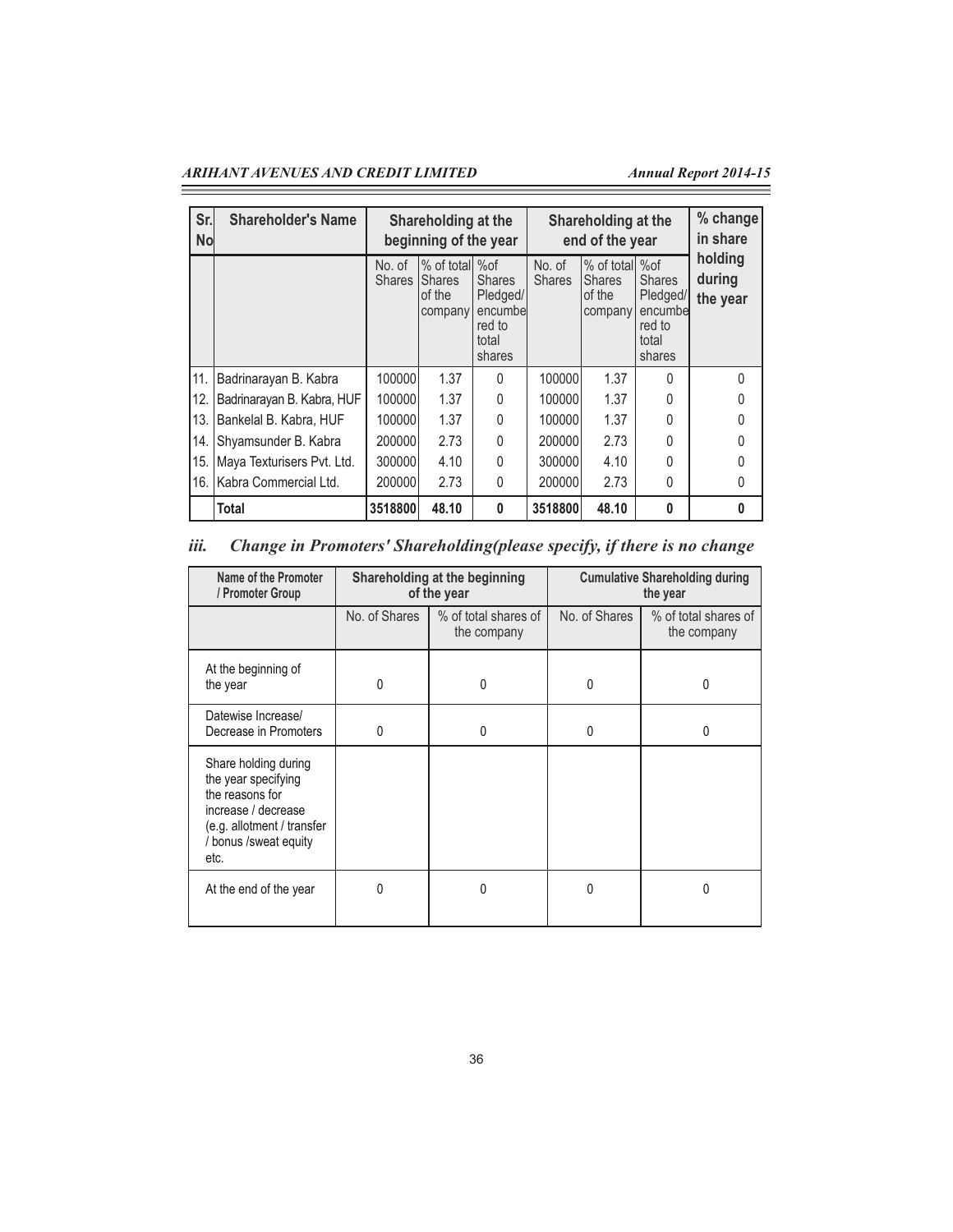## *iv. Shareholding pattern oftop ten shareholders (other Directors, Proimoters and Key Managerial Personnel)*

| Sr.<br>No. | Name of the Promoter<br>/ Promoter Group      | Shareholding at the beginning<br>of the year |                                     |               | <b>Cumulative Shareholding during</b><br>the year |
|------------|-----------------------------------------------|----------------------------------------------|-------------------------------------|---------------|---------------------------------------------------|
|            | For each of the Top<br><b>10 Shareholders</b> | No. of Shares                                | % of total shares of<br>the company | No. of Shares | % of total shares of<br>the company               |
| 1.         | Neerajkumar P.<br>Maheshwari                  | 425600                                       | 5.82                                | 425600        | 5.82                                              |
| 2.         | Gaurang A. Shah                               | 199200                                       | 2.72                                | 199200        | 2.72                                              |
| 3.         | Amit K. Maheshwari                            | 100000                                       | 1.37                                | 100000        | 1.37                                              |
| 4.         | Vinay Premnarayan<br>Maheshwari               | 100000                                       | 1.37                                | 100000        | 1.37                                              |
| 5.         | Radhadevi Premnarayan<br>Maheshwari           | 88000                                        | 1.20                                | 88000         | 1.20                                              |
| 6.         | Arjunsinh B. Bhati                            | 70300                                        | 0.96                                | 70300         | 0.96                                              |
| 7.         | Vijay Chandak                                 | 70000                                        | 0.96                                | 70000         | 0.96                                              |
| 8.         | Vijaykumar Parwal                             | 70000                                        | 0.96                                | 70000         | 0.96                                              |
| 9.         | <b>Vinod Mittal</b>                           | 70000                                        | 0.96                                | 70000         | 0.96                                              |
| 10.        | Vaishal Shah                                  | 70000                                        | 0.96                                | 70000         | 0.96                                              |

# *v. Shareholding of Directors and Key Management personnel :*

| Sr.<br>No. | Name of the Promoter<br>Promoter Group | Shareholding at the beginning<br>of the year |                                                      |        | <b>Cumulative Shareholding during</b><br>the year |
|------------|----------------------------------------|----------------------------------------------|------------------------------------------------------|--------|---------------------------------------------------|
|            | For each of the<br>Directrs and KMP    | No. of Shares                                | % of total shares of<br>No. of Shares<br>the company |        | % of total shares of<br>the company               |
| 1.         | Satyanarayan Kabra                     | 149800                                       | 2.04                                                 | 149800 | 2.04                                              |
| 2.         | Krishna Awtar Kabra                    | 228000                                       | 3.12                                                 | 228000 | 3.12                                              |
| 3.         | Mukta Maheshwari                       | 700<br>0.01                                  |                                                      | 700    | 0.01                                              |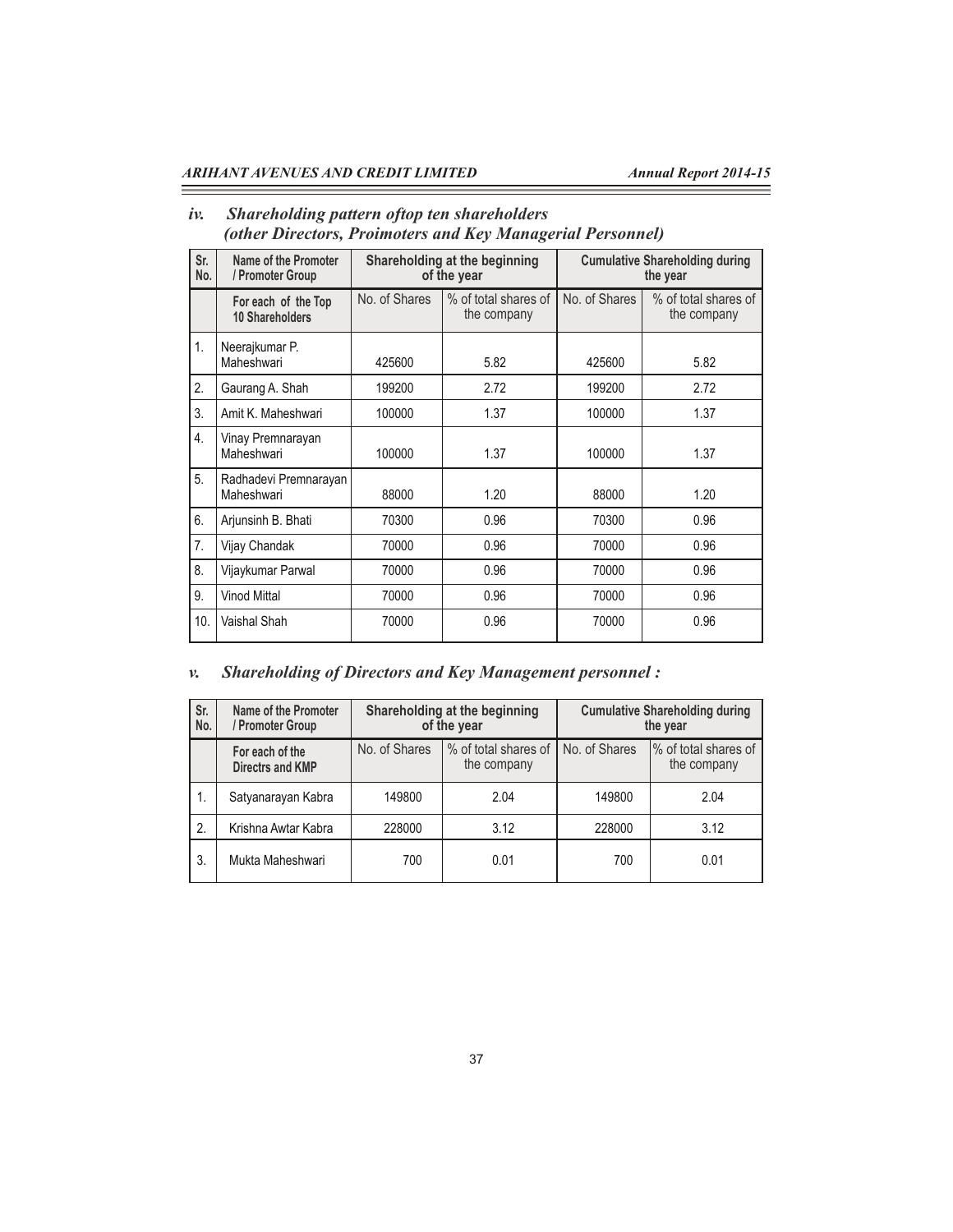Ξ

#### **V. Indebtedness:**

Indebtedness of the Company including interest outstanding/accrued but not due for payment

|                                                                                  | <b>Secured Loans</b><br>excluding<br>deposits | <b>Unsecured</b><br>Loans | <b>Deposits</b> | <b>Total</b><br><b>Indebtedness</b> |
|----------------------------------------------------------------------------------|-----------------------------------------------|---------------------------|-----------------|-------------------------------------|
| Indebtedness at the beginning<br>of the financial year                           | 0                                             | 0                         | 0               | 0                                   |
| i) Principal Amount                                                              | 0                                             | 0                         | 0               | 0                                   |
| ii) Interest due but not paid                                                    | 0                                             | 0                         | 0               | 0                                   |
| iii) Interest accrued but not due                                                | 0                                             | 0                         | 0               | 0                                   |
| Total (i+ii+iii)                                                                 | $\Omega$                                      | 0                         | 0               | 0                                   |
| Change in Indebtedness during<br>the financial year<br>- Addition<br>- Reduction | $\Omega$                                      | 0                         | 0               | N                                   |
| Net Change                                                                       | 0                                             | $\Omega$                  | $\Omega$        | 0                                   |
| Indebtedness at the<br>end of the financial year<br>i) Principal Amount          | $\Omega$                                      | $\Omega$                  | $\Omega$        | N                                   |
| ii) Interest due but not paid<br>iii) Interest accrued but not due               | 0                                             | $\Omega$                  | 0               | 0                                   |
| Total (i+ii+iii)                                                                 | 0                                             | 0                         | 0               |                                     |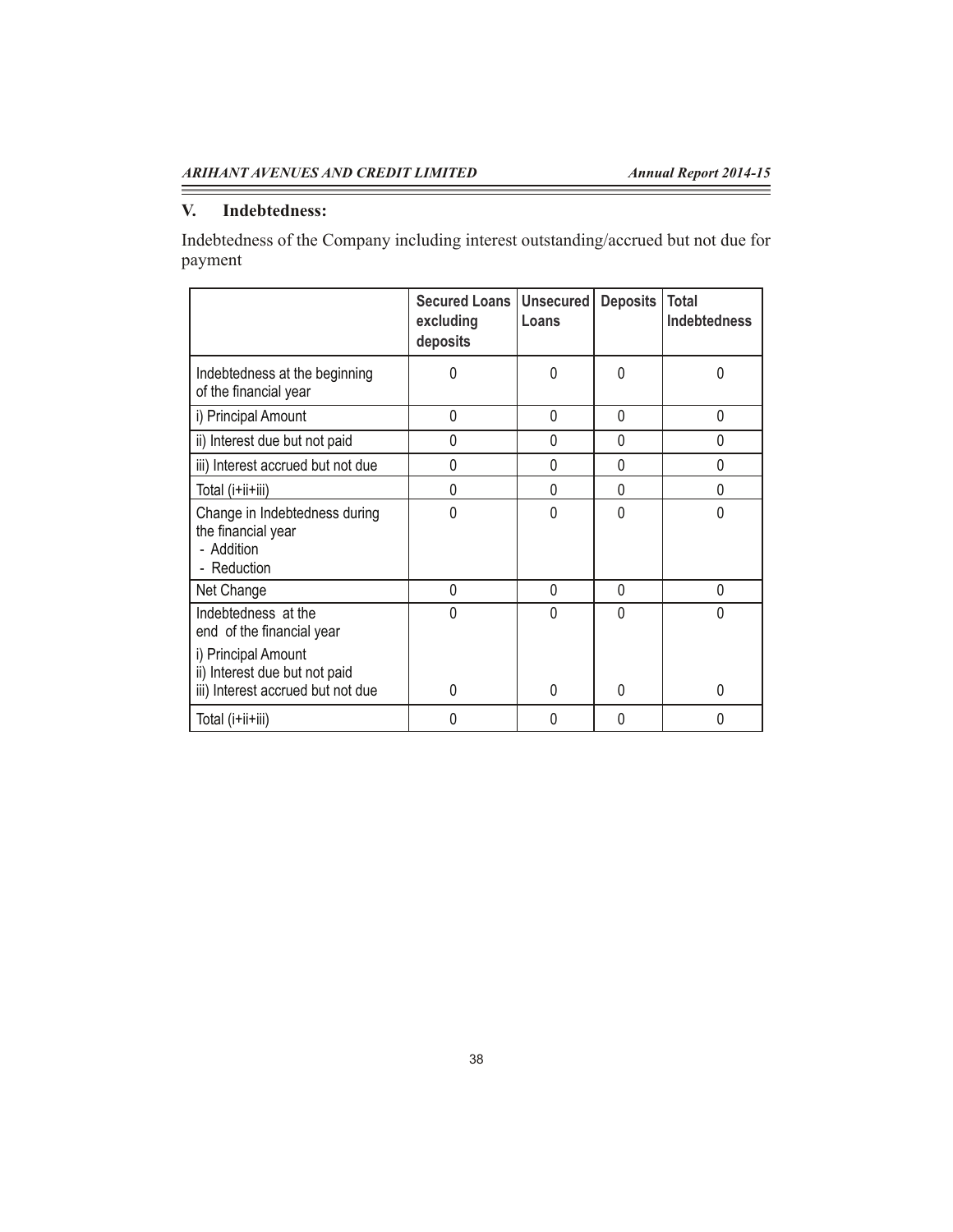Ξ

# **VI. Remuneration of Directors and Key Managerial Personnel**

**A. Remuneration to Managing Director, Whole-time Directors and/or Manager:**

| <b>Particulars of Remuneration</b>                                                    | <b>Name of Managing Director</b><br>Whole-Time Director<br><b>/Manager</b> | <b>Total</b><br>Amount (In Rs.)<br>per annum |         |
|---------------------------------------------------------------------------------------|----------------------------------------------------------------------------|----------------------------------------------|---------|
|                                                                                       | Krishna Awtar J. Kabra                                                     |                                              |         |
| <b>Gross Salary</b><br>1.                                                             |                                                                            |                                              |         |
| a) Salary as per provisions contained in<br>Section 17(1) of the Income-tax Act, 1961 | 90000                                                                      | $\Omega$                                     | 90000   |
| (b) Value of perquisites u/s<br>17(2) Income-tax Act, 1961                            | NIL                                                                        |                                              | NIL     |
| (c) Profits in lieu of salary under section 17(3)<br>Income Tax Act, 1961             | nil                                                                        |                                              | NIL     |
| 2. Stock Option                                                                       | NIL                                                                        |                                              | NIL     |
| 3. Sweat Equity                                                                       | <b>NIL</b>                                                                 |                                              | NIL     |
| 4. Commission<br>- as % of profit<br>others, specify<br>$\overline{\phantom{0}}$      | <b>NIL</b>                                                                 |                                              | NIL     |
| 5. Others, please specify                                                             | <b>NIL</b>                                                                 |                                              | NIL     |
| Total(A)                                                                              | 90000                                                                      |                                              | 90000   |
| Ceiling as per the Act                                                                | 0                                                                          | $\theta$                                     | 4200000 |

## **B. Remuneration to other directors:**

| SI<br>No. | <b>Particulars of Remuneration</b>                                                                                         | Name of MD/WTD/ Manager   Total Amount |  |  |   |
|-----------|----------------------------------------------------------------------------------------------------------------------------|----------------------------------------|--|--|---|
| 1.        | <b>Independent Directors</b><br>Fee for attending board committee meetings<br>Commission<br>Others, please specify         | <b>NIL</b>                             |  |  | 0 |
|           | Total(1)                                                                                                                   |                                        |  |  | 0 |
| 2.        | <b>Other Non-Executive Directors</b><br>Fee for attending board committee meetings<br>Commission<br>Others, please specify | <b>NIL</b>                             |  |  |   |
|           | Total(2)                                                                                                                   |                                        |  |  | Ŋ |
|           | Total(B)= $(1+2)$                                                                                                          |                                        |  |  |   |
|           | <b>Total Managerial Remuneration</b><br>Overall Ceiling as per the Act                                                     |                                        |  |  | 0 |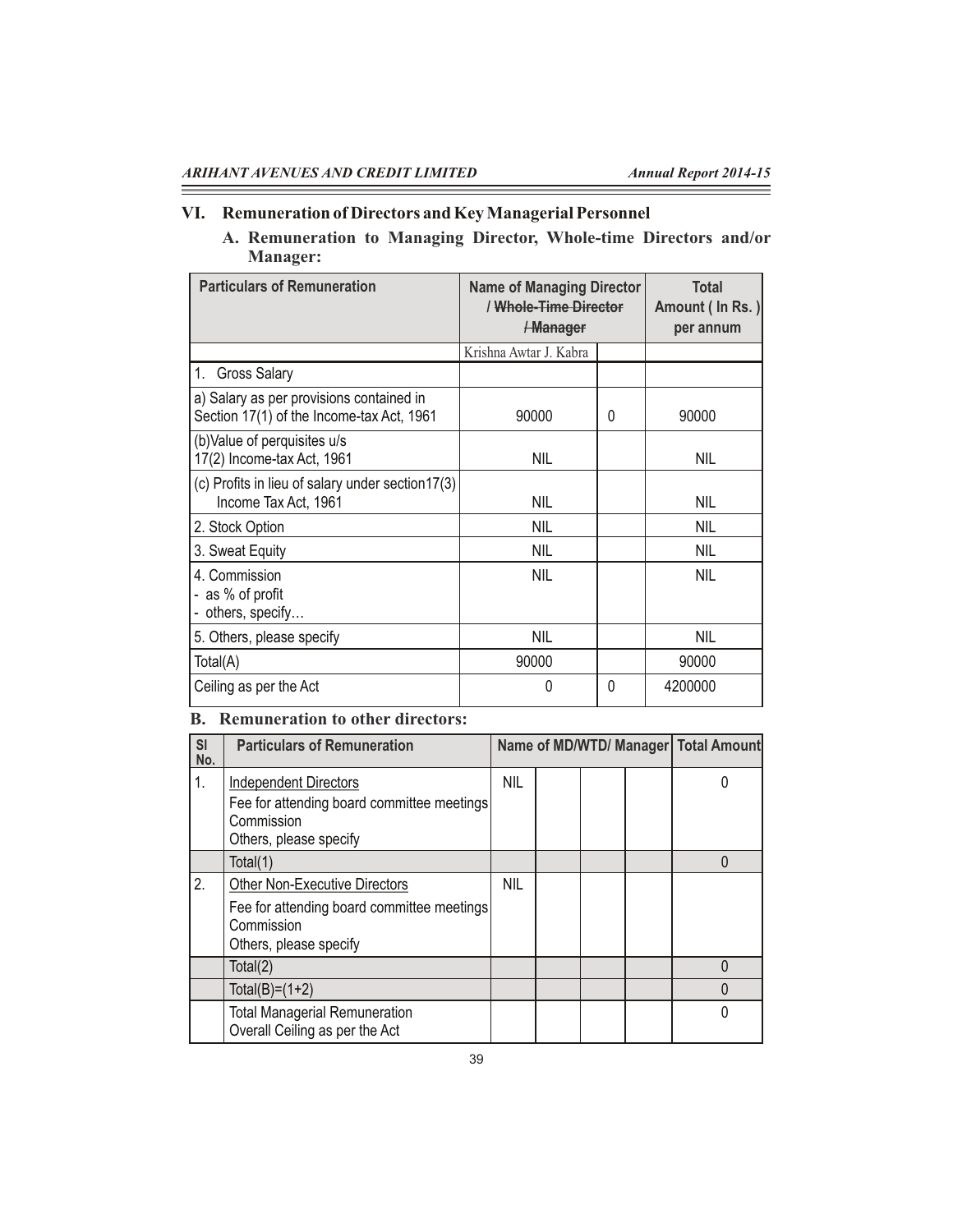Ξ

# **C. Remuneration to Key Managerial Personnel Other Than MD/Manager/WTD**

| SI<br>No. | <b>Particulars of Remuneration</b>                                                                   | <b>Key Managerial Personnel</b> |                             |                |              |
|-----------|------------------------------------------------------------------------------------------------------|---------------------------------|-----------------------------|----------------|--------------|
|           |                                                                                                      | <b>CEO</b>                      | Company<br><b>Secretary</b> | <b>CFO</b>     | <b>Total</b> |
| 1.        | Gross salary<br>(a)Salary as per provisions contained in<br>section17(1) of the Income-tax Act, 1961 | $\Omega$                        | $\Omega$                    | $\mathbf{0}$   | 00           |
|           | (b) Value of perquisites u/s<br>17(2) Income-tax                                                     | 0                               | $\Omega$                    | $\overline{0}$ | <sup>0</sup> |
|           | Act, 1961                                                                                            |                                 |                             |                |              |
|           | (c)Profits in lieu of salary under section<br>17(3) Income-tax                                       | $\Omega$                        | $\Omega$                    | 0              | <sup>0</sup> |
|           | Act, 1961                                                                                            |                                 |                             |                |              |
| 2.        | Stock Option                                                                                         | $\bf{0}$                        | $\mathbf{0}$                | $\mathbf{0}$   | $\mathbf{0}$ |
| 3.        | <b>Sweat Equity</b>                                                                                  | 0                               | $\bf{0}$                    | $\bf{0}$       | $\mathbf{0}$ |
| 4.        | Commission<br>- as % of profit                                                                       |                                 |                             |                |              |
|           | - others, specify                                                                                    | 0                               | $\mathbf{0}$                | 0              | $\mathbf{0}$ |
| 5.        | Others, please specify                                                                               | 0                               | $\mathbf{0}$                | 0              | $\mathbf{0}$ |
| 6.        | Total                                                                                                | 0                               | $\mathbf{0}$                | $\bf{0}$       | 0            |

# **VII. Penalties / Punishment / Compounding of offences:**

| <b>Type</b>                  | Section of the<br>companies Act | <b>Brief</b><br>description | Details of Penalty/<br>Punishment/Compo-<br>unding fees imposed | <b>Authority[RD</b><br>/NCLT/Court] | Appeal made.<br>If any<br>(give details) |
|------------------------------|---------------------------------|-----------------------------|-----------------------------------------------------------------|-------------------------------------|------------------------------------------|
| A. Company                   |                                 |                             |                                                                 |                                     |                                          |
| Penalty                      |                                 |                             |                                                                 |                                     |                                          |
| Punishment                   |                                 |                             |                                                                 |                                     |                                          |
| Compounding                  |                                 |                             |                                                                 |                                     |                                          |
| <b>B.</b> Directors          |                                 |                             |                                                                 |                                     |                                          |
| Penalty                      |                                 |                             |                                                                 |                                     |                                          |
| Punishment                   |                                 |                             | <b>NIL</b>                                                      |                                     |                                          |
| Compounding                  |                                 |                             |                                                                 |                                     |                                          |
| C. Other Officers In Default |                                 |                             |                                                                 |                                     |                                          |
| Penalty                      |                                 |                             |                                                                 |                                     |                                          |
| Punishment                   |                                 |                             |                                                                 |                                     |                                          |
| Compounding                  |                                 |                             |                                                                 |                                     |                                          |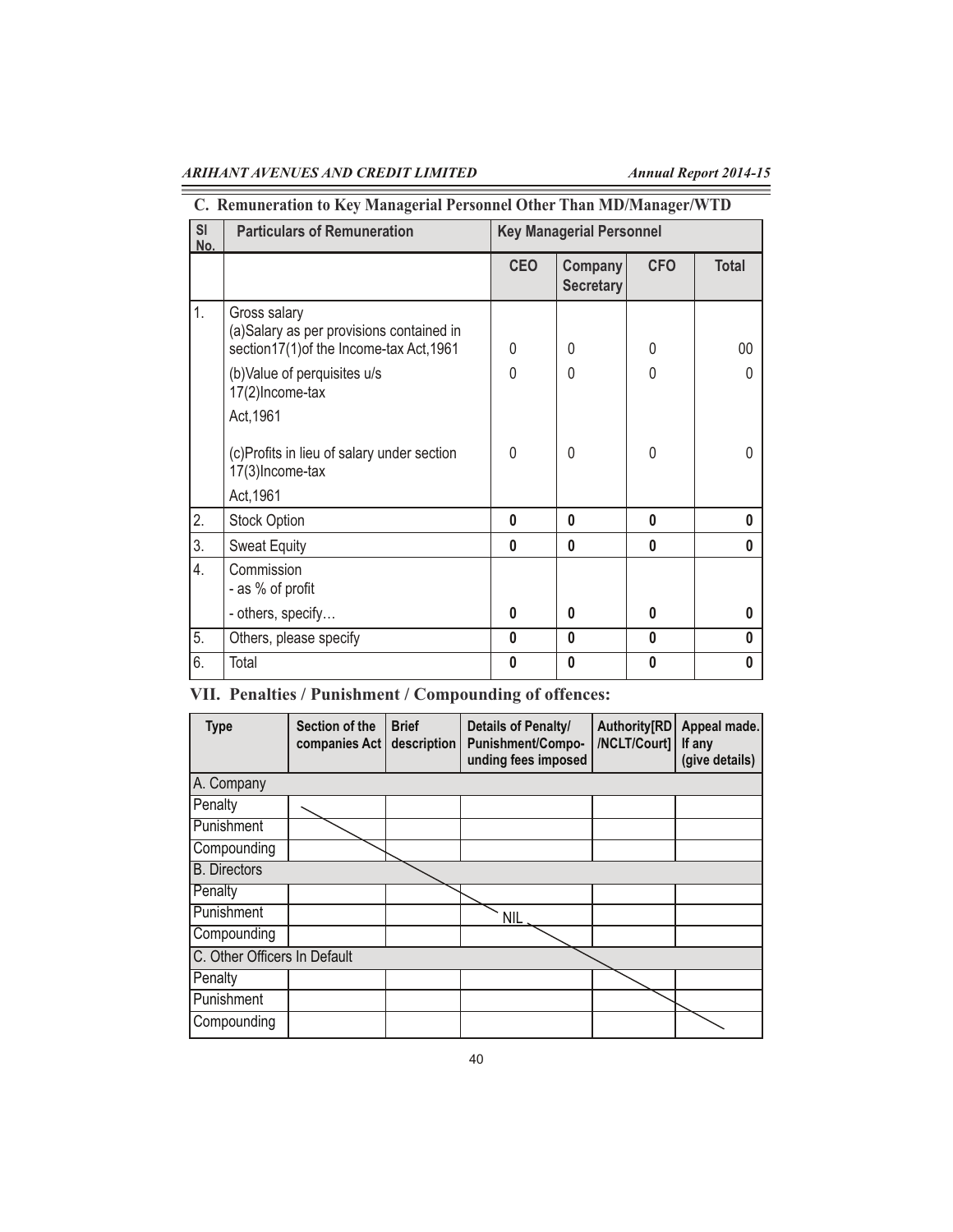#### **Annexure 4**

#### **Form No. MR-3 For the financial year ended on 31st March, 2015 [Pursuant to section 204(1) of the Companies Act, 2013 and rule No. 9 of the Companies (Appointment and Remuneration Personnel) Rules, 2014]**

#### To, The Members, **Arihant Avenues and Credit Limited**

I have conducted the Secretarial Audit of the compliance of applicable statutory provisions and the adherence to good corporate practices by Arihant Avenues and Credit Limited (hereinafter called the company). Secretarial Audit was conducted in a manner that provided me a reasonable basis for evaluating the corporate conducts/statutory compliances and expressing my opinion thereon.

Based on my verification of the Arihant Avenues and Credit Limited books, papers, minute books, forms and returns filed and other records maintained by the company and also the information provided by the Company, its officers, agents and authorized representatives during the conduct of secretarial audit, I hereby report that in my opinion, the company has, during the audit period covering the financial year ended on 31 March, 2015 complied with the statutory provisions listed hereunder and also that the Company has proper Boardprocesses and compliance-mechanism in place to the extent, in the manner and subject to the reporting made hereinafter:

I have examined the books, papers, minute books, forms and returns filed and other records maintained by the Company for the financial year ended on 31 March, 2015 according to the provisions of :

- (i) The Companies Act, 2013 (the Act) and the rules made there under;
- (ii) The Securities Contracts (Regulation) Act, 1956 ('SCRA') and the rules made there under;
- (iii) The Depositories Act, 1996 and the Regulations and Bye-laws framed there under;
- (iv) Foreign Exchange Management Act, 1999 and the rules and regulations made there under.
- (v) The following Regulations and Guidelines prescribed under the Securities and Exchange Board of India Act, 1992 ('SEBI Act'):-
	- (a) The Securities and Exchange Board of India (Substantial Acquisition of Shares and Takeovers) Regulations, 2013;
	- (b) The Securities and Exchange Board of India (Prohibition of Insider Trading) Regulations, 1992;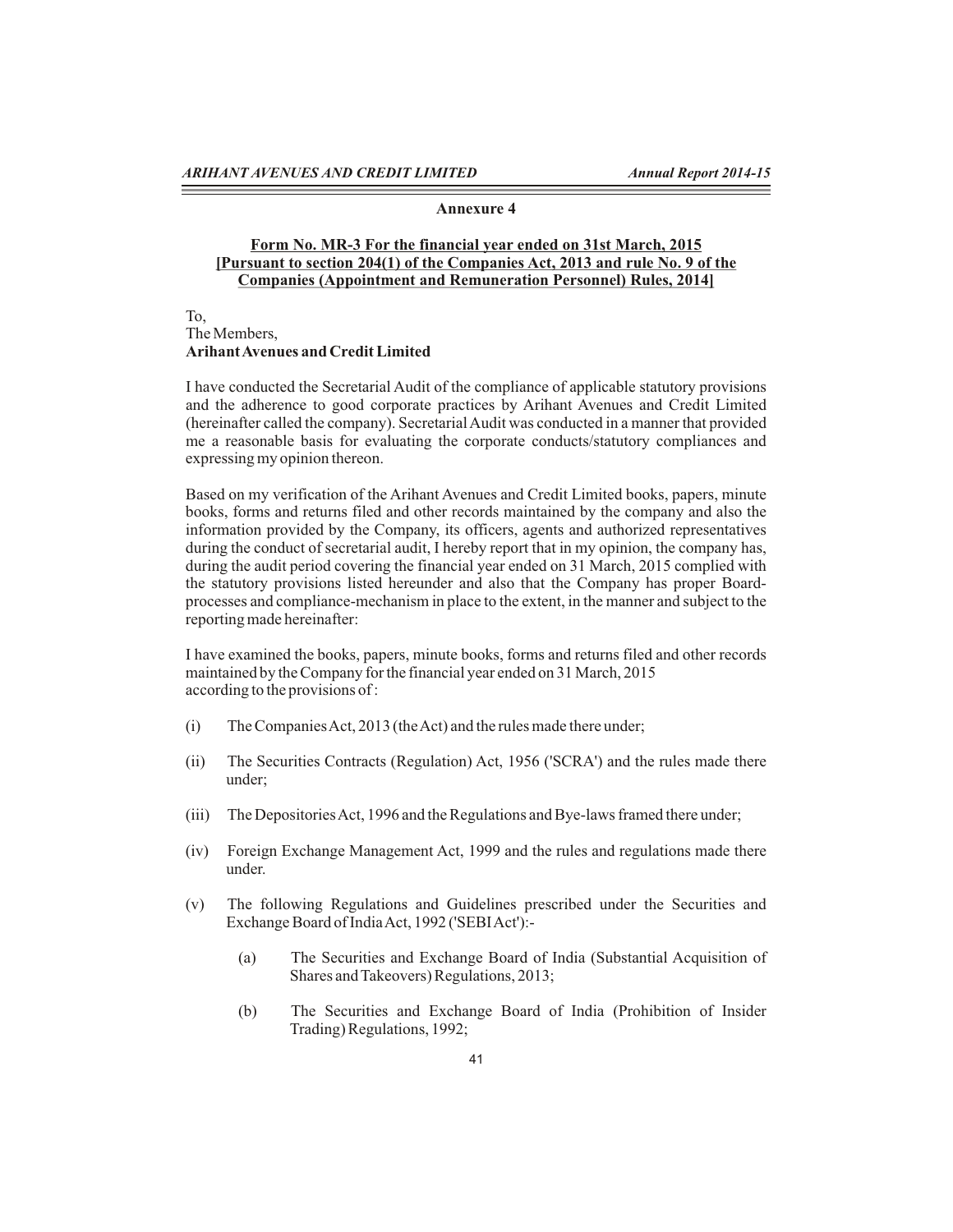- (c) The Securities and Exchange Board of India (Employee Stock Option Scheme and Employee Stock Purchase Scheme) Guidelines, 1999;
- (d) The Securities and Exchange Board of India (Registrars to an Issue and Share Transfer Agents) Regulations, 1993 regarding the Companies Act and dealing with client;
- (e) The Securities and Exchange Board of India ( Delisting of Equity Shares ) Regulations, 2009
- (f) The Securities and Exchange Board of India (Buy Back of Securities) Regulations, 1998

#### **Other Laws Applicable to the Company :**

- $(i)$  Income Tax Act, 1961.
- ( ii ) Non Banking Finance Companies Regulations 1998
- (iii) Negotiable Instrument Act, 1881

I have also examined compliance with the applicable clauses of the following:

- (i) Secretarial Standards issued by The Institute of Company Secretaries of India.
- (ii) The Listing Agreements entered into by the Company with BSE Limited and Ahmedabad Stock Exchange Limited.

However the compliance of the above laws is subject to the following :

- a) The Company is yet to employ the Company Secretary and hence the provision of the Companies Act, 2013 and constitution of audit committee is subject to this fact.
- b) The Company has made donation in excess of the limits prescribed without obtaining members approval.
- c) The Company has not provided evoting facility to its members for the year 2014.
- d) We are unable to verify about the dispatch of the annual report to the members for the year 2014 due to lack of information. However the annual report is available on the website of the Company.
- e) The Company has not complied with the listing agreement with respect to full connectivity with Registrar and Transfer Agent.
- f) The Company has made investments and loans in violation of the provision of the Non Banking and Financial Companies Regulations, 1998.
- g) Not conducted / appointed internal auditors.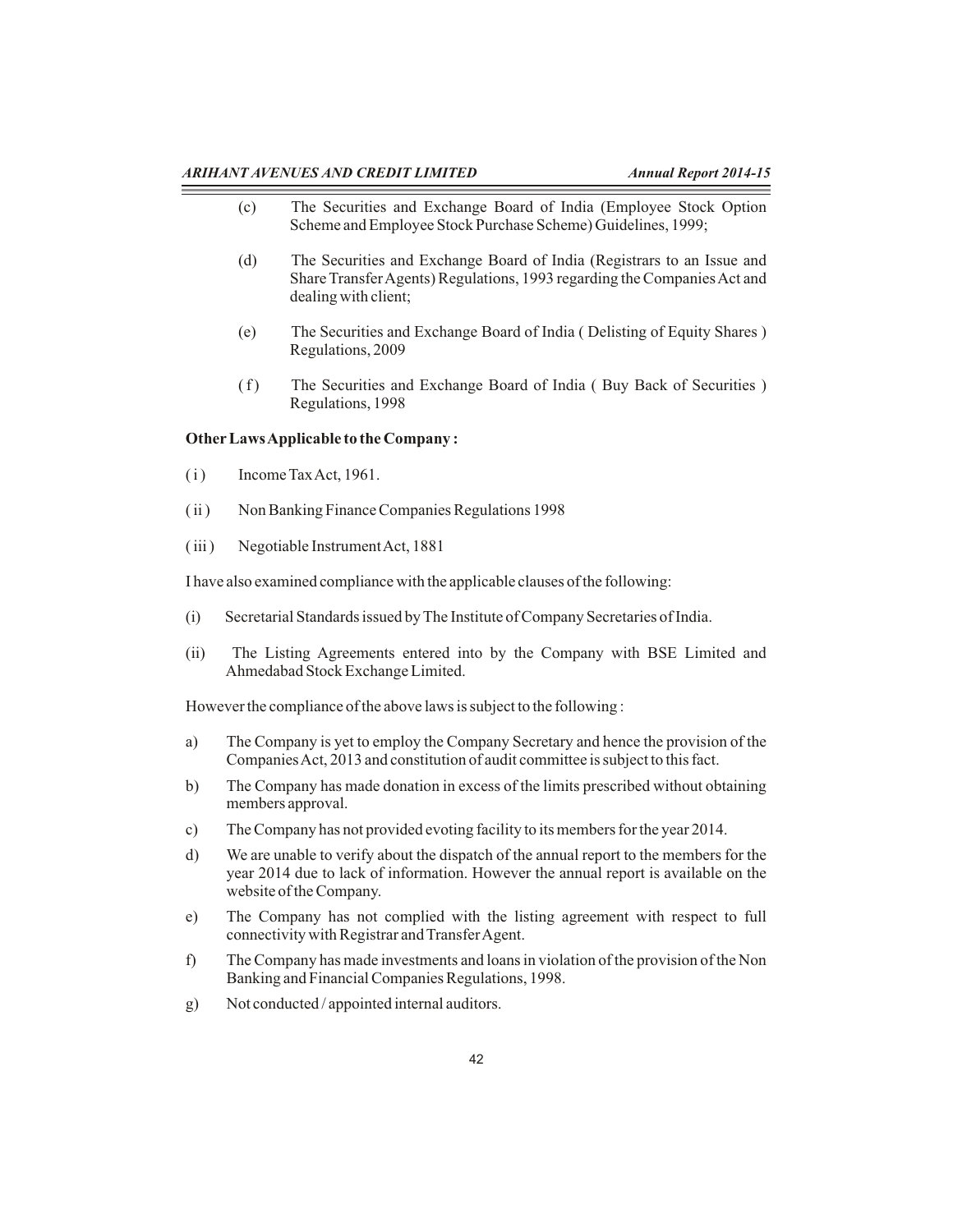- h) Filing of certain forms with the Ministry of Corporate Affairs required under the Companies Act, 2013 was not done in time. Annual Return for the year 2014 was filed after 31st March, 2015.
- i) Non filing / Late filing of Demat Audit Report for certain forms.

I further report that :

The Board of Directors of the Company is duly constituted with proper balance of Executive Directors, Non-Executive Directors and Independent Directors. The changes in the composition of the Board of Directors that took place during the period under review were carried out in compliance with the provisions of the Act.

Adequate notice is given to all the directors to schedule the Board Meetings, agenda and detailed notes on agenda were sent at least seven days in advance, and a system exists for seeking and obtaining further information and clarifications on the agenda items before the meeting and for meaningful participation at the meeting.

Majority decision is carried through while the dissenting members' views are captured and recorded as part of the minutes.

I further report that there are adequate systems and processes in the company commensurate with the size and operations of the company to monitor and ensure compliance with applicable laws, rules, regulations and guidelines.

I further report that during the audit period, there were no instances of :

- (i) Public/Rights/Preferential issue of Shares/debentures/ sweat equity of the Company.
- (ii) Redemption/buy-back of securities.
- (iii) Major decisions taken by the members in pursuance to Section 180 of the Companies Act, 2013.
- (iv) Merger/ amalgamation/ reconstruction etc.
- (v) Foreign technical collaborations.

#### **For, JALAN ALKESH & ASSOCIATES COMPANY SECRETARIES**

Date: 06/08/2015 Place : Ahmedabad

> **ALKESH JALAN PROPRIETOR**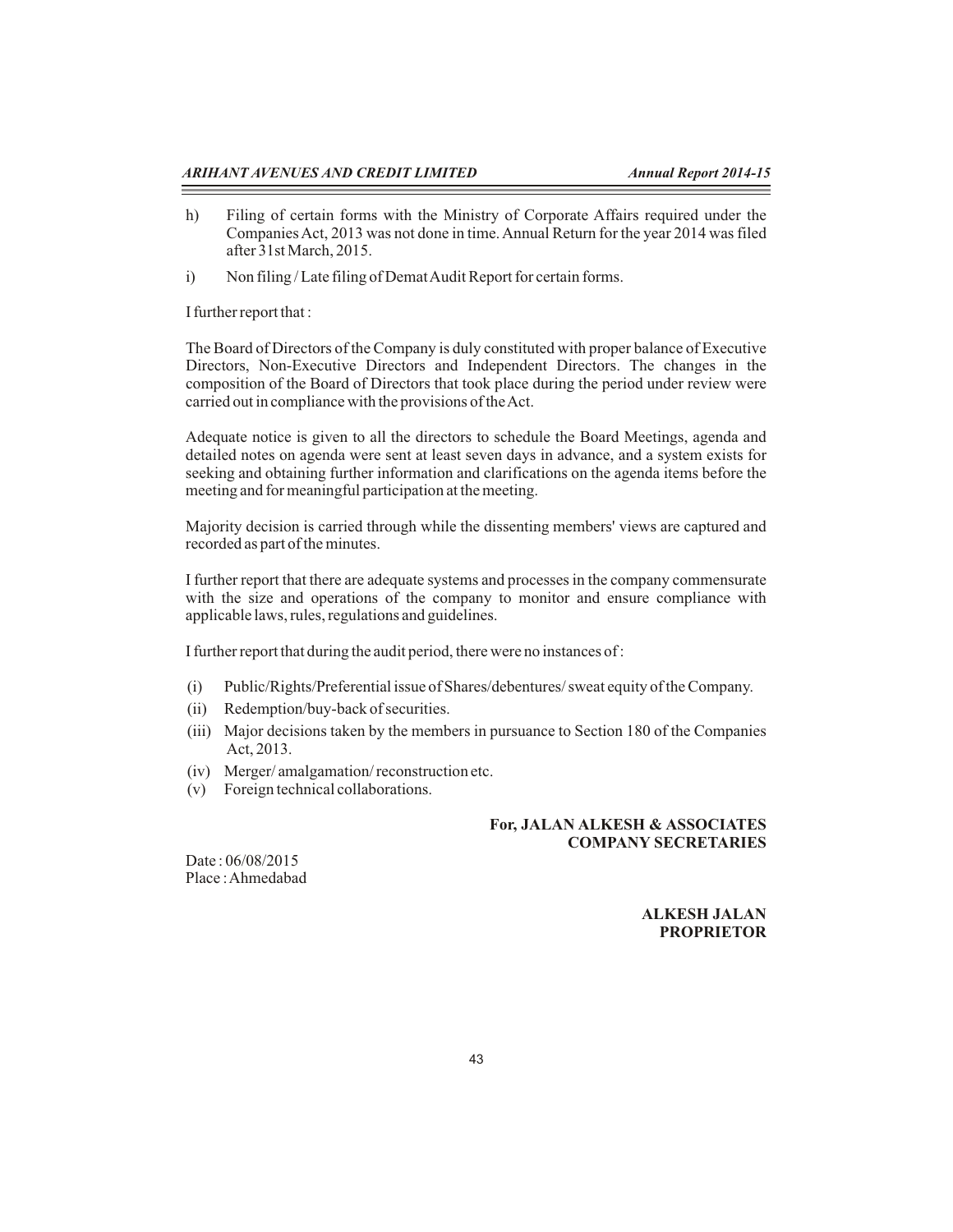#### **V. K. MOONDRA & CO.** CHARTERED ACCOUNTANTS

201, SARAP, OPP. NAVJIVAN PRESS, ASHRAM ROAD, AHMEDABAD.

#### **INDEPENDENT AUDITORS' REPORT**

To the Members of **ARIHANT AVENUES AND CREDIT LIMITED.** 

We have audited the accompanying financial statements of ARIHANT AVENUES AND CREDIT LIMITED which comprise the Balance Sheet as at March 31, 2015, and the Statement of Profit and Loss and for the year then ended, and a summary of significant accounting policies and other explanatory information.

The company's Management is responsible for the preparation of these financial statements that give a true and fair view of the financial position, financial performance and cash flows of the Company in accordance with the Accounting principles generally accepted in India, including the Accountant Standards referred to in section 133 of the Companies Act, 2013 ("the Act") read with rule 7 of the Companies Accounts Rules 2014. This responsibility includes maintenance of adequate accounting records in accordance with the provisions of the Act for safeguarding the assets of the company and for preventing and detecting frauds and other irregularities, selection and application of appropriate accounting policies, making judgements and estimates that are reasonable and prudent, and design, implementation and maintenance of adequate internal financial control that we are operating effectively for ensuring the accuracy and completeness of accounting records relevant to the preparation and presentation of the financial statements that give a true and fair view and are free from material misstatement, whether due to fraud or error.

Our responsibility is to express an opinion on these financial statements based on our audit. We conducted our audit in accordance with the Standards on Auditing issued by the Institute of Chartered Accountants of India and specified u/s 143(10) of the Act. Those Standards require that we comply with ethical requirements and plan and perform the audit to obtain reasonable assurance about whether the financial statements are free from material misstatement.

An audit involves performing procedures to obtain audit evidence about the amounts and disclosures in the financial statements. The procedures selected depend on the auditor's judgment, including the assessment of the risks of material misstatement of the financial statements, whether due to fraud or error. In making those risk assessments, the auditor considers internal control relevant to the Company's preparation and fair presentation of the financial statements in order to design audit procedures that are appropriate in the circumstances. An audit also includes evaluating the appropriateness of accounting policies used and the reasonableness of the accounting estimates made by management, as well as evaluating the overall presentation of the financial statements.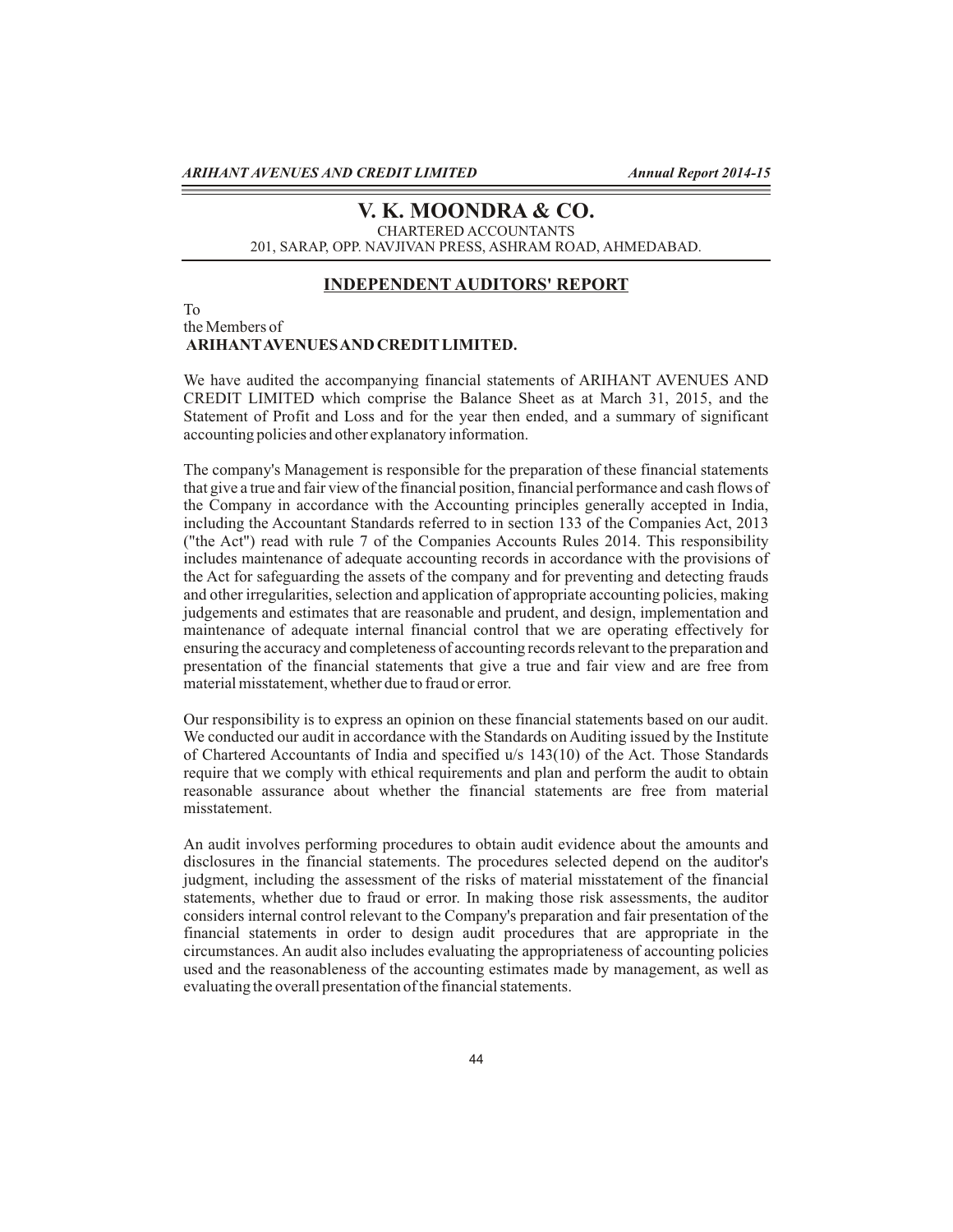We believe that the audit evidence we have obtained is sufficient and appropriate to provide a basis for our audit opinion.

In our opinion and to the best of our information and according to the explanations given to us, the financial statements give the information required by the Act in the manner so required and give a true and fair view in conformity with the accounting principles generally accepted in India:

- a) in the case of the Balance Sheet, of the state of affairs of the Company as at March 31, 2015;
- b) in the case of the Profit and Loss Account, of the profit for the year ended on that date; and
- c) in the case of the Cash Flow Statement, of the cash flows for the year ended on that date.
- 1. As required by the Companies (Auditor's Report) Order, 2015 ("the Order") issued by the Central Government of India in terms of sub-section 11 of section 143 of the Act, we give in the Annexure a statement on the matters specified in paragraphs 3 and 4 of the Order.
- 2. As required by section 143(3) of the Act, we report that:
	- a) we have obtained all the information and explanations which to the best of our knowledge and belief were necessary for the purpose of our audit;
	- b) in our opinion proper books of account as required by law have been kept by the Company so far as appears from our examination of those books
	- c) the Balance Sheet, Statement of Profit and Loss, and Cash Flow Statement dealt with by this Report are in agreement with the books of account.
	- d) in our opinion, the financial statements comply with the Accounting Standards referred to in section 133 of the Companies Act, 2013 read with rule 7 of Companies Accounts Rules 2014
	- e) on the basis of written representations received from the directors as on March 31, 2015, and taken on record by the Board of Directors, none of the directors is disqualified as on March 31, 2015, from being appointed as a director in terms of section 164(2) of the Companies Act, 2013.
	- f) With respect to the other matters to be included in the Auditors Report in accordance with Rule 11 of the Companies (Audit & Auditors) Rules 2014, in our opinion and to the best of our information and according to explanations given to us by the management, the requirements of the same are duly complied with as under :
		- 1. The company has disclosed the impact of pending litigations on its financial position in its financial statements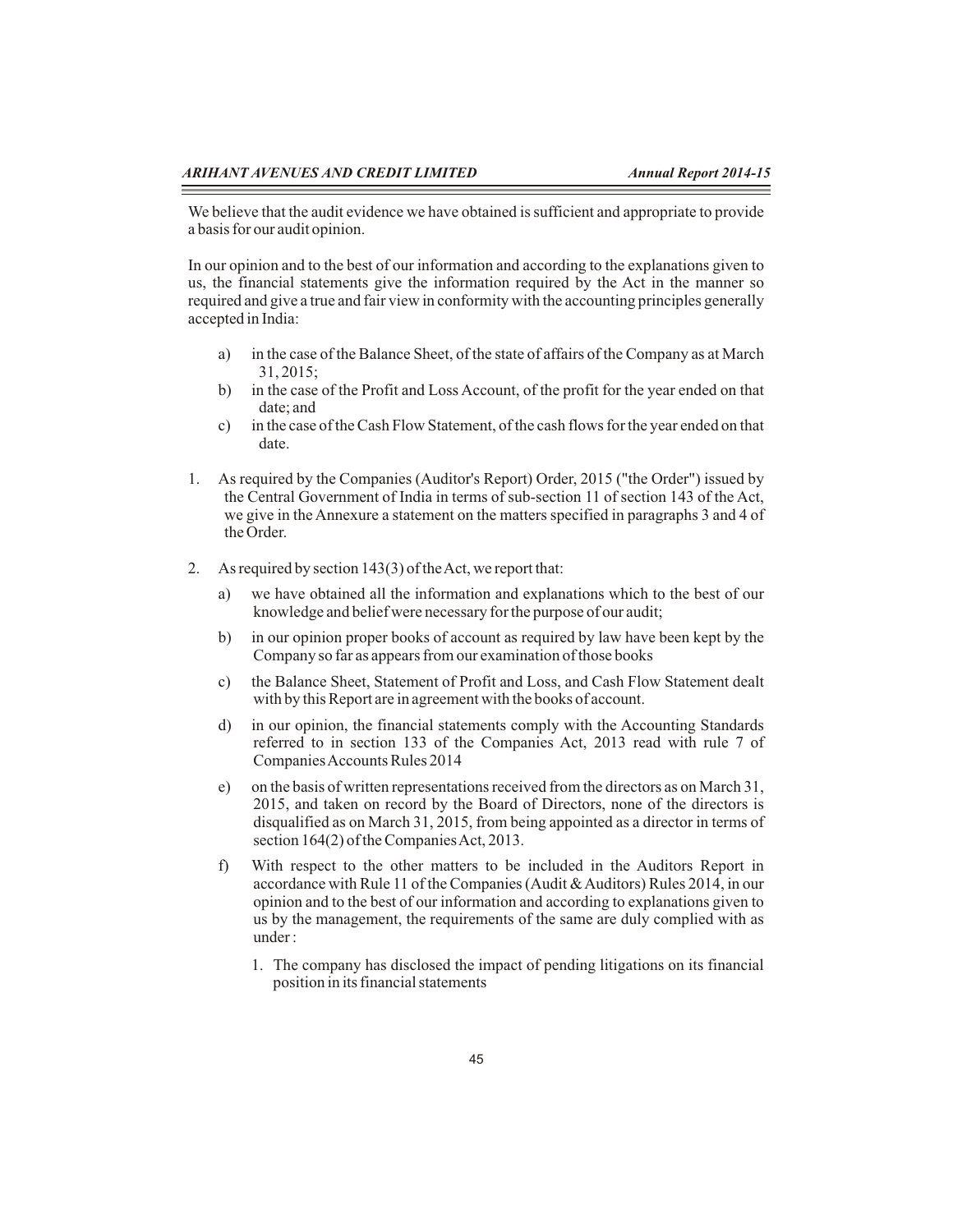- 2. In our opinion and as per the information and explanation given to us, the company has not entered into any long term contracts including derivative contracts, requiring provision under applicable laws or accounting standards, for material foreseeable losses, and
- 3. There has not been an occasion in case of the company during the year under the report to transfer any sums to the Investor Education and Protection Fund, hence the question of delay in transferring such sums does not arise.

Place : Ahmedabad **V. K Moondra & Co.** Date : 28/05/2015 **CHARTERED ACCOUNTANTS FRN : 106563W** 

**PROPRIETOR**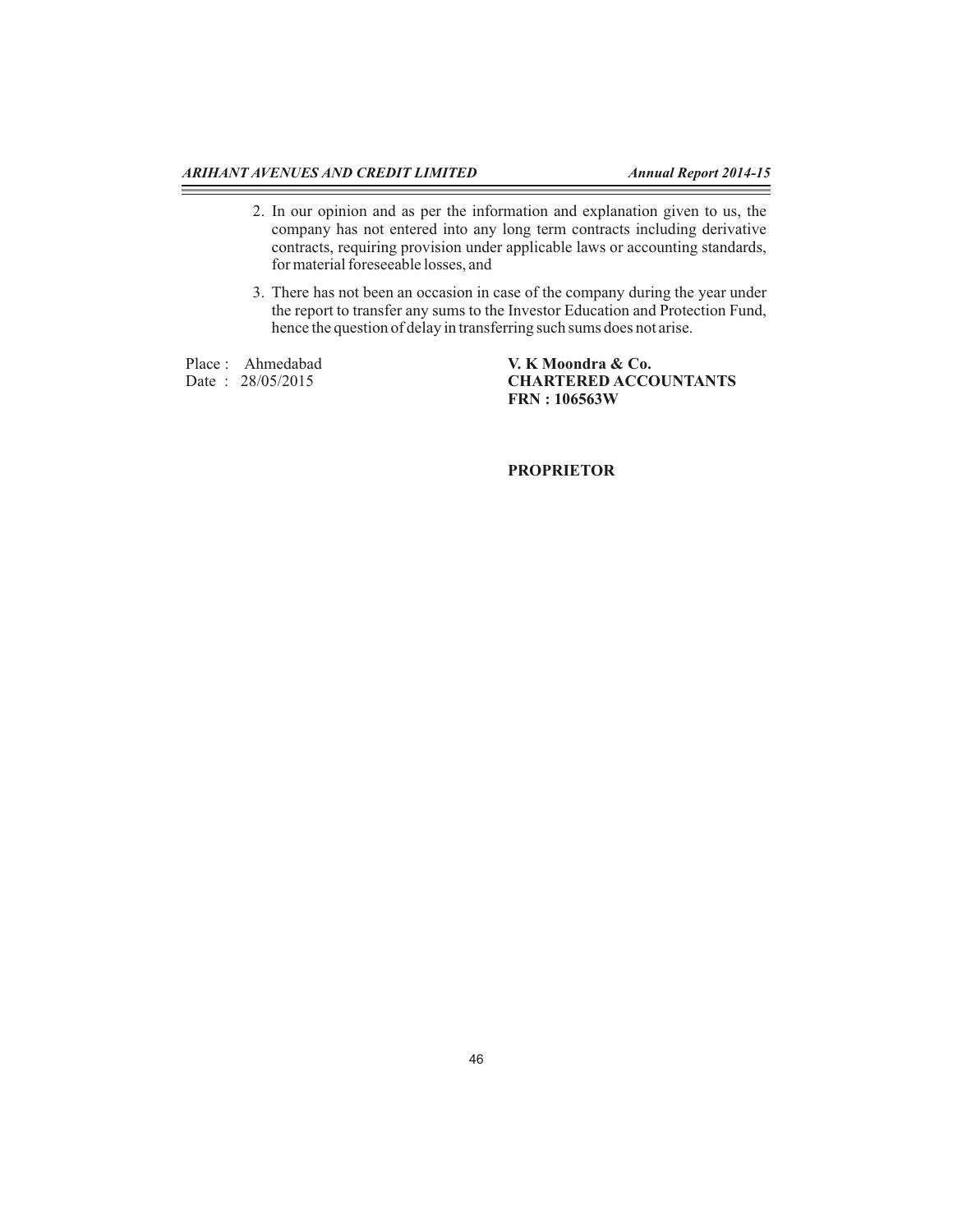Ξ

# **ANNNEXURE TO THE AUDITORS' REPORT**

The Annexure referred to in our report to the members of the above company for the year Ended on 31/03/2015. We report that:

| S. No. | <b>Particulars</b>                                                                                                                                                                                                                                                          | <b>Auditors Remark</b>                                                                  |
|--------|-----------------------------------------------------------------------------------------------------------------------------------------------------------------------------------------------------------------------------------------------------------------------------|-----------------------------------------------------------------------------------------|
| (i)    | (a) whether the company is maintaining proper records<br>showing full particulars, including quantitative details<br>and situation of fixed assets;                                                                                                                         | Not applicable as<br>no fixed assets                                                    |
|        | (b) whether these fixed assets have been physically verified<br>by the management at reasonable intervals; whether any<br>material discrepancies were noticed on such verification<br>and if so, whether the same have been properly dealt<br>with in the books of account; | Not applicable                                                                          |
| (ii)   | (a) whether physical verification of inventory has been<br>conducted at reasonable intervals by the management;                                                                                                                                                             | Yes                                                                                     |
|        | (b) are the procedures of physical verification of inventory<br>followed by the management reasonable and adequate<br>in relation to the size of the company and the nature of its<br>business. If not, the inadequacies in such procedures<br>should be reported;          | Yes, they are<br>reasonable and<br>adequate                                             |
|        | (c) whether the company is maintaining proper records of<br>inventory and whether any material discrepancies were<br>noticed on physical verification and if so, whether the<br>same have been properly dealt with in the books of account;                                 | Yes, no material<br>discrepancies<br>were noticed                                       |
| (iii)  | whether the company has granted any loans, secured or<br>unsecured to companies, firms or other parties covered in<br>the register maintained under section 189 of the Companies<br>Act. If so,                                                                             | No loans given to<br>parties covered in the<br>register maintained<br>under section 189 |
|        | (a) whether receipt of the principal amount and interest arc<br>also regular; and                                                                                                                                                                                           | Not Applicable                                                                          |
|        | (b) if overdue amount is more than rupees one lakh, whether<br>reasonable steps have been taken by the company for<br>recovery of the principal and interest;                                                                                                               | Not Applicable                                                                          |
| (iv)   | is there an adequate internal control system commensurate<br>with the size of the company and the nature of its business,<br>for the purchase of inventory and fixed assets and for the                                                                                     | Yes, no<br>continuing failure                                                           |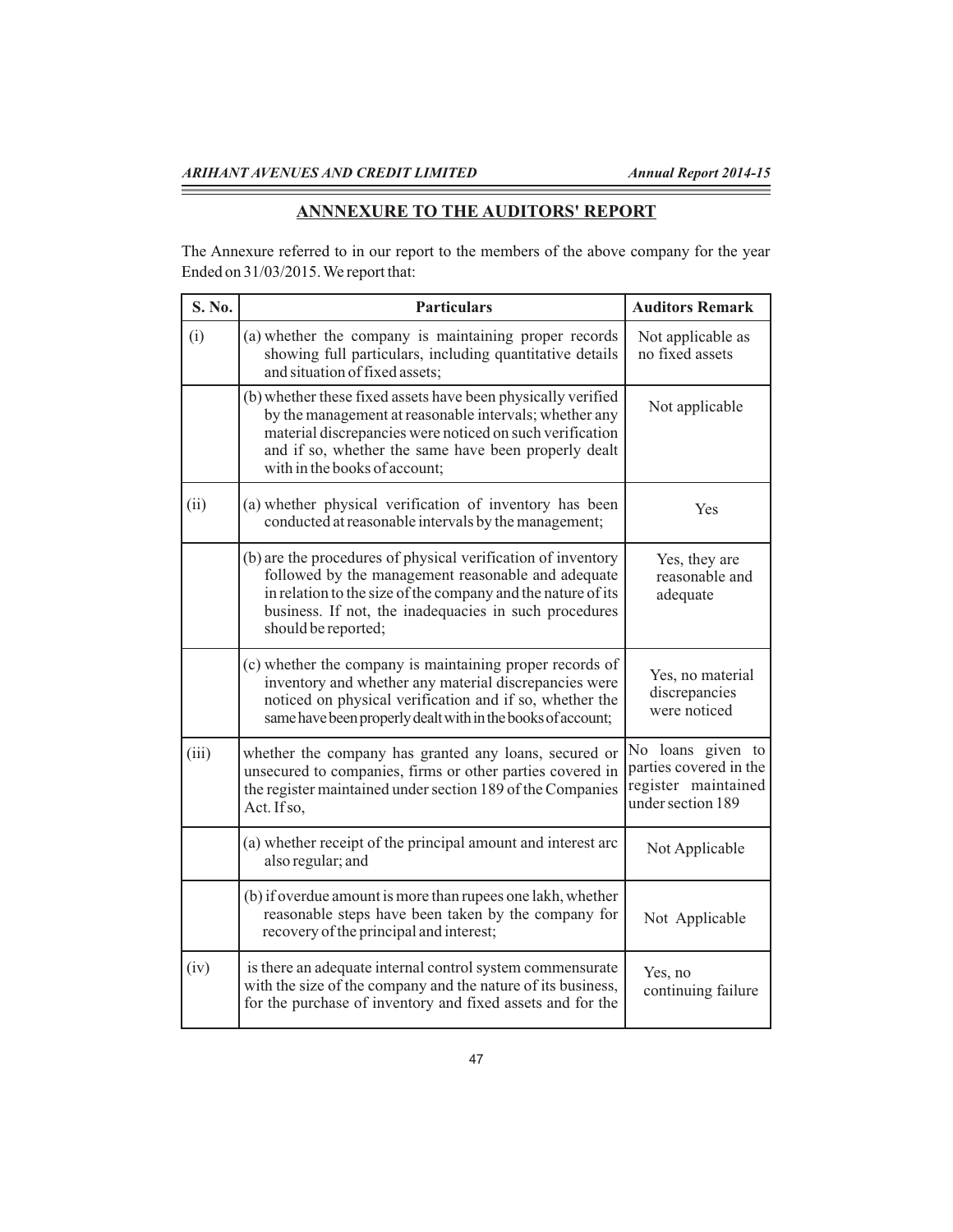| S. No. | <b>Particulars</b>                                                                                                                                                                                                                                                                                                                                                                                                                                                                                                                                                 | <b>Auditors Remark</b>               |
|--------|--------------------------------------------------------------------------------------------------------------------------------------------------------------------------------------------------------------------------------------------------------------------------------------------------------------------------------------------------------------------------------------------------------------------------------------------------------------------------------------------------------------------------------------------------------------------|--------------------------------------|
|        | sale of goods and services. Whether there is a continuing<br>failure to correct major weaknesses in internal control<br>system.                                                                                                                                                                                                                                                                                                                                                                                                                                    |                                      |
| (v)    | in case the company has accepted deposits, whether the<br>directives issued by the Reserve Bank of India and the<br>provisions of sections 73 to 76 or any other relevant<br>provisions of the Companies Act and the rules framed there<br>under, where applicable, have been complied with? I I not,<br>the nature of contraventions should be stated; If an order has<br>been passed by Company Law Board or National Company<br>Law Tribunal or Reserve Bank of India or any court or any<br>other tribunal, whether the same has been complied with or<br>not? | Not applicable as<br>no fixed assets |
| (vi)   | where maintenance of cost records has been specified by the<br>Central Government under sub-section (1) of section 148 of<br>the Companies Act, whether such accounts and records<br>have been made and maintained;                                                                                                                                                                                                                                                                                                                                                | Not applicable                       |
| (vii)  | (a) is the company regular in depositing undisputed<br>statutory dues including provident fund, employees' state<br>insurance, income-tax, sales-tax, wealth tax, service tax,<br>duty of customs, duty of excise, value added tax, cess and<br>any other statutory dues with the appropriate authorities<br>and if not, the extent of the arrears of outstanding statutory<br>dues as at the last day of the financial year concerned for a<br>period of more than six months from the date they became<br>payable, shall be indicated by the auditor.            | The company is<br>regular            |
|        | (b) in case dues of income tax or sales tax or wealth tax or<br>service tax or duty of customs or duty of excise or value<br>added tax or cess have not been deposited on account of any<br>dispute, then the amounts involved and the forum where<br>dispute is pending shall be mentioned. (A mere<br>representation to the concerned Department shall not<br>constitute a dispute).                                                                                                                                                                             | No such dues<br>pending              |
|        | (c) whether the amount required to be transferred to<br>investor education and protection fund in accordance with<br>the relevant provisions of the Companies Act, 1956 (1 of<br>1956) and rules made thereunder has been transferred to<br>such fund within time.                                                                                                                                                                                                                                                                                                 | Not applicable                       |
|        |                                                                                                                                                                                                                                                                                                                                                                                                                                                                                                                                                                    |                                      |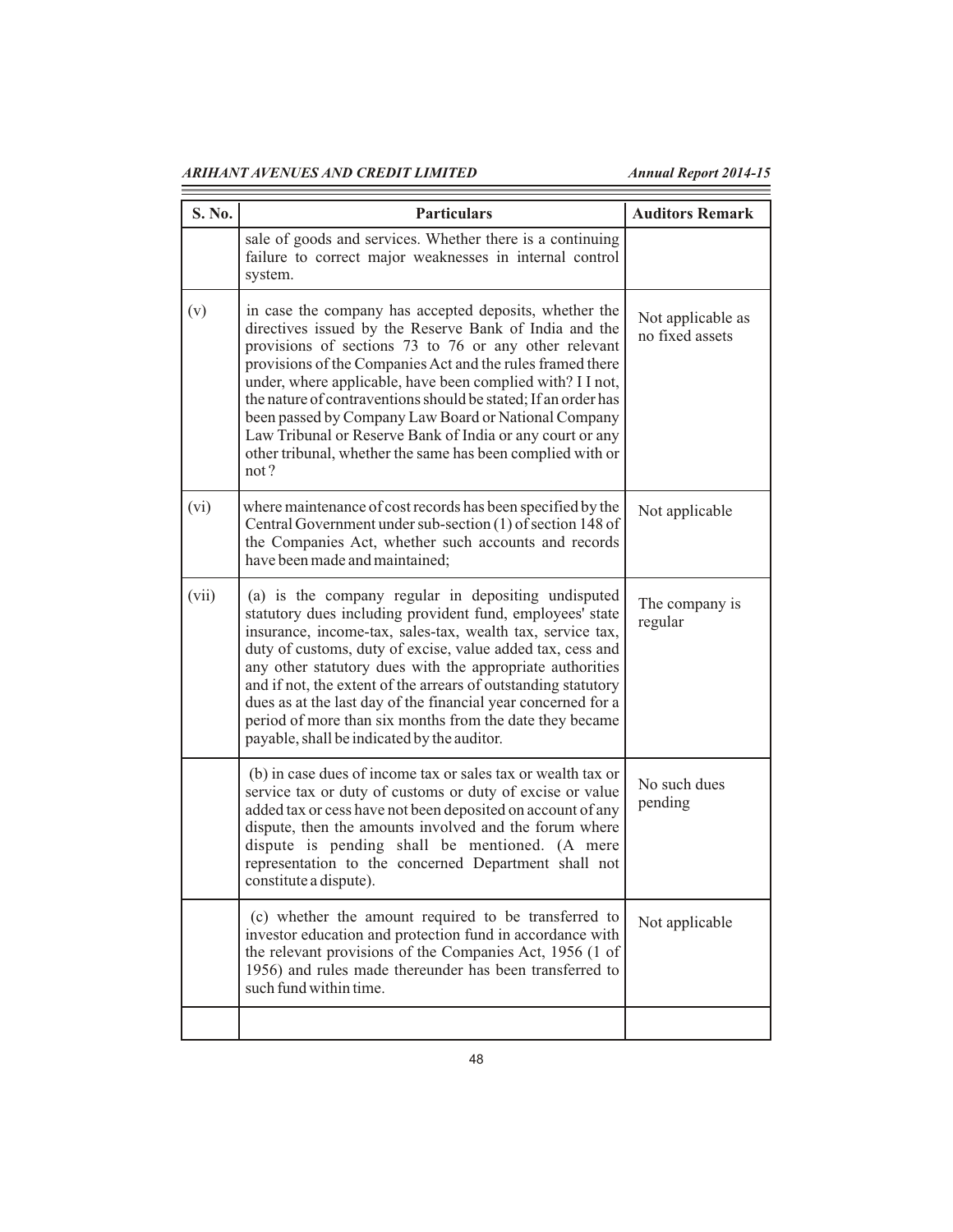| S. No.  | <b>Particulars</b>                                                                                                                                                                                                                                                                                                                     | <b>Auditors Remark</b>   |
|---------|----------------------------------------------------------------------------------------------------------------------------------------------------------------------------------------------------------------------------------------------------------------------------------------------------------------------------------------|--------------------------|
| (viii)  | whether in case of a company which has been registered for<br>a period not less than five years, its accumulated losses at<br>the end of the financial year are not less than fifty per cent<br>of its net worth and whether it has incurred cash losses in<br>such financial year and in the immediately preceding<br>financial year; | No accumulated<br>losses |
| (ix)    | whether the company has defaulted in repayment of dues to<br>a financial institution or bank or debenture holders? If yes,<br>the period and amount of default to be reported;                                                                                                                                                         | No such default          |
| (x)     | whether the company has given any guarantee for loans<br>taken by others from bank or financial institutions, the<br>terms and conditions whereof are prejudicial to the interest<br>of the company;                                                                                                                                   | No such<br>guarantee     |
| $(x_i)$ | whether term loans were applied for the purpose for which<br>the loans were obtained;                                                                                                                                                                                                                                                  | Not applicable           |
| (xii)   | whether any fraud on or by the company has been noticed<br>or reported during the year; If yes, the nature and the<br>amount involved is to be indicated.                                                                                                                                                                              | No such instance         |

#### Place : Ahmedabad **V. K Moondra & Co.**<br>Date : 28/05/2015 **CHARTERED ACCC CHARTERED ACCOUNTANTS FRN : 106563W**

**PROPRIETOR**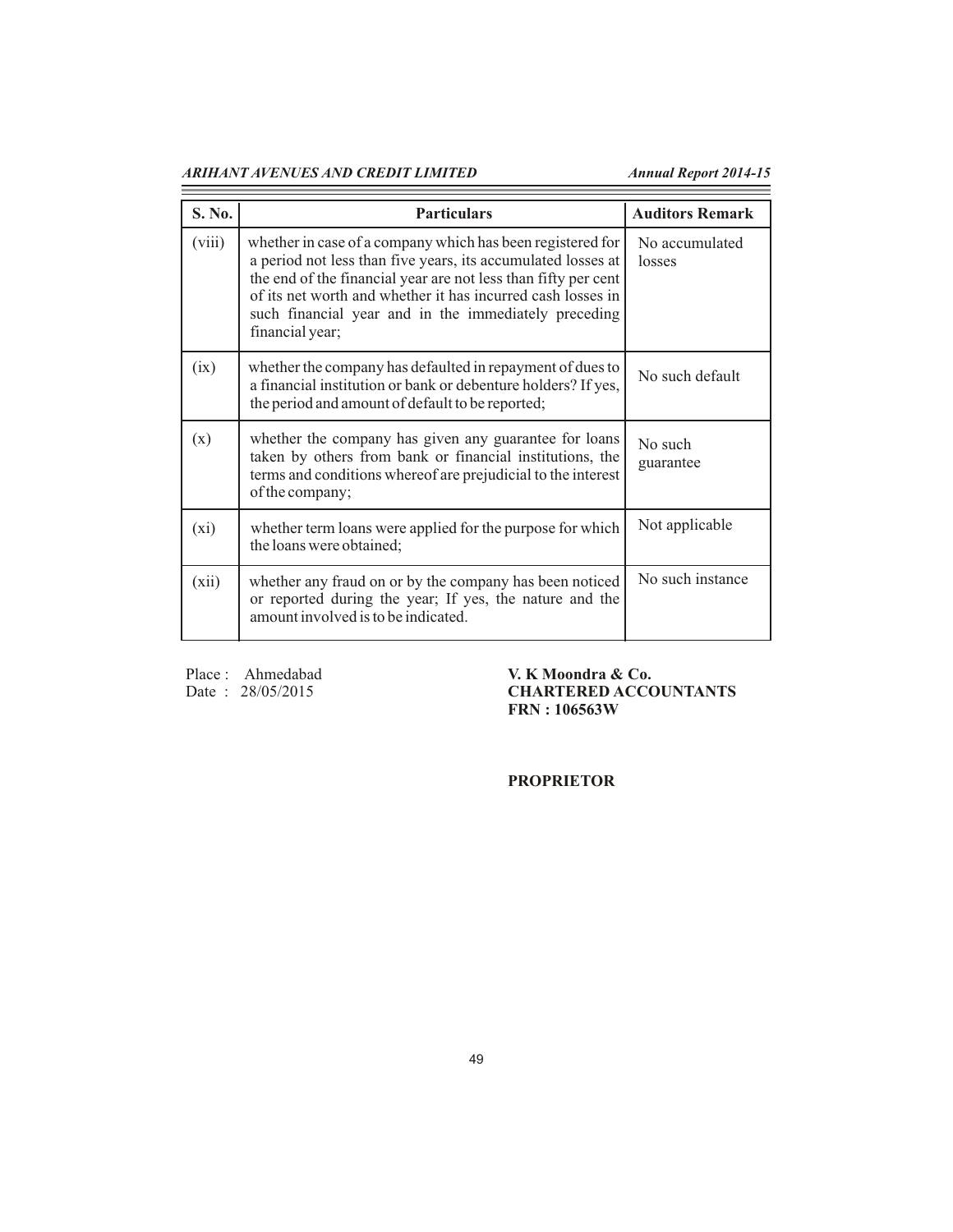$\overline{\phantom{a}}$ 

| <b>BALANCE SHEET AS ON 31-03-2015</b>                                                                                                                                |                                       |                                                |                                                |
|----------------------------------------------------------------------------------------------------------------------------------------------------------------------|---------------------------------------|------------------------------------------------|------------------------------------------------|
| <b>Particulars</b>                                                                                                                                                   | <b>Note</b><br>No.                    | <b>This</b><br>Year<br>(Rs.)                   | <b>Previous</b><br>Year<br>(Rs.)               |
| <b>I. EQUITY AND LIABILITIES</b>                                                                                                                                     |                                       |                                                |                                                |
| <b>SHAREHOLDER'S FUND</b><br><b>SHARE CAPITAL</b><br><b>RESERVES &amp; SURPLUS</b>                                                                                   | $\mathbf{1}$<br>$\overline{2}$        | 74,081,500.00<br>15,380,180.61                 | 74,081,500.00<br>14,076,967.29                 |
| MONEY RECEIVED AGAINST<br><b>SHARE WARRANTS</b>                                                                                                                      |                                       | 0.00                                           | 0.00                                           |
| <b>SHARE APPLICATION MONEY</b><br>PENDING ALLOTMENT                                                                                                                  |                                       | 0.00                                           | 0.00                                           |
| <b>NON CURRENT LIABILITIES</b><br><b>LONG TERM BORROWINGS</b><br>DEFERRED TAX LIABILITIES (NET)<br>OTHER LONG TERM LIABILITIES<br><b>LONG TERM PROVISIONS</b>        | 3<br>$\overline{4}$<br>5              | 0.00<br>0.00<br>0.00<br>0.00                   | 0.00<br>0.00<br>0.00<br>0.00                   |
| <b>CURRENT LIABILITIES</b><br><b>SHORT TERM BORROWINGS</b><br><b>TRADE PAYABLES</b><br>OTHER CURRENT LIABILITIES<br><b>SHORT TERM PROVISIONS</b>                     | 6<br>$\overline{7}$<br>$\,$ $\,$<br>9 | 0.00<br>0.00<br>0.00<br>440,000.00             | 0.00<br>$0.00\,$<br>40,000.00<br>330,000.00    |
| <b>TOTAL</b>                                                                                                                                                         |                                       | 89,901,680.61                                  | 88,528,467.29                                  |
| <b>II. ASSETS</b><br><b>NON CURRENT ASSETS</b>                                                                                                                       |                                       |                                                |                                                |
| <b>FIXED ASSETS</b><br><b>TANGIBLE ASSETS</b><br><b>INTANGIBLE ASSETS</b><br><b>CAPITAL WORK IN PROGRESS</b><br><b>INTANGIBLE ASSETS UNDER</b><br><b>DEVELOPMENT</b> | 10                                    | 0.00<br>0.00<br>0.00<br>0.00                   | 0.00<br>0.00<br>0.00<br>0.00                   |
| NON CURRENT INVESTMENTS<br>DEFERRED TAX ASSETS (NET)<br>LONG TERM LOANS AND ADVANCES<br>OTHER NON CURRENT ASSETS                                                     | 11<br>12<br>13                        | 27,600,000.00<br>0.00<br>60,382,267.00<br>0.00 | 27,600,000.00<br>0.00<br>59,006,990.00<br>0.00 |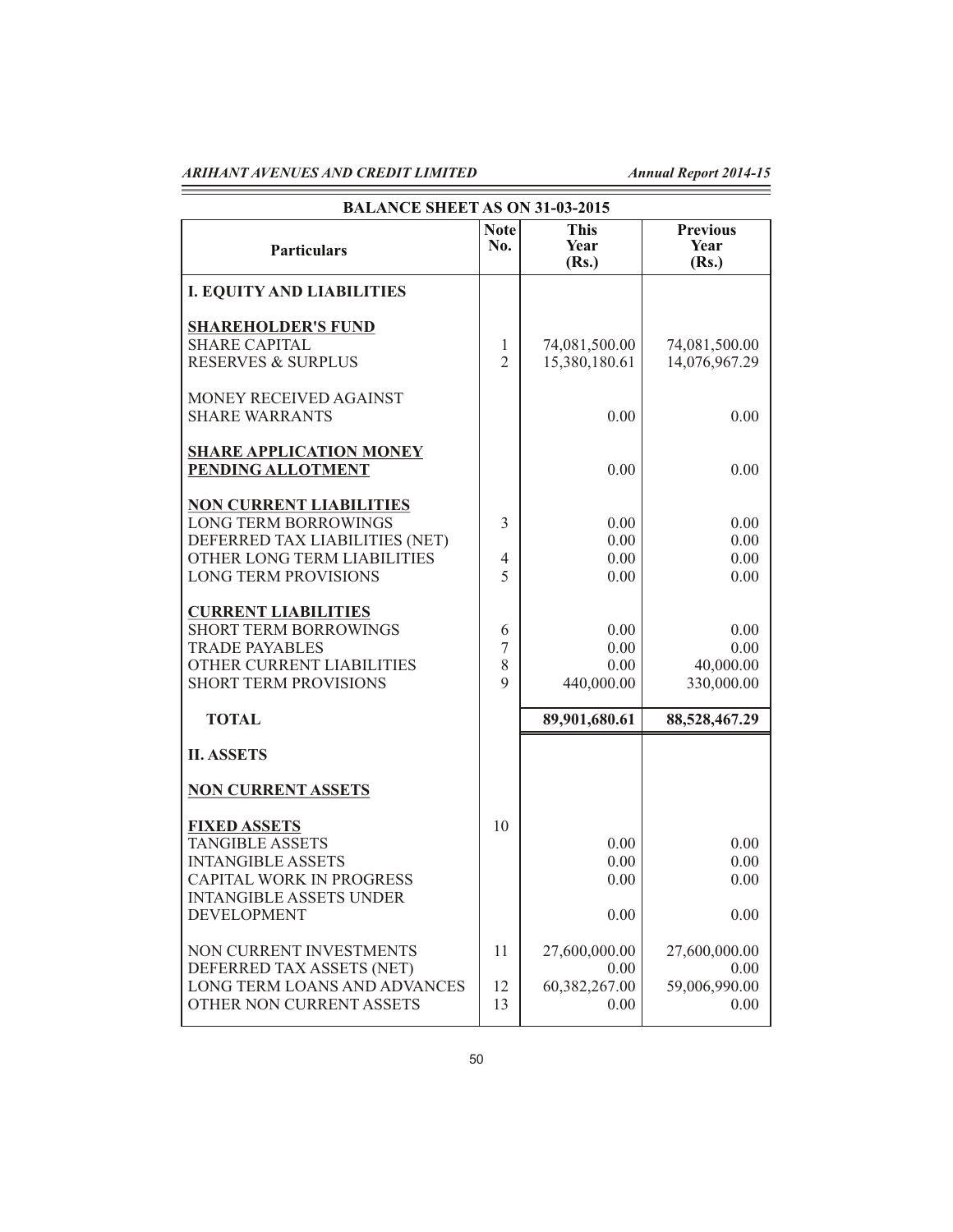| <b>Particulars</b>                   | <b>Note</b><br>No. | <b>This</b><br>Year<br>(Rs.) | <b>Previous</b><br>Year<br>(Rs.) |
|--------------------------------------|--------------------|------------------------------|----------------------------------|
| <b>CURRENT ASSETS</b>                |                    |                              |                                  |
| <b>CURRENT INVESTMENTS</b>           | 14                 | 0.00                         | 0.00                             |
| <b>INVENTORIES</b>                   | 15                 | 1,257,779.50                 | 1,257,779.50                     |
| <b>TRADE RECEIVABLES</b>             | 16                 | 0.00                         | 0.00                             |
| CASH AND CASH EQUIVALENTS            | 17                 | 163,245.11                   | 216,255.79                       |
| <b>SHORT TERM LOANS AND ADVANCES</b> | 18                 | 488,389.00                   | 447,442.00                       |
| <b>OTHER CURRENT ASSETS</b>          | 19                 | 10,000.00                    | 0.00                             |
| <b>TOTAL</b>                         |                    | 89,901,680.61                | 88,528,467.29                    |
|                                      |                    | 0.00                         | 0.00                             |
|                                      |                    |                              |                                  |

[See Accompanying Notes to the financial statements]

For Arihant Avenues And Credit Limited

As per our Report of Even Date :<br>For V.K. MOONDRA & CO. **CHARTERED ACCOUNTANTS FRN : 106563W**

| S. J. Kabra     | K. J. Kabra     |                         |
|-----------------|-----------------|-------------------------|
| <b>DIRECTOR</b> | <b>DIRECTOR</b> | <b>Proprietor</b>       |
| DIN: 00540293   | DIN: 00650817   | <b>PLACE: AHMEDABAD</b> |
|                 |                 | DATE: 28/05/2015        |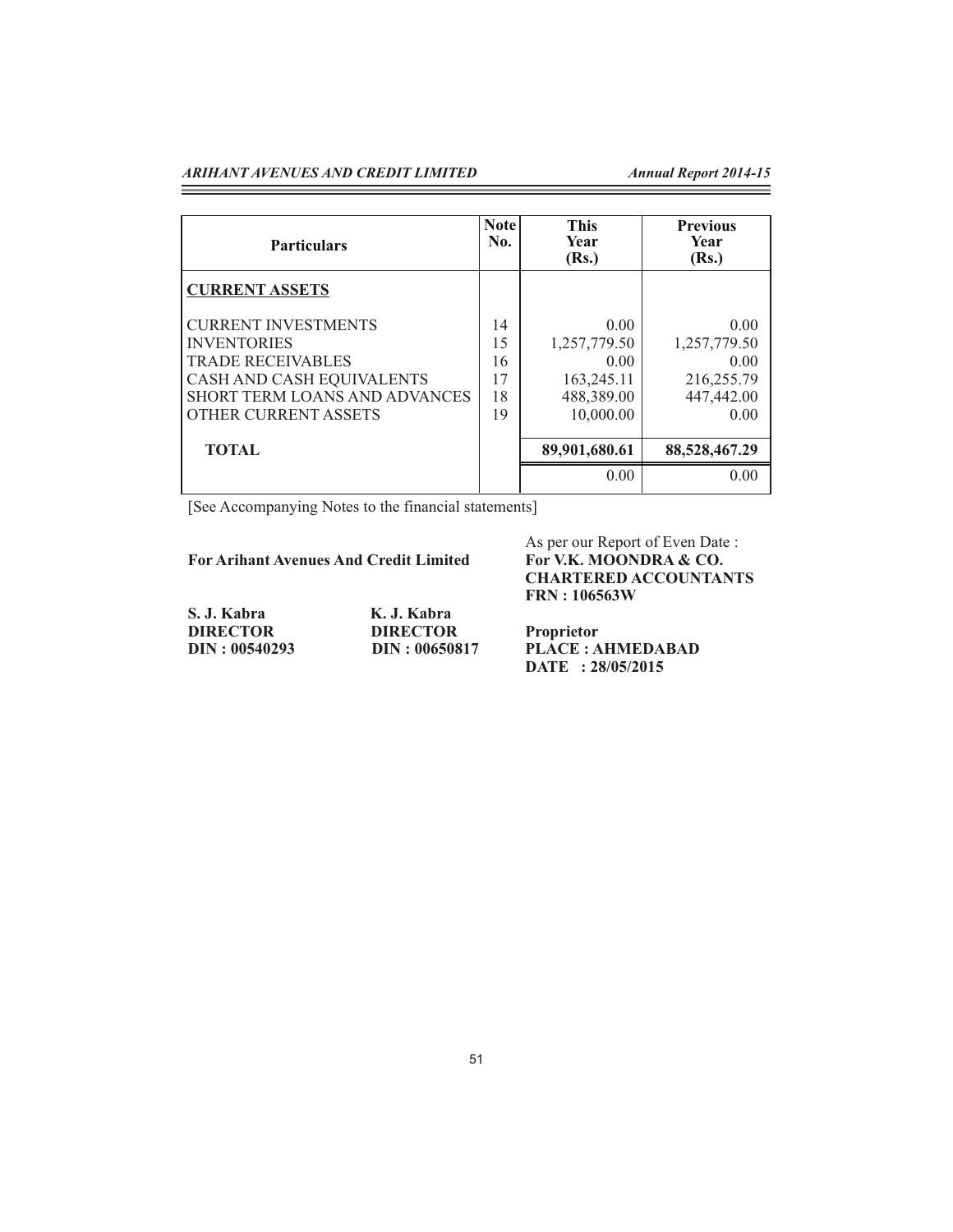| <b>PROFIT &amp; LOSS STATEMENT FOR THE YEAR ENDED ON 31-03-2015</b> |                    |                              |                                  |
|---------------------------------------------------------------------|--------------------|------------------------------|----------------------------------|
| <b>Particulars</b>                                                  | <b>Note</b><br>No. | <b>This</b><br>Year<br>(Rs.) | <b>Previous</b><br>Year<br>(Rs.) |
| <b>REVENUE</b>                                                      |                    |                              |                                  |
| <b>REVENUE FROM OPERATIONS</b><br><b>OTHER INCOME</b>               | 20<br>21           | 4,450,759.00<br>0.00         | 4,559,963.96<br>0.00             |
|                                                                     |                    |                              |                                  |
| <b>TOTAL REVENUE</b>                                                |                    | 4,450,759.00                 | 4,559,963.96                     |
| <b>EXPENDITURE</b>                                                  |                    |                              |                                  |
| COST OF MATERIAL CONSUMED                                           | 22                 | 0.00                         | 0.00                             |
| PURCHASES OF STOCK IN TRADE                                         | 23                 | 0.00                         | 0.00                             |
| <b>CHANGES IN INVENTORY OF</b><br>FINISHED GOODS, WIP & STOCK IN    |                    |                              |                                  |
| <b>TRADE</b>                                                        | S                  | 0.00                         | 0.00                             |
| <b>EMPLOYEE BENEFITS EXPENSES</b>                                   | 25                 | 306,000.00                   | 294,000.00                       |
| <b>FINANCE COST</b>                                                 | 26                 | 0.00                         | 0.00                             |
| DEPRECIATION AND AMORTIZATION                                       |                    |                              |                                  |
| <b>EXPENSE</b><br><b>OTHER EXPENSES</b>                             | 27                 | 0.00<br>2,337,570.68         | 0.00<br>1,895,664.38             |
| <b>TOTAL EXPENSES</b>                                               |                    | 2,643,570.68                 | 2,189,664.38                     |
|                                                                     |                    |                              |                                  |
| PROFIT BEFORE EXCEPTIONAL AND                                       |                    |                              |                                  |
| EXTRA ORDINARY ITEMS AND TAX                                        |                    | 1,807,188.32                 | 2,370,299.58                     |
| EXCEPTIONAL & EXTRAORDINARY                                         |                    |                              |                                  |
| <b>ITEMS</b>                                                        | 28                 | 0.00                         | 0.00                             |
| PROFIT BEFORE TAX                                                   |                    | 1,807,188.32                 | 2,370,299.58                     |
| <b>TAX EXPENSE:</b>                                                 |                    |                              |                                  |
| <b>INCOME TAX FOR EARLIER YEARS</b>                                 |                    | 103,975.00                   | 0.00                             |
| PROVISION FOR INCOME TAX                                            |                    | 400,000.00                   | 414,159.00                       |
| PROVISION FOR DEFERRED TAX                                          |                    | 0.00                         | 0.00                             |
| NET PROFIT FOR THE YEAR                                             |                    | 1,303,213.32                 | 1,956,140.58                     |
| <b>EARNINGS PER SHARE [RS.]</b>                                     |                    |                              |                                  |
| <b>Basic</b>                                                        |                    | 0.18                         | 0.26                             |
| Diluted                                                             |                    | 0.18                         | 0.26                             |

[See Accompanying Notes to the financial statements]

For Arihant Avenues And Credit Limited For V.K. MOONDRA & CO.

**S. J. Kabra K. J. Kabra**

**DIRECTOR DIRECTOR Proprietor**

As per our Report of Even Date : **CHARTERED ACCOUNTANTS FRN : 106563W**

**DIN : 00540293 DIN : 00650817 PLACE : AHMEDABAD DATE : 28/05/2015**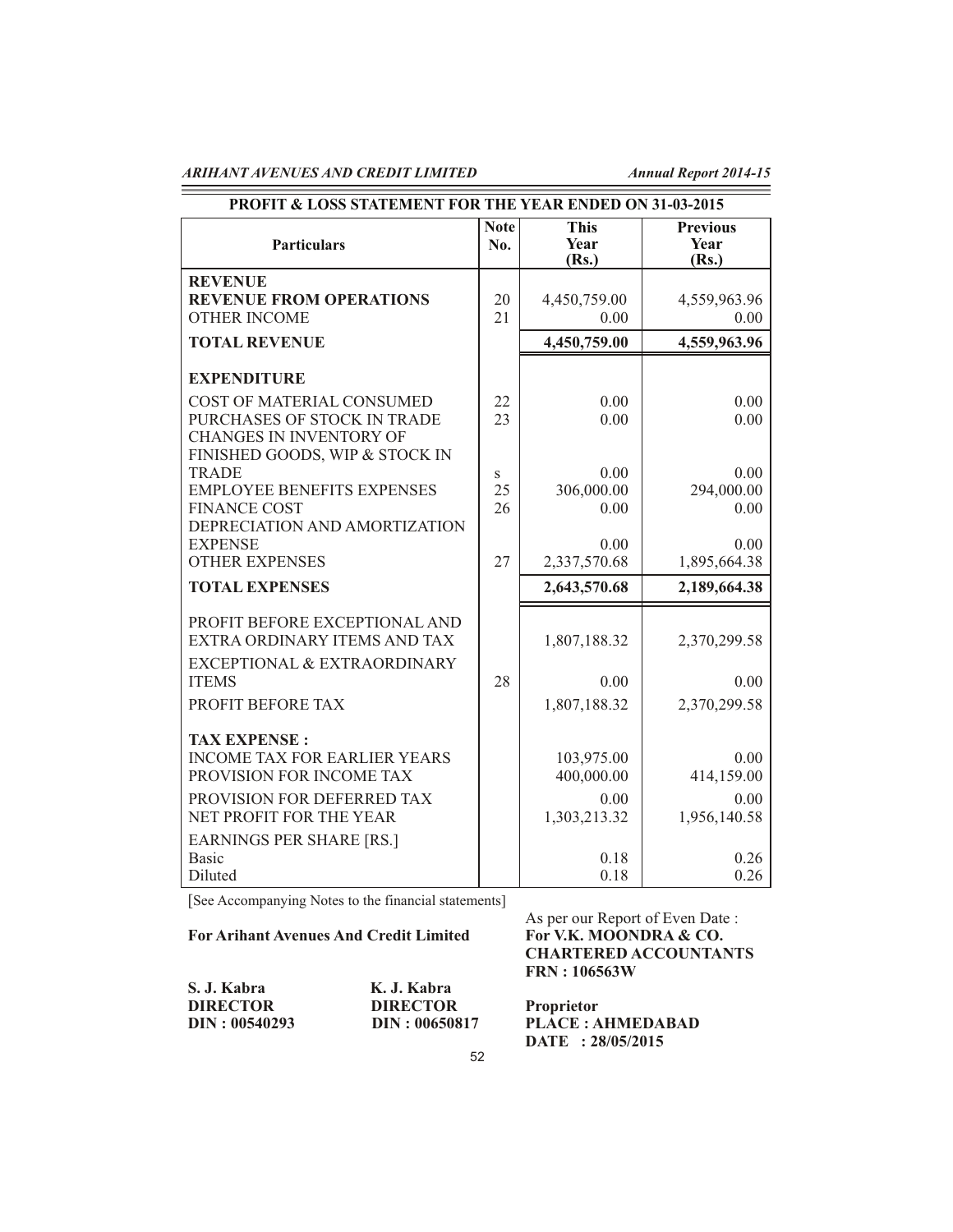| <b>CASH FLOW STATEMENT FOR THE YEAR ENDED 31-03-2015</b>                                                   |                                                  |                                           |  |  |
|------------------------------------------------------------------------------------------------------------|--------------------------------------------------|-------------------------------------------|--|--|
| <b>Particulars</b>                                                                                         | <b>Financial</b><br>Year 2014-2015<br>Amt. (Rs.) | Financial<br>Year 2013-2014<br>Amt. (Rs.) |  |  |
| <b>A. Cash Flow From Operating Activities</b>                                                              |                                                  |                                           |  |  |
| Net Profit / (Loss) before Tax                                                                             | 1,807,188                                        | 2,370,300                                 |  |  |
| Less: Interest Received                                                                                    | (4,449,219)                                      | (4,309,662)                               |  |  |
| Less: Dividend Received                                                                                    | (1,540)                                          | (250, 250)                                |  |  |
| <b>Operating Profit/loss before working</b><br>capital changes [A]                                         | (2,643,571)                                      | (2,189,612)                               |  |  |
| <b>Adjustment for Working Capital Changes:</b><br>Increase/(Decrease) in Current Liability &<br>Provisions | 70,000                                           | 45,070                                    |  |  |
| (Increase)/Decrease in Current Assets,<br>Loan & Advances                                                  | (50, 947)                                        | (41, 877)                                 |  |  |
| <b>Cash Flow from Working Capital changes [B]</b>                                                          | 19,053                                           | 3,193                                     |  |  |
| Taxes Paid [C]                                                                                             | (503, 975)                                       | (414, 160)                                |  |  |
| <b>Net Cash flow from Operating Activity</b><br>$D = [A + B + C]$                                          | (3, 128, 493)                                    | (2,600,579)                               |  |  |
| <b>B. Cash Flow from Investing Activity</b><br>Purchase of Investment                                      |                                                  | 0                                         |  |  |
| <b>Interest Received</b>                                                                                   | 4,449,219                                        | 4,309,662                                 |  |  |
| Dividend Received                                                                                          | 1,540                                            | 250,250                                   |  |  |
| Loans & Advances Given                                                                                     | (1,375,277)                                      | (2,349,515)                               |  |  |
| <b>Net Cash flow from Investing Activity [E]</b>                                                           | 3,075,482                                        | 2,210,397                                 |  |  |
| C. Cash flow from Financing Activity                                                                       |                                                  |                                           |  |  |
| <b>Interest Paid</b>                                                                                       | $\theta$                                         | $\boldsymbol{0}$                          |  |  |
| Increase in Unsecured Loans<br>Net Cash flow from Financing Activity [F]                                   | 0<br>0                                           | $\Omega$<br>0                             |  |  |
| Net Increase in Cash & Cash Equivalents                                                                    | (53, 011)                                        | (390, 182)                                |  |  |
| $[D + E + F]$                                                                                              |                                                  |                                           |  |  |
| Cash & Cash Equivalents - opening                                                                          | 216,256                                          | 606,438                                   |  |  |
| Cash & Cash Equivalents - closing                                                                          | 163,245                                          | 216,256                                   |  |  |

Note : Cash flow statement has been prepared using indirect Method as per AS 3

#### For **Arihant Avenues And Credit Limited**

As per our Report of Even Date :<br>For V.K. MOONDRA & CO. CHARTERED ACCOUNTANTS FRN : 106563W

| S. J. Kabra     | K. J. Kabra     |                   |
|-----------------|-----------------|-------------------|
| <b>DIRECTOR</b> | <b>DIRECTOR</b> | <b>Proprietor</b> |
| DIN: 00540293   | DIN: 00650817   | PLACE : AHMEDABAD |

**DATE : 28/05/2015**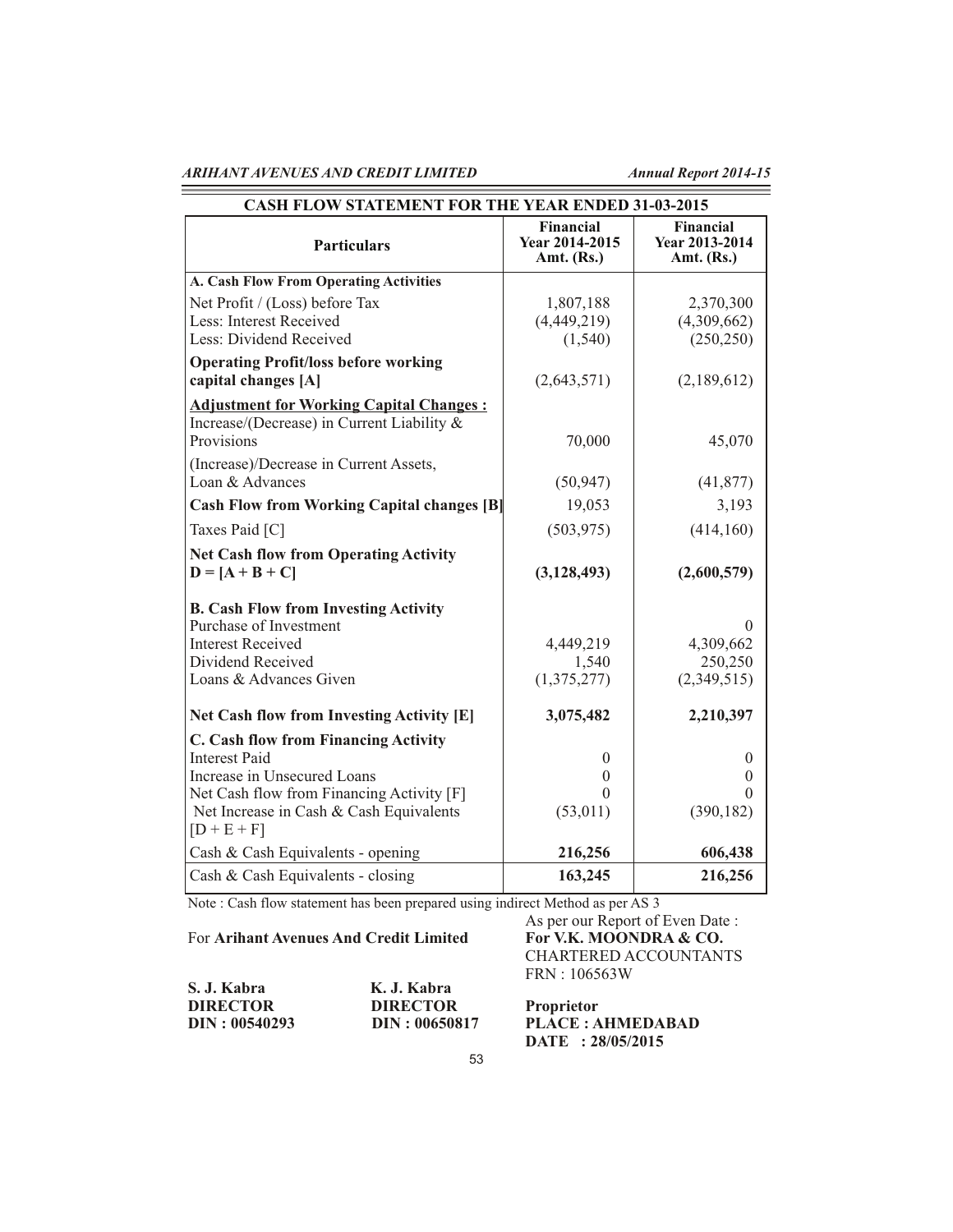| <b>Particulars</b>                                                                                                                                          | <b>NOTE</b><br>NO <sub>1</sub> | <b>This Year</b><br>Rs.       | Prev. Year<br>Rs. |
|-------------------------------------------------------------------------------------------------------------------------------------------------------------|--------------------------------|-------------------------------|-------------------|
| <b>SHARE CAPITAL</b>                                                                                                                                        | $\mathbf{1}$                   |                               |                   |
| 'Authorised Share Capital<br>a)<br>8000000 Equity Shares of Rs.10/- each<br>[Previous Year: 8000000<br>Equity Shares of Rs.10/- each ]                      |                                | 80,000,000.00                 | 80,000,000.00     |
| 'Issued, Subscribed & Paid up<br>b)<br>Share Capital<br>7315500 Equity Shares of Rs.10/- each<br>[Previous Year: 7315500 Equity<br>Shares of Rs.10/- each ] |                                | 73,155,000.00                 |                   |
| <b>Shares Forfeited</b><br>c)<br>185300 Equity Shares of Rs.5/- paid up<br>[Previous Year: 185300 Equity Shares]<br>of Rs.5/- each ]                        |                                | 926,500.00                    |                   |
| <b>TOTAL</b>                                                                                                                                                |                                | 74,081,500.00                 | 74,081,500.00     |
| <b>RESERVES &amp; SURPLUS</b>                                                                                                                               | $\mathbf{2}$                   |                               |                   |
| a) SURPLUS IN PROFIT & LOSS A/C<br>Opening Balance<br>Add: Profit / Loss for Current Year                                                                   |                                | 14,076,967.29<br>1,303,213.32 |                   |
| <b>TOTAL</b>                                                                                                                                                |                                | 15,380,180.61                 | 14,076,967.29     |
| <b>LONG TERM BORROWINGS</b>                                                                                                                                 | 3                              |                               |                   |
| <b>TERM LOANS FROM BANKS</b><br>a)<br>i) SECURED<br>ii) UNSECURED                                                                                           |                                |                               |                   |
| b) TERM LOANS FROM OTHERS                                                                                                                                   |                                |                               |                   |
| i) SECURED<br>ii) UNSECURED                                                                                                                                 |                                |                               |                   |
| <b>LOANS &amp; ADVANCES FROM RELATED PARTIES</b><br>c)                                                                                                      |                                |                               |                   |
| <b>OTHER LOANS, ADVANCES &amp; DEPOSITS</b><br>d)                                                                                                           |                                |                               |                   |
| <b>TOTAL</b>                                                                                                                                                |                                | 0.00                          | 0.00              |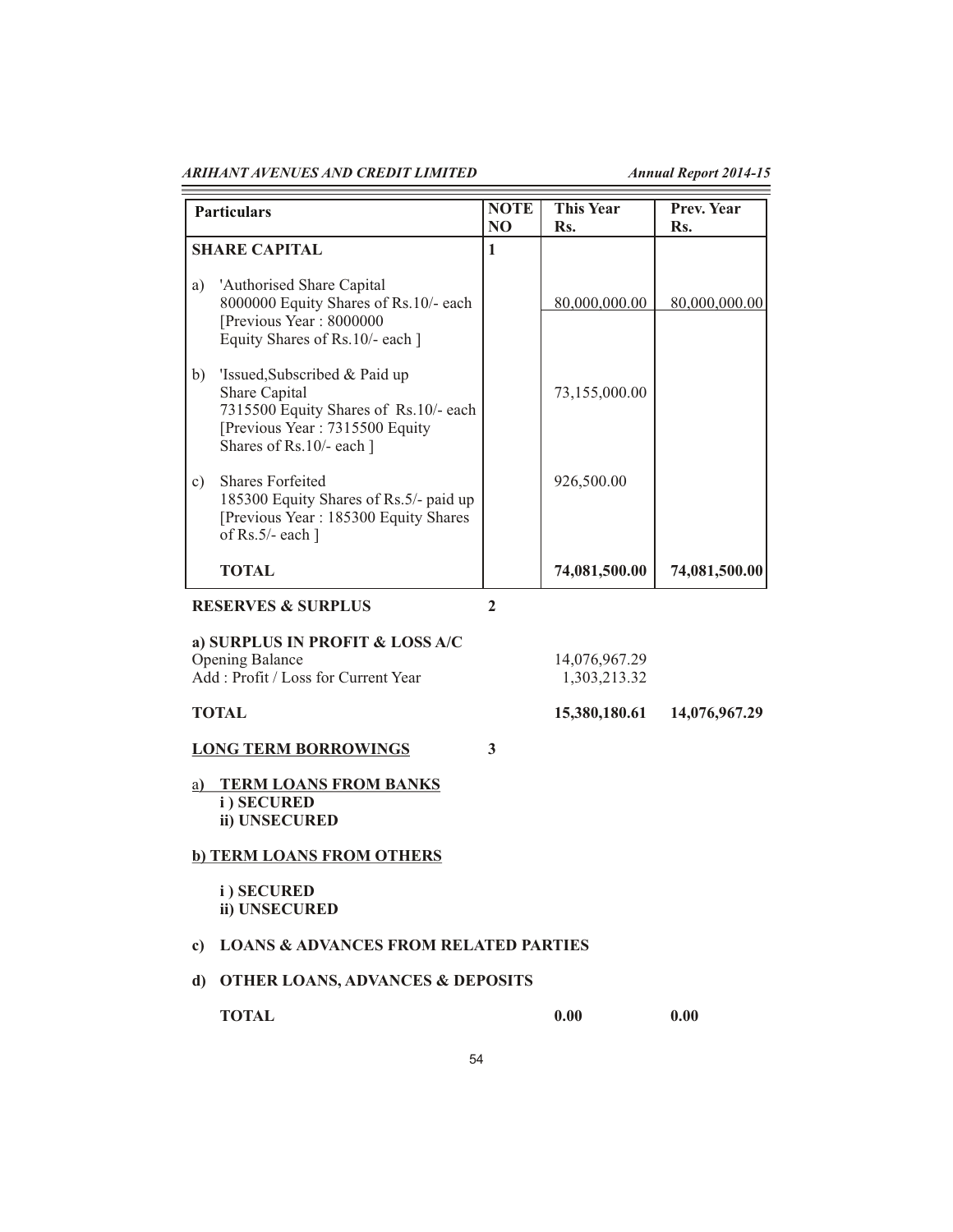|  |  | ARIHANT AVENUES AND CREDIT LIMITED |  |
|--|--|------------------------------------|--|
|--|--|------------------------------------|--|

|                                                    | <b>NOTE</b><br>NO.      | This Year<br>Rs. | Prev. Year<br>Rs. |
|----------------------------------------------------|-------------------------|------------------|-------------------|
| <b>OTHER LONG TERM LIABILITIES</b>                 | $\overline{\mathbf{4}}$ |                  |                   |
| <b>TRADE PAYABLES</b><br>a)<br><b>OTHERS</b><br>b) |                         |                  |                   |
| <b>TOTAL</b>                                       |                         | 0.00             | 0.00              |
| <b>LONG TERM PROVISIONS</b>                        | 5                       |                  |                   |
| <b>TOTAL</b>                                       |                         | 0.00             | 0.00              |
| <b>SHORT TERM BORROWINGS</b>                       | 6                       |                  |                   |
| a) LOANS PAYABLE ON DEMAND<br><b>FROM BANKS</b>    |                         |                  |                   |
| i) SECURED<br><b>UNSECURED</b><br>$\mathbf{ii}$    |                         |                  |                   |
| a) LOANS PAYABLE ON DEMAND<br><b>FROM OTHERS</b>   |                         |                  |                   |
| i) SECURED                                         |                         |                  |                   |
| ii) UNSECURED                                      |                         |                  |                   |
| c) LOANS & ADVANCES FROM<br><b>RELATED PARTIES</b> |                         |                  |                   |
| d) OTHER LOANS, ADVANCES &<br><b>DEPOSITS</b>      |                         |                  |                   |
| <b>TOTAL</b>                                       |                         | 0.00             | 0.00              |
| <b>TRADE PAYABLES</b>                              | 7                       |                  |                   |
| <b>TOTAL</b>                                       |                         | 0.00             | 0.00              |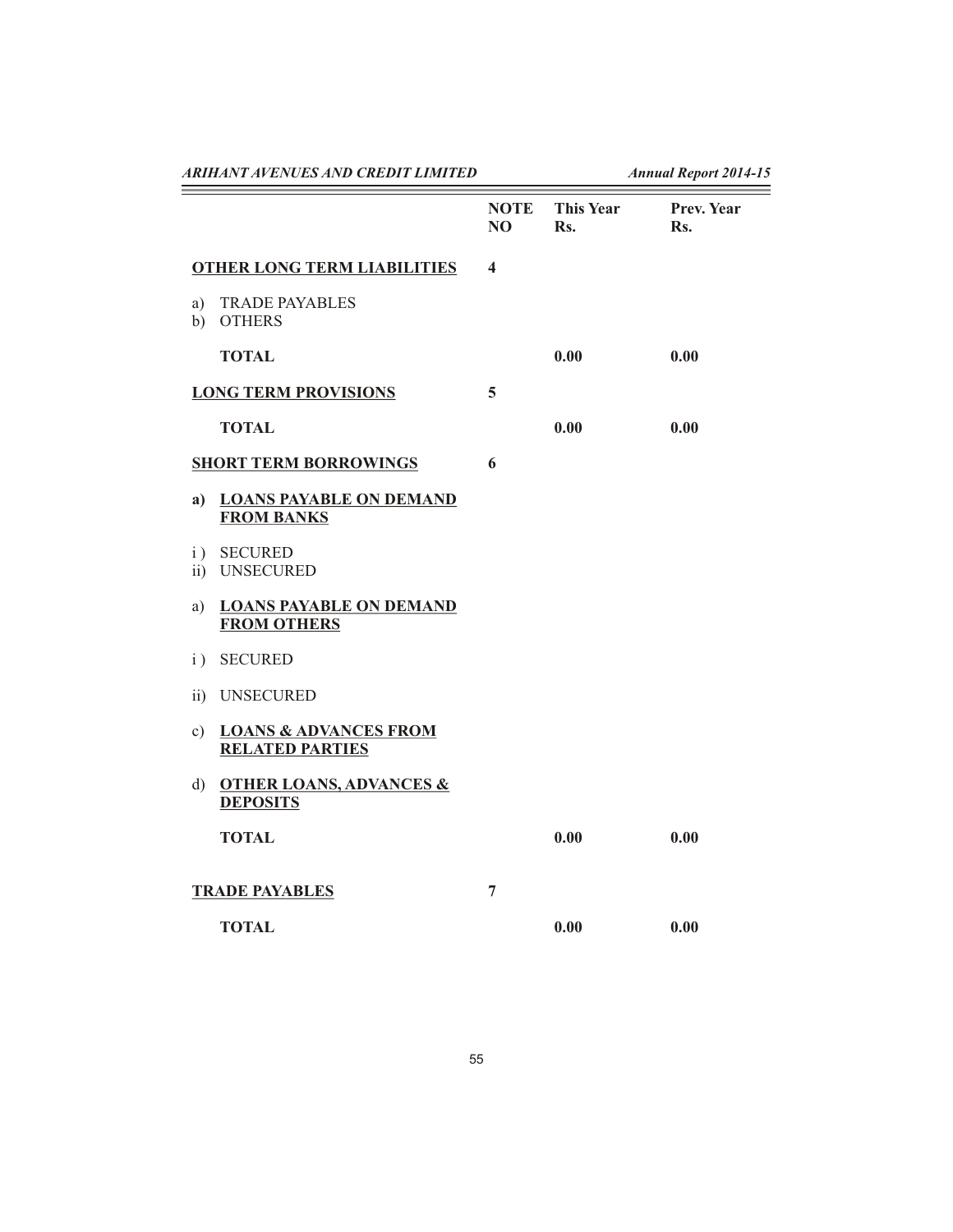۰

|                                                                                    | <b>NOTE</b><br>N <sub>O</sub> | <b>This Year</b><br>Rs. | <b>Prev. Year</b><br>Rs. |
|------------------------------------------------------------------------------------|-------------------------------|-------------------------|--------------------------|
| <b>OTHER CURRENT LIABILITIES</b>                                                   | 8                             |                         |                          |
| Installment of Term Loans From<br>I)<br>Banks & Others payable within<br>12 Months |                               |                         |                          |
| ii.)<br><b>Statutory Liabilities</b>                                               |                               |                         |                          |
| TDS Payable                                                                        |                               | 10,000.00               |                          |
| iii) Others                                                                        |                               |                         |                          |
| <b>TOTAL</b>                                                                       |                               | 0.00                    | 40,000.00                |
| <b>SHORT TERM PROVISIONS</b>                                                       | 9                             |                         |                          |
| Audit fees Payable<br><b>Income Tax Provision</b>                                  |                               | 30,000.00<br>400,000.00 |                          |
| <b>TOTAL</b>                                                                       |                               | 440,000.00              | 330,000.00               |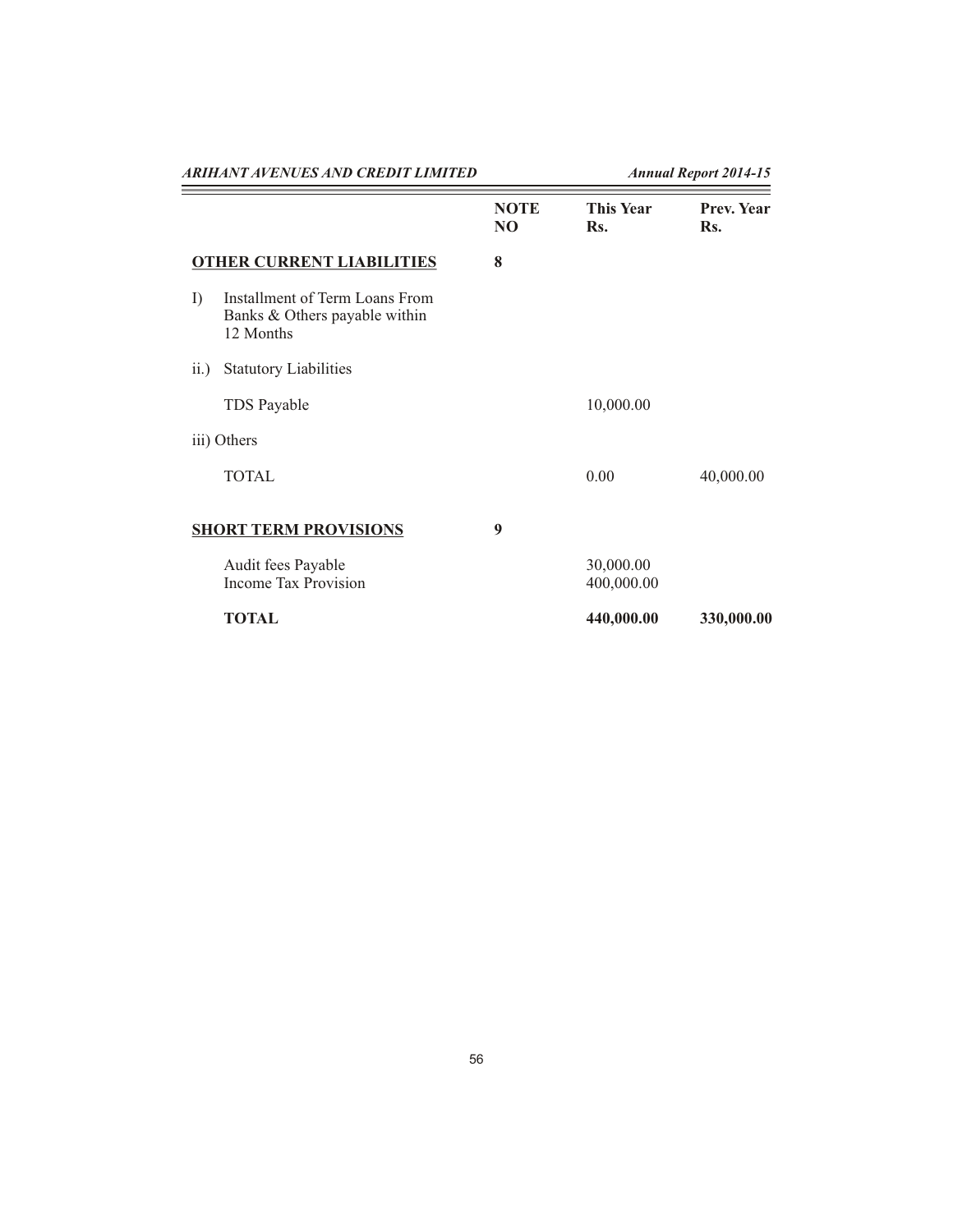**Note 10 : Fixed Assets**

| Sr.            |                                      |      |      | <b>GROSS BLOCK</b> |          |      | DEPRECIATION |                    |                     | NET BLOCK |         |
|----------------|--------------------------------------|------|------|--------------------|----------|------|--------------|--------------------|---------------------|-----------|---------|
|                | No. Description of                   | Ġ.   |      | ADD DED            | Total    | Òp.  | <b>ADD</b>   | DED                | Total               |           |         |
|                | Assets                               | Bal. |      |                    | Bal.     |      |              |                    |                     | 31.3.15   | 31.3.14 |
| $\mathfrak{a}$ | TANGIBLE ASSETS                      |      | 0.00 | 0.00               | 0.00     |      |              |                    |                     |           | 0.00    |
|                |                                      |      | 0.00 | 0.00               | 0.00     |      |              |                    |                     |           |         |
|                |                                      |      | 0.00 | 0.00               | 0.00     |      |              |                    |                     |           |         |
|                |                                      |      | 0.00 | 0.00               | 0.00     |      |              |                    |                     |           |         |
|                |                                      |      | 0.00 | 0.00000            | $0.00\,$ |      |              | 8888888<br>8888888 | 8888888<br>00000000 |           |         |
|                |                                      |      | 0.00 |                    | 0.00     |      |              |                    |                     |           |         |
|                | Assets Under Financial Lease:   0.00 |      |      | 0.00               | 0.00     | 0.00 |              |                    |                     |           |         |
|                |                                      | 0.00 |      | 0.00               | 0.00     | 0.00 | 0.00         | 0.00               | 0.00                | 0.00      |         |
|                | <b>TOTAL TANGIBLE ASSETS</b>         | 0.00 | 0.00 | 0.00               | 0.00     | 0.00 | 0.00         | 0.00               | 0.00                | 0.00      | 0.00    |
| $\circ$        | INTANGIBLE ASSETS                    |      |      |                    |          |      |              |                    |                     |           |         |
|                | Computer Software                    | 0.00 | 0.00 | 0.00               | 0.00     | 0.00 | 0.00         | 0.00               | 0.00                | 0.00      | 0.00    |
|                | <b>TOTAL INTANGIBLE ASSETS</b>       | 0.00 | 0.00 | 0.00               | 0.00     | 0.00 | 0.00         | 0.00               | 0.00                | 0.00      | 0.00    |
| Ö              | CAPITAL WORK IN PROGRESS             | 0.00 | 0.00 | 0.00               | 0.00     | 0.00 | 0.00         | 0.00               | 0.00                | 0.00      | 0.00    |
|                | TOTAL CAPITAL WORK IN PROGRESS       | 0.00 | 0.00 | 0.00               | 0.00     | 0.00 | 0.00         | 0.00               | 0.00                | 0.00      | 0.00    |
| ರ              | INTANGIBLE ASSETS                    |      |      |                    |          |      |              |                    |                     |           |         |
|                | UNDER DEVELOPMENT                    | 0.00 | 0.00 | 0.00               | 0.00     | 0.00 | 0.00         | 0.00               | 0.00                | 0.00      | 0.00    |
|                | TOTAL INTANGIBLE                     |      |      |                    |          |      |              |                    |                     |           |         |
|                | ASSETS UNDER DEVELOPMENT 0.00        |      | 0.00 | 0.00               | 0.00     | 0.00 | 0.00         | 0.00               | 0.00                | 0.00      | 0.00    |
|                | TOTAL ASSETS                         | 0.00 | 0.00 | 0.00               | 0.00     | 0.00 | 0.00         | 0.00               | 0.00                | 0.00      | 0.00    |
|                | Total (Previous Y)                   |      |      |                    |          |      |              |                    |                     |           |         |
|                |                                      |      |      |                    |          |      |              |                    |                     |           |         |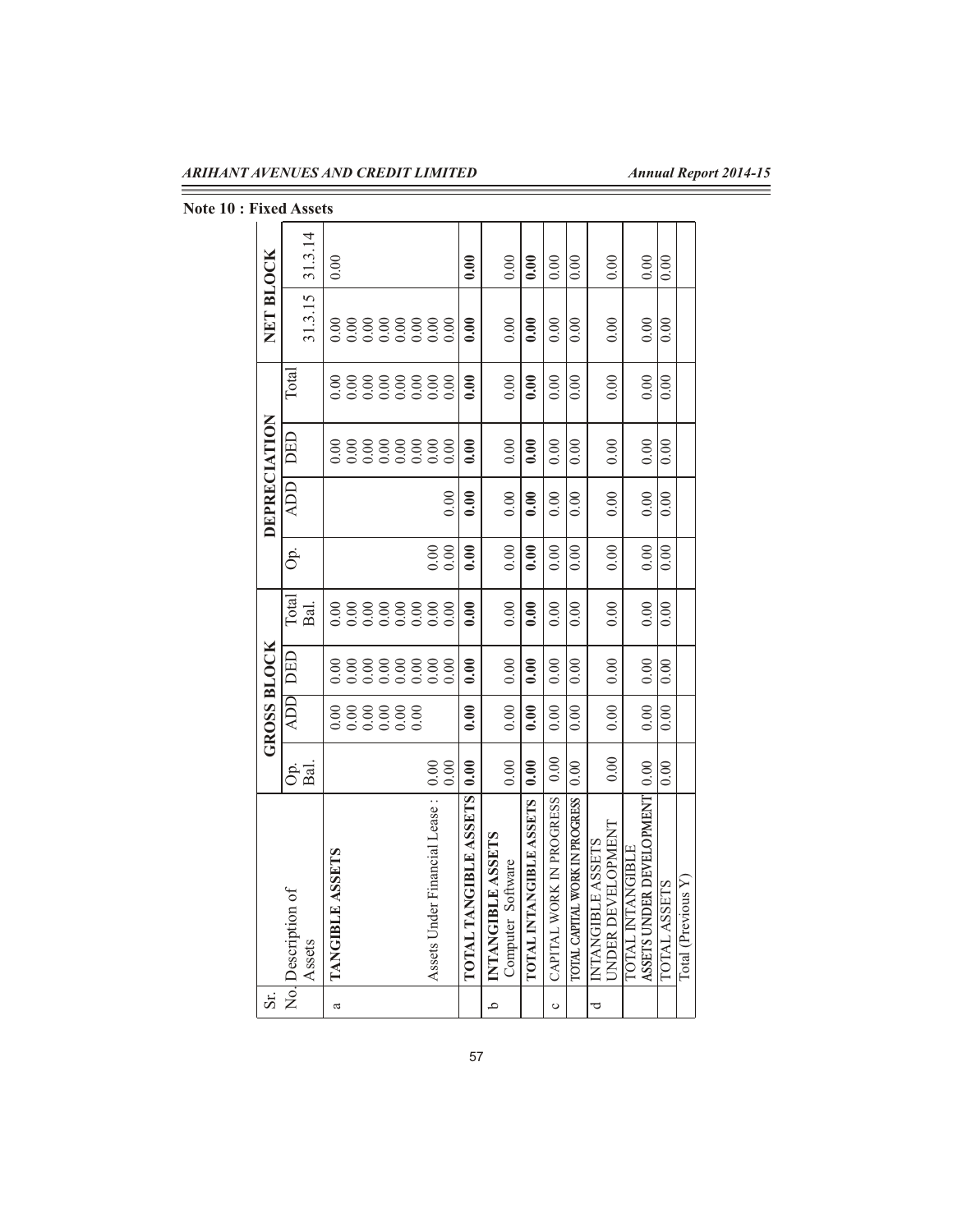|    |                                                                                   | <b>NOTE</b><br>NO. | <b>This Year</b><br>Rs.                        | Prev. Year<br>Rs.           |
|----|-----------------------------------------------------------------------------------|--------------------|------------------------------------------------|-----------------------------|
|    | <b>NON CURRENT INVESTMENTS</b>                                                    | 11                 |                                                |                             |
| a) | <b>TRADE INVESTMENTS</b>                                                          |                    |                                                |                             |
|    | <b>Unquoted</b><br>Balaji Electrical Insu.Ltd<br>Maheshwari Logistics Pvt Ltd     |                    | 6,000,000.00<br>21,600,000.00                  |                             |
| b) | <b>OTHER INVESTMENTS</b>                                                          |                    |                                                |                             |
|    | <b>TOTAL</b>                                                                      |                    |                                                | 27,600,000.00 27,600,000.00 |
|    | <b>LONG TERM LOANS AND ADVANCES 12</b><br>(Unsecured -Considered Good)            |                    |                                                |                             |
|    | a) Loans & Advances to Related Parties<br>b) Loans & Advances to Others           |                    |                                                |                             |
|    | Maheshwari Brothers - Neerajkumar<br>Ashok Kakani<br>Maheshwari Infotech Pvt Ltd. |                    | 40,395,942.00<br>9,350,000.00<br>10,635,325.00 |                             |
|    | c) Capital Advances :                                                             |                    |                                                |                             |
|    | d) Security Deposits :                                                            |                    |                                                |                             |
|    | Ratnakar Security P Ltd                                                           |                    | 1,000.00                                       |                             |
|    | <b>TOTAL</b>                                                                      |                    |                                                | 60,382,267.00 59,006,990.00 |
|    | <b>OTHER NON CURRENT ASSETS</b><br>(Unsecured -Considered Good)                   | 13                 |                                                |                             |
|    | a. Long Term Trade Receivables<br>b. Others                                       |                    |                                                |                             |
|    | <b>TOTAL</b>                                                                      |                    | 0.00                                           | 0.00                        |
|    | <b>CURRENT INVESTMENTS</b>                                                        | 14                 |                                                |                             |
|    | <b>TOTAL</b>                                                                      |                    | 0.00                                           | 0.00                        |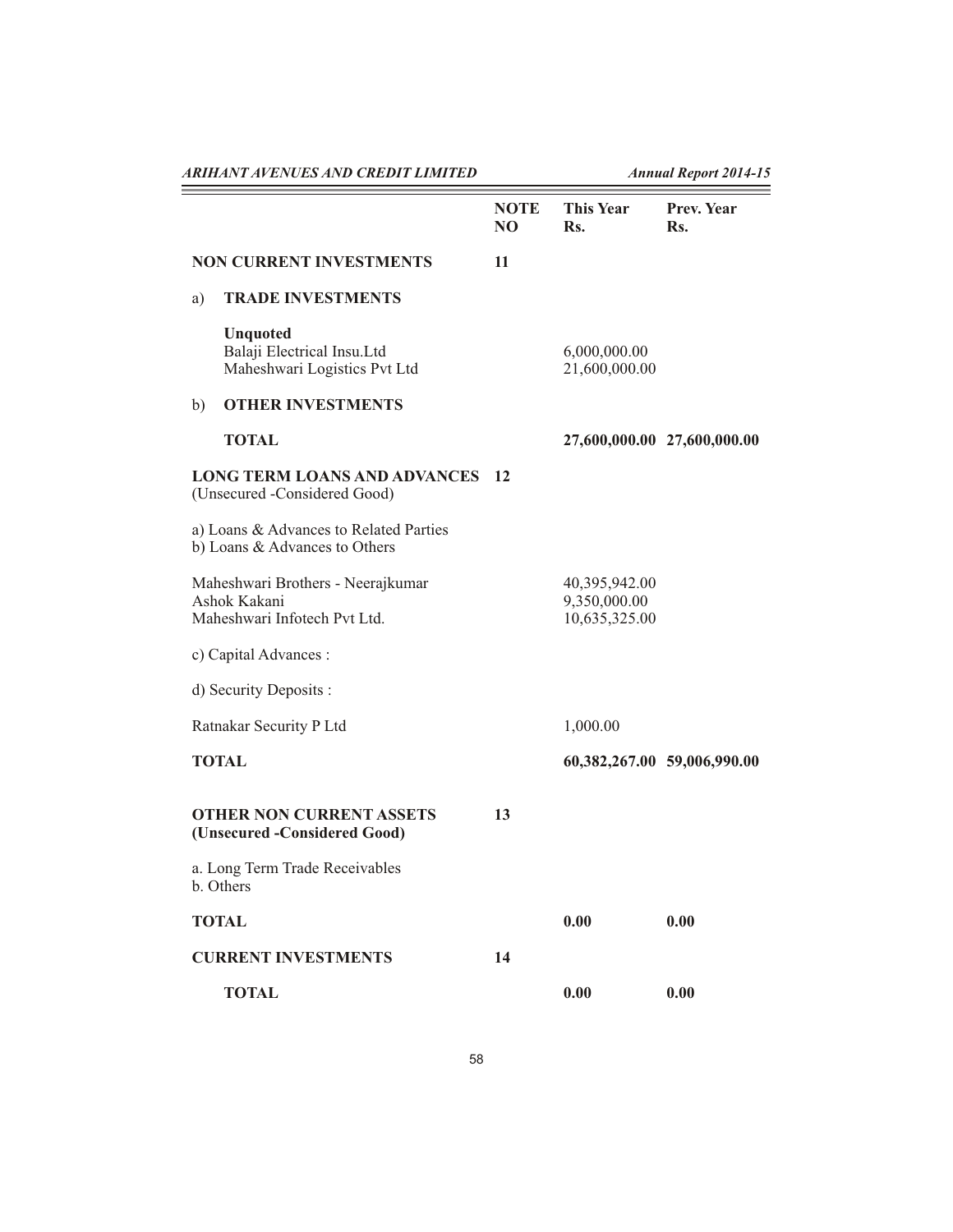|          |                                                                                             | <b>NOTE</b><br>N <sub>O</sub> | <b>This Year</b><br>Rs.              | Prev. Year<br>Rs. |
|----------|---------------------------------------------------------------------------------------------|-------------------------------|--------------------------------------|-------------------|
|          | <b>INVENTORIES</b>                                                                          | 15                            |                                      |                   |
|          | <b>Stock of Shares</b>                                                                      |                               | 1,257,779.50                         |                   |
|          | <b>TOTAL</b>                                                                                |                               | 1,257,779.50                         | 1,257,779.50      |
|          | <b>TRADE RECEIVABLES</b><br>(Unsecured -Considered Good)                                    | 16                            |                                      |                   |
|          | a) Outstanding for more than six months                                                     |                               |                                      |                   |
|          | b) Others                                                                                   |                               |                                      |                   |
|          | <b>TOTAL</b>                                                                                |                               | 0.00                                 | 0.00              |
|          | <b>CASH &amp; CASH EQUIVALENTS</b>                                                          | 17                            |                                      |                   |
| a)       | <b>CASH IN HAND</b>                                                                         |                               | 39,200.00                            |                   |
| b)       | <b>BANK BALANCES</b>                                                                        |                               |                                      |                   |
|          | Bhuj Mercantile Co Op Bank Ltd<br>Axis bank                                                 |                               | 56.97<br>123,988.14                  |                   |
| c)       | <b>BANK DEPOSITS WITH MORE</b><br>THAN 12 MONTHS MATURITY                                   |                               |                                      |                   |
| $\rm d)$ | <b>BANK BALANCES HELD AS</b><br>MARGIN MONEY & OTHER<br><b>BALANCES</b>                     |                               |                                      |                   |
|          | <b>TOTAL OF CASH &amp; CASH EQUIVALENT</b>                                                  |                               | 163,245.11                           | 216,255.79        |
|          | <b>SHORT TERM LOANS AND ADVANCES</b><br>(Unsecured -Considered Good)                        |                               | 18                                   |                   |
|          | a) Loans & Advances to Related Parties<br>b) Loans & Advances to Others                     |                               |                                      |                   |
|          | TDS Receivable F.Y. 2012-2013<br>TDS Receivable F.Y. 2013-2014<br>TDS Receivable FY 2014-15 |                               | 16,476.00<br>26,991.00<br>444,922.00 |                   |
|          | <b>TOTAL</b>                                                                                |                               | 488,389.00                           | 447,442.00        |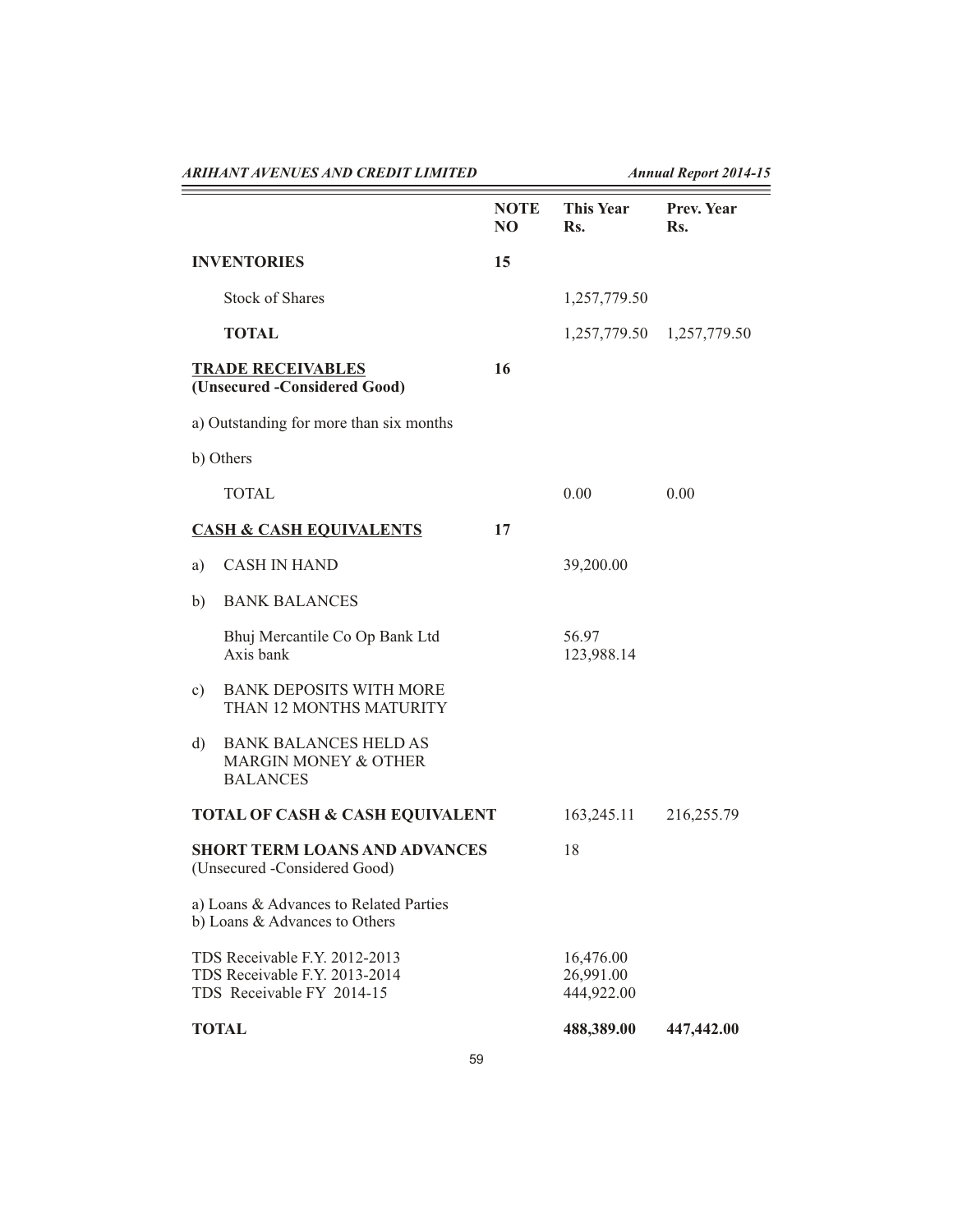|                                                                                                                                                                                           | <b>NOTE</b><br>NO. | <b>This Year</b><br>Rs.  | Prev. Year<br>Rs.         |
|-------------------------------------------------------------------------------------------------------------------------------------------------------------------------------------------|--------------------|--------------------------|---------------------------|
| <b>OTHER CURRENT ASSETS</b><br>Bombay Stock Exchange Ltd                                                                                                                                  | 19                 | 10,000.00                |                           |
| <b>TOTAL</b>                                                                                                                                                                              |                    | 10,000.00                | 0.00                      |
| <b>REVENUE FROM OPERATIONS</b>                                                                                                                                                            | 20                 |                          |                           |
| $\ddot{i}$<br>Revenue From Operations :<br>Interest Income<br>Dividend Income                                                                                                             |                    | 4,449,219.00<br>1,540.00 |                           |
| <b>TOTAL</b>                                                                                                                                                                              |                    |                          | 4,450,759.00 4,559,963.96 |
| <b>OTHER INCOME:</b>                                                                                                                                                                      | 21                 |                          |                           |
| <b>TOTAL</b>                                                                                                                                                                              |                    | 0.00                     | 0.00                      |
| <b>COST OF MATERIAL CONSUMED</b>                                                                                                                                                          | 22                 |                          |                           |
| Opening Stock of Raw Materials,<br>Packing Materials, etc<br>Add: Purchase of Raw Materials,<br>Packing Materials, etc<br>Less: Closing Stock of Raw Materials,<br>Packing Materials, etc |                    |                          |                           |
| <b>TOTAL</b>                                                                                                                                                                              |                    | 0.00                     | 0.00                      |
| <b>PURCHASE OF STOCK IN TRADE</b>                                                                                                                                                         | 23                 |                          |                           |
| <b>Purchase of Shares</b>                                                                                                                                                                 |                    |                          |                           |
| <b>TOTAL</b>                                                                                                                                                                              |                    | 0.00                     | 0.00                      |
| <b>CHANGES IN INVENTORY OF</b><br><b>FINISHED GOODS, WIP &amp; STOCK</b><br><b>IN TRADE</b>                                                                                               | 24                 |                          |                           |
| Opening Stock of Shares<br>Less: Closing Stock of Shares                                                                                                                                  |                    |                          |                           |
| <b>TOTAL</b>                                                                                                                                                                              |                    | 0.00                     | 0.00                      |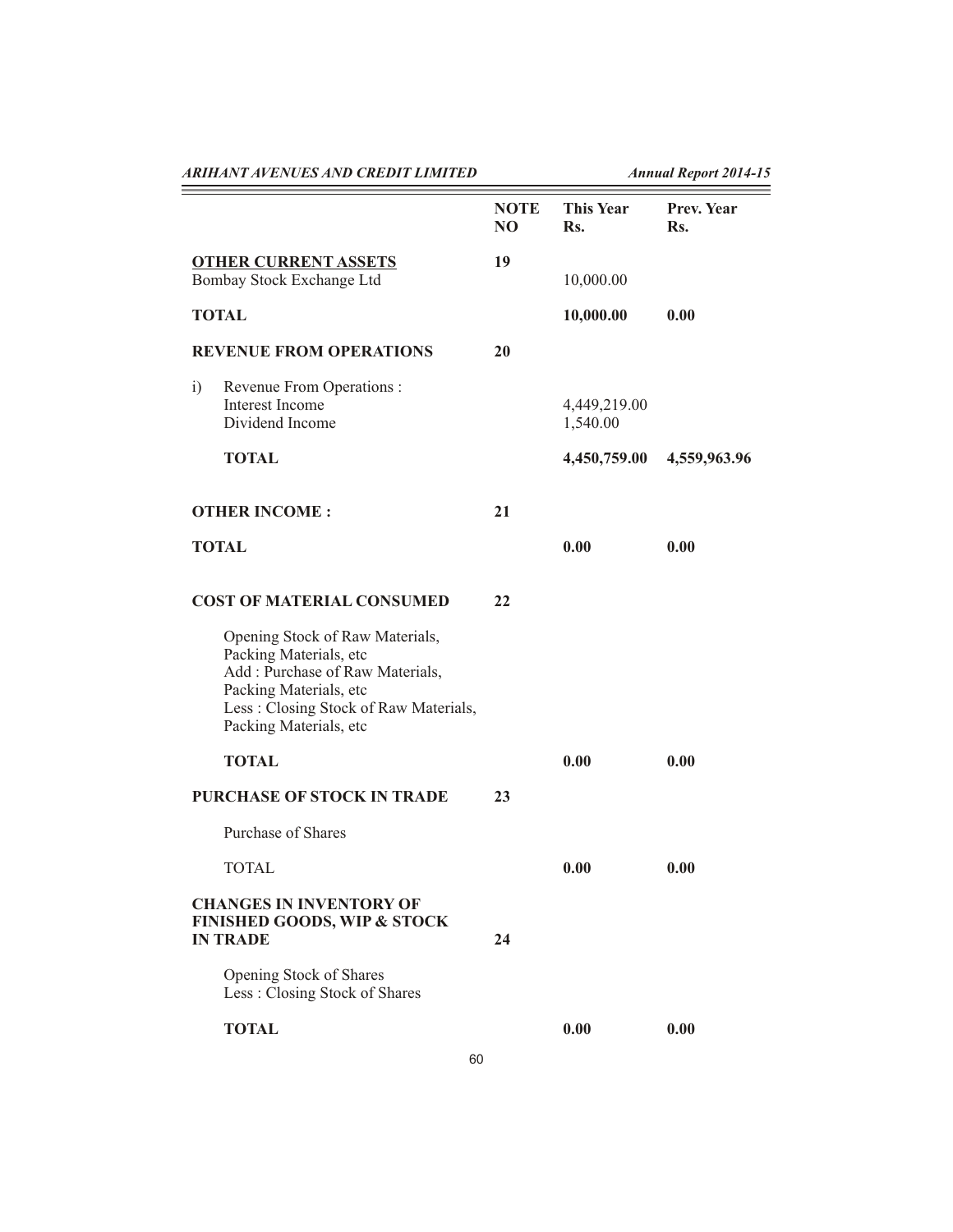| ARIHANT AVENUES AND CREDIT LIMITED                                                                                                           |                   |                                                                        | <b>Annual Report 2014-15</b> |
|----------------------------------------------------------------------------------------------------------------------------------------------|-------------------|------------------------------------------------------------------------|------------------------------|
|                                                                                                                                              | <b>NOTE</b><br>NO | <b>This Year</b><br>Rs.                                                | Prev. Year<br>Rs.            |
| <b>EMPLOYEE BENEFIT EXPENSES</b>                                                                                                             | 25                |                                                                        |                              |
| Salary Exp<br>Directors' Remuneration                                                                                                        |                   | 216,000.00<br>90,000.00                                                |                              |
| <b>TOTAL</b>                                                                                                                                 |                   | 306,000.00                                                             | 294,000.00                   |
| <b>FINANCE COST</b>                                                                                                                          | 26                |                                                                        |                              |
| i) Interest Expense :                                                                                                                        |                   |                                                                        |                              |
| ii) Other Borrowing Costs:                                                                                                                   |                   |                                                                        |                              |
| iii) Applicable Net Gain / Loss on<br>foreign currency transactions and<br>Translation:                                                      |                   |                                                                        |                              |
| <b>TOTAL</b>                                                                                                                                 |                   | 0.00                                                                   | 0.00                         |
| <b>OTHER EXPENSES</b>                                                                                                                        | 27                |                                                                        |                              |
| <b>Rates and Taxes</b><br>Professional Tax                                                                                                   |                   | 512                                                                    | 512.00                       |
| <b>Other Misc. Expenses</b><br><b>Audit Fees</b><br><b>Bank Charges</b><br>Donation<br><b>Listing Fees</b><br>Office Exp<br>Legal & ROC Fees |                   | 30000.00<br>696.68<br>2000000.00<br>139776.00<br>28905.00<br>137681.00 | 2,337,058.68                 |
| <b>TOTAL</b>                                                                                                                                 |                   | 2337058.68                                                             |                              |
| <b>TOTAL</b>                                                                                                                                 |                   |                                                                        | 2,337,570.68 1,895,664.38    |
| <b>EXCEPTIONAL &amp; EXTRAORDINARY</b><br><b>ITEMS</b>                                                                                       | 28                |                                                                        |                              |
| <b>TOTAL</b>                                                                                                                                 |                   | 0.00                                                                   | 0.00                         |

61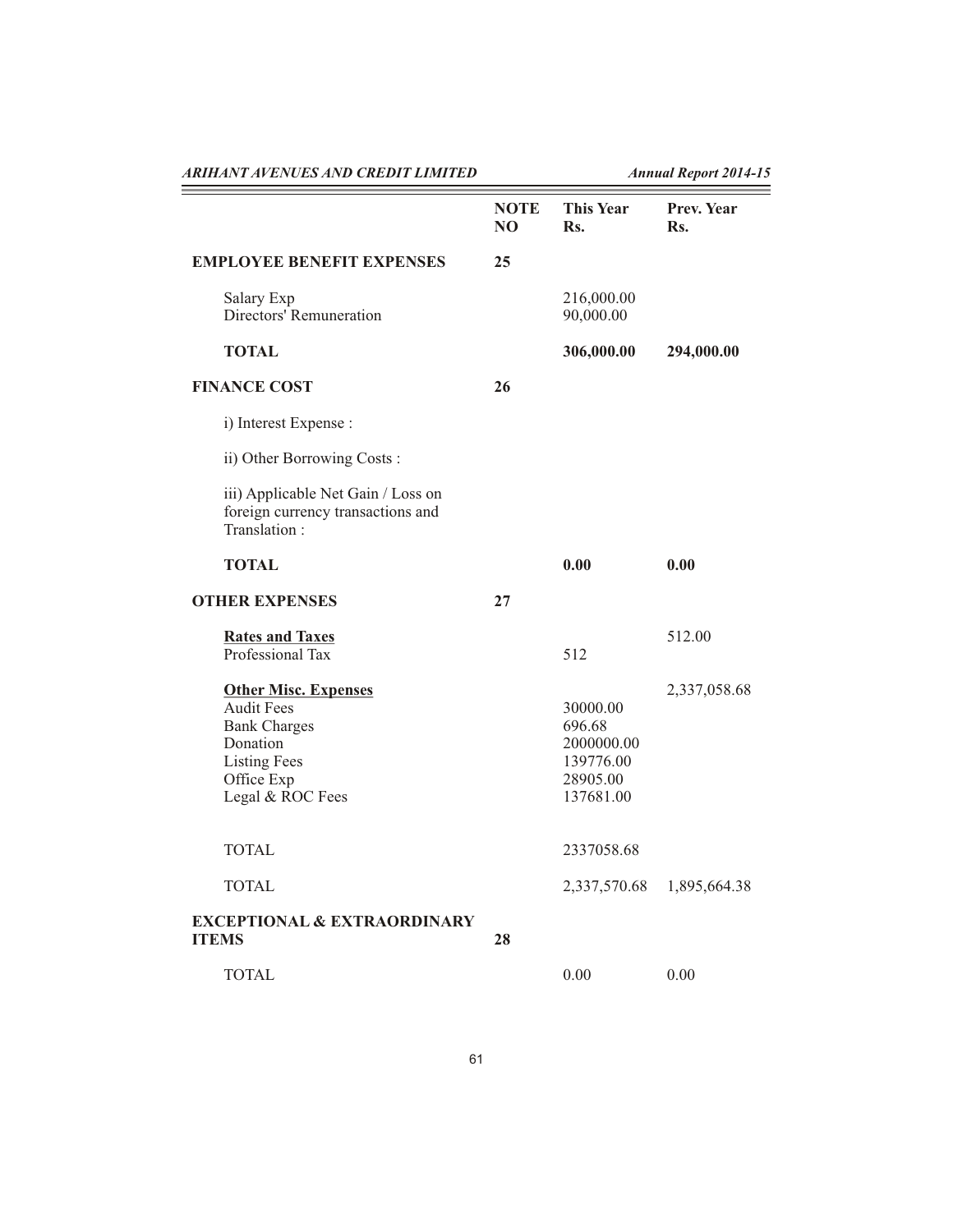#### **SIGNIFICANT ACCOUNTING POLICIES AND NOTES FORMING PARTS OF ACCOUNTS :**

#### **SIGNIFICANT ACCOUNTING POLICIES :**

- 1. The financial statements have been prepared under Historical Cost Convention in accordance with the generally accepted accounting principles and the provisions of the Companies Act, 1956 & 2013 as adopted consistently by the Company. The same are prepared on a going concern basis. The Company follows mercantile system of accounting and recognizes significant items of income and expenditure on accrual basis.
- 2. Closing Stock of all shares are valued at cost.
- 3. In the opinion of the board, current assets and loans and advances are approximately of the value stated, if realized, in the ordinary course of business and all known liabilities have been provided for.
- 4. Auditor's Remuneration :

| <b>Particulars</b>                        | 2014-15 | 2013-14 |
|-------------------------------------------|---------|---------|
| Audit Fees & Income Tax<br><b>Matters</b> | 30000   | 30000   |
| <b>TOTAL</b>                              | 30000   | 30000   |

- 5. Investments are stated at cost, and provision for permanent diminution in value of such investments have been made as per the circumstances.
- 6. P F Superannuation Fund and other employees benefits scheme are not yet applicable to the company.
- 7. Previous year figures have been regrouped and rearranged wherever necessary.
- 8. Balance of Loans, Debtors, Creditors and depositors are subject to confirmation and reconciliation.
- 9. Contingent Liabilities :

|                                                                 |         | As at 31-03-15 As at 31-03-14 |
|-----------------------------------------------------------------|---------|-------------------------------|
| a. Estimated amount of contracts<br>Remaining to be executed on |         |                               |
| Capital A/c and not provided For                                | $-Ni1$  | $-Ni1$                        |
| b. Outstanding guarantee furnished                              |         |                               |
| To Banks/Financial Institutions                                 | $-Ni1-$ | $-Ni1-$                       |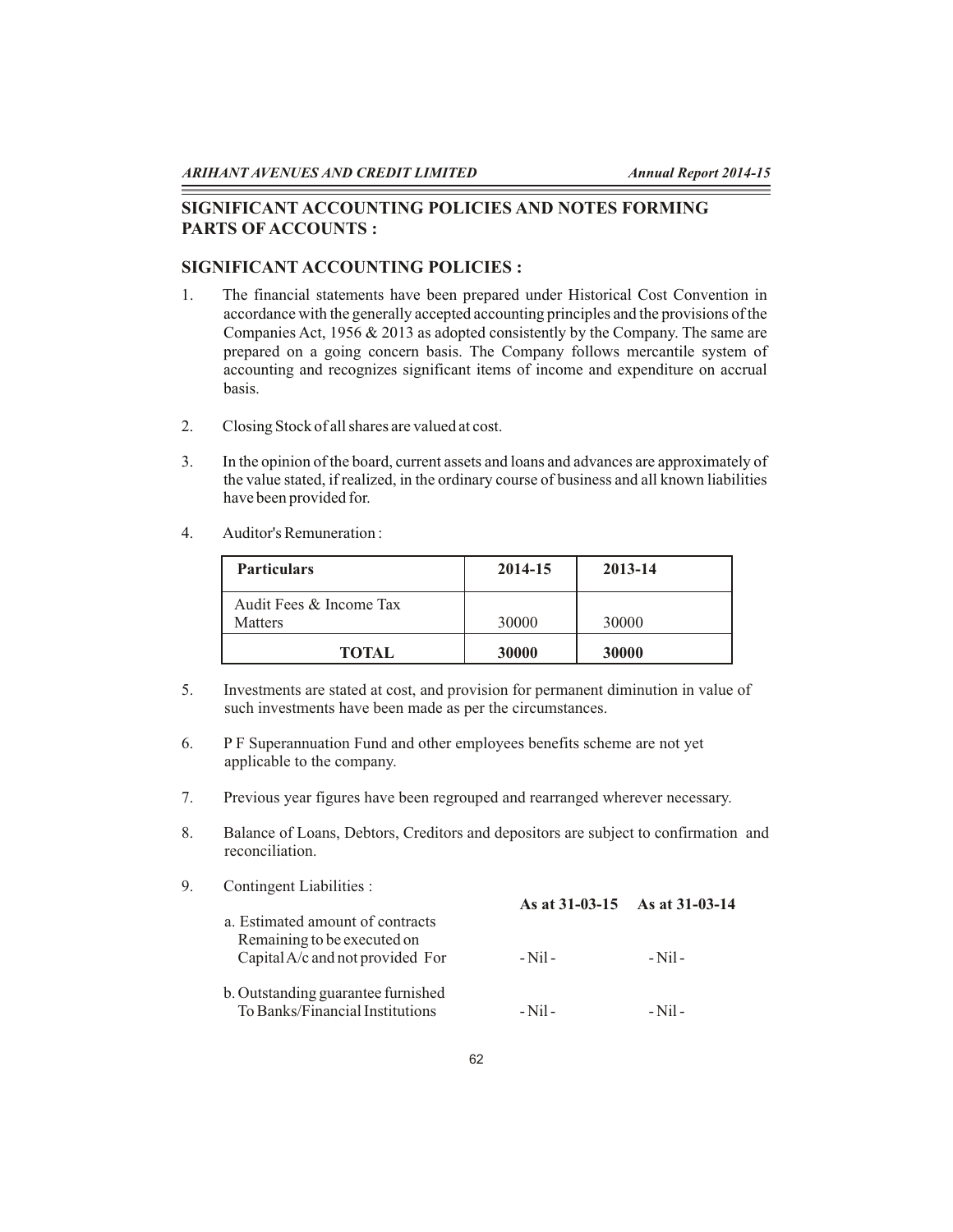|     | ARIHANT AVENUES AND CREDIT LIMITED                                                                             |                      | <b>Annual Report 2014-15</b> |
|-----|----------------------------------------------------------------------------------------------------------------|----------------------|------------------------------|
|     | c. Outstanding guarantee furnished<br>In respect of credit facilities to<br><b>Others</b>                      | $-Ni1-$              | $-Ni1-$                      |
|     | d. Liabilities in respec of bills Discounted<br>with Banks                                                     | $-Ni1-$              | $-Ni1-$                      |
|     | e. Claims against the Company Not<br>acknowledged as debts                                                     | $-Ni1-$              | $-Ni1-$                      |
| 10. | Licensed $&$ Installed Capacity                                                                                | Licenced<br>Capacity | Installed<br>Capacity        |
| 11. | Expenditure in Foreign Currency:<br>Royalty, Know-how, professional fees,<br>Consulting Fees, Interest & Other | N/A                  | N/A                          |
|     | <b>Matters</b>                                                                                                 | $-Nil-$              | $-Nil-$                      |
| 12. | Earning on Foreign Exchange<br>a. Exports of Goods on FOB Basis                                                | $-Nil-$              | $-Nil-$                      |
|     | b. Royalty, Know-how, professional fees,<br>Consulting Fees, Interest & Other Matters                          | $-Nil-$              | $-Nil-$                      |
|     | c. Interest & Dividend                                                                                         | $-Nil-$              | $-Nil-$                      |

13. Broad categories of Major Items of Raw Material consumed: N/A

| Sr No. | Name |
|--------|------|
|        |      |
|        |      |

Broad categories of Major Items of Finished Goods Manufactured:N/A

| SrNo. | Name |
|-------|------|
|       |      |
|       |      |

Broad categories of Major Items of Finished Goods traded:

| Name                |
|---------------------|
| Shares & Securities |

Broad categories of Major Services Provided : N/A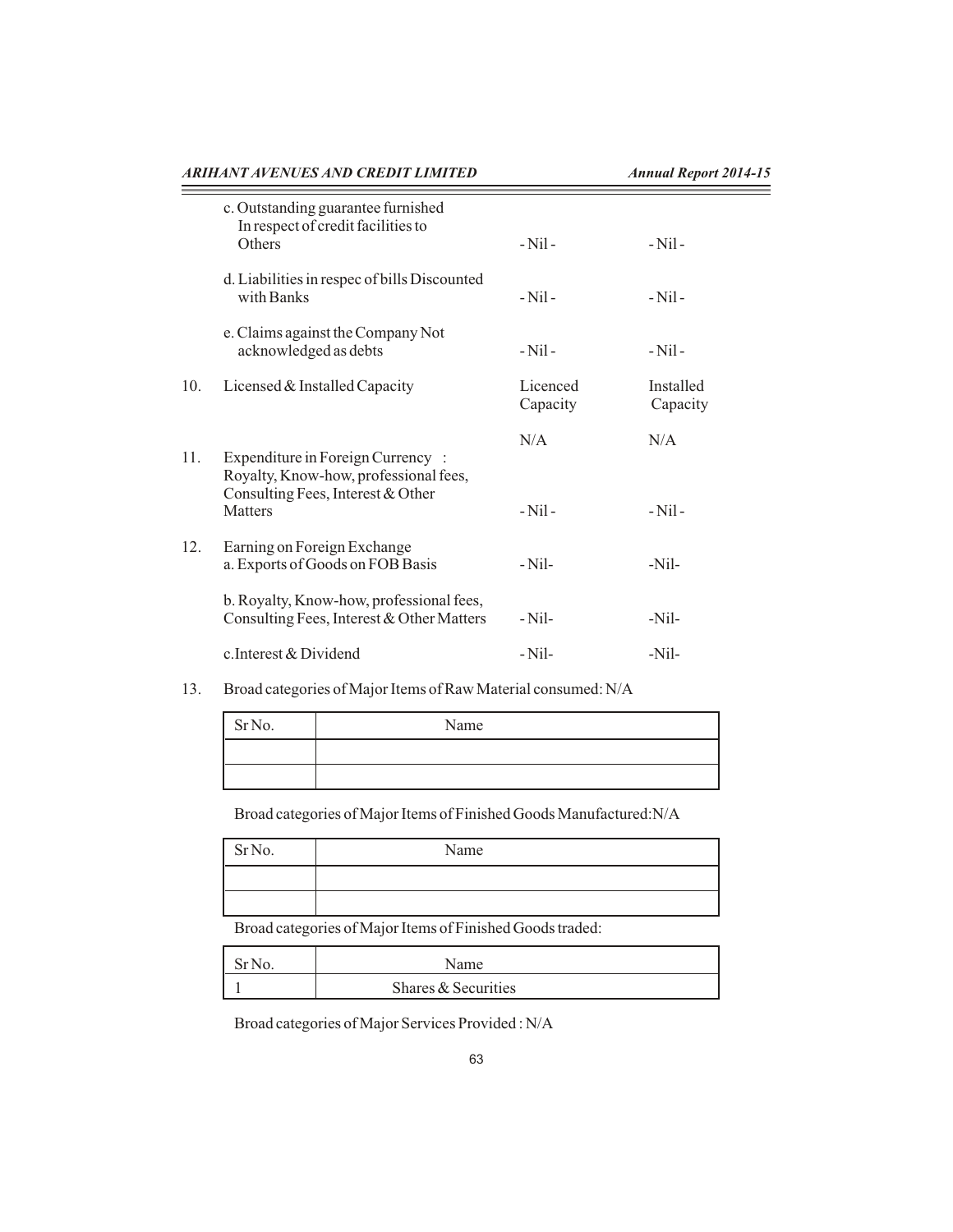| Sr No. | Name              |
|--------|-------------------|
|        |                   |
|        |                   |
|        | .<br>$\sim$<br>__ |

Broad categories of Major Work In Progress Items: N/A

| Sr No. | Name |
|--------|------|
|        |      |
|        |      |

14. Value of imports on C.I.F.: N/A

| Sr <sub>No.</sub> | Item                     | Value(Rs) |
|-------------------|--------------------------|-----------|
|                   | Raw Materials            |           |
|                   | Components & Spare Parts |           |
|                   | Capital Goods            |           |

15. Shareholders with holding over 5 % on date of Balance sheet :

| Sr No   Name of Shareholder | No of Shares $\sim$ 46 Holding |       |
|-----------------------------|--------------------------------|-------|
| Neerajkumar P Maheshwari    | 425600                         | 5.79% |

### **Details of Shares Issued :**

**A. Issued, subscribed & Fully paid up Equity Shares :**

| Particulars                                     | Number of Shares | Rs.      |
|-------------------------------------------------|------------------|----------|
| Shares outstanding at the beginning of the year | 7315500          | 73155000 |
| Shares issued during the year                   |                  |          |
| Shares bought back during the year              |                  |          |
| Shares outstanding at the end of the year       | 7315500          | 73155000 |

#### **B. Forfeited Equity Shares :**

| Particulars                                     | Number of Shares | Rs.    |
|-------------------------------------------------|------------------|--------|
| Shares outstanding at the beginning of the year | 185300           | 185300 |
| Shares issued during the year                   |                  |        |
| Shares bought back during the year              |                  |        |
| Shares outstanding at the end of the year       | 185300           | 185300 |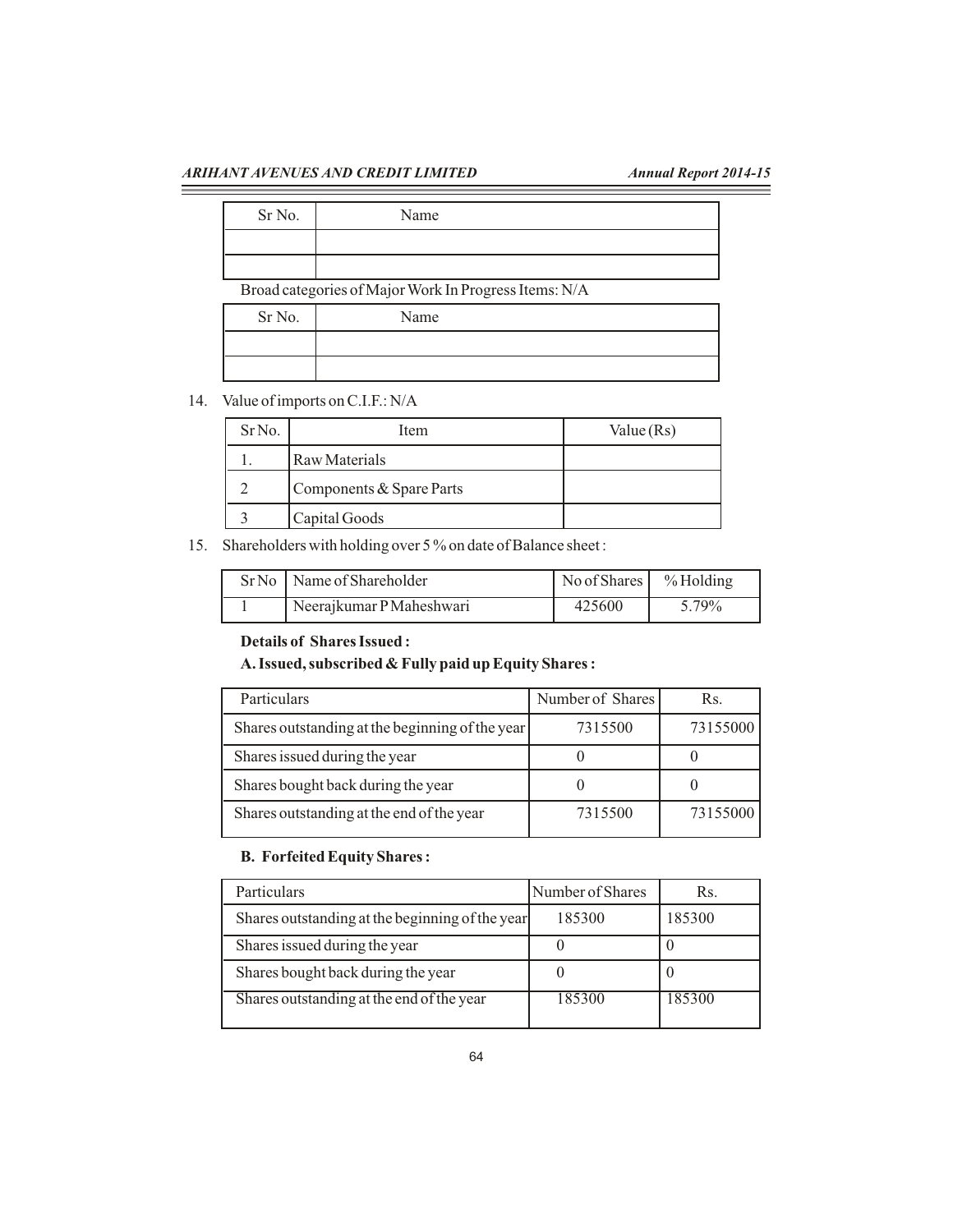15. Details on Secured & Unsecured Term Loans & Credit Facilities from Banks & NBFCs : N/A

16. Details of Investments in Securities as on date of Balance sheet:

| <sub>Sr</sub><br>lNo | Name of Body<br>Corporate             | Whether<br>Subsidiary<br>'Others | No of<br><b>Shares</b> | Whether<br>Quoted/<br>Unquoted | Amount<br>[Rs.] |
|----------------------|---------------------------------------|----------------------------------|------------------------|--------------------------------|-----------------|
|                      | Balaji Electrical<br>Insu. Ltd.       | Others                           | 600000                 | Unquoted                       | 60,00,000       |
|                      | Maheshwari Logistics<br><b>PvtLtd</b> | <b>Others</b>                    | 50000                  | Unquoted                       | 2,16,00,000     |

- 17. Cash in hand & closing stock at the end of the year has not been physically Verified by us.
- 18. According to the management explanation there are no contingent liabilities/ Losses as on the Balance-Sheet date which shall affect future business of the Enterprise hence not provided for.

To the best of our knowledge & according to the management Representation given to us, no event has occurred during the period from the Balance sheet date to the date of our report which shall materially affect the financial position of the enterprise.

- 19. Revenue is recognized only when all significant risk & rewards of ownership have been transferred to the buyer & the enterprise has retained no effective control of goods, shares, securities and properties sold.
- 20. No provision has been made for gratuity as there is no liability at present.
- 21. Additional information required under schedule VI of part II of the Companies Act, 1956 to the extent not applicable is not given.
- 22. Disclosure in respect of Related party pursuant to AS 18:

List of related parties and relationship are as under: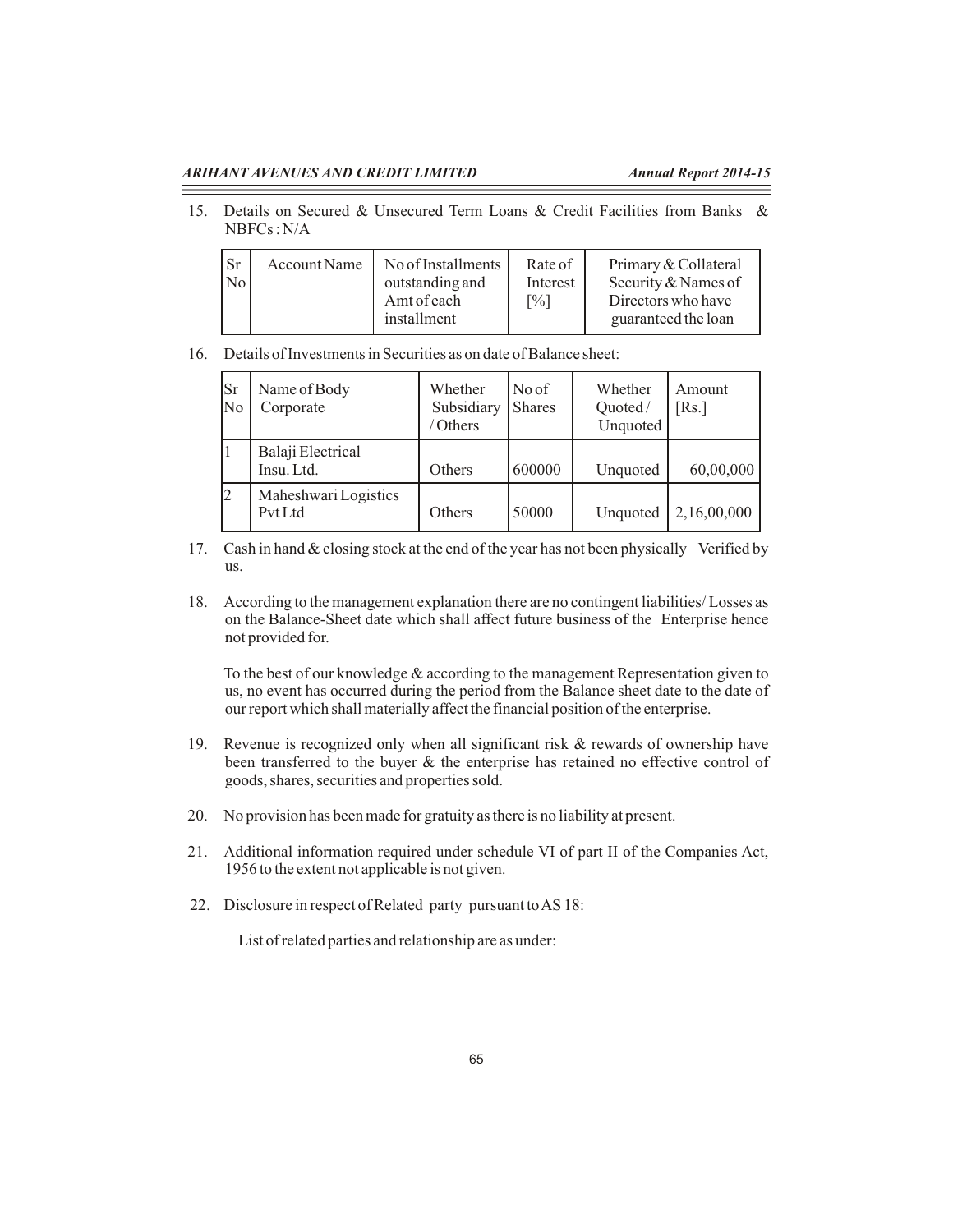| <b>Name</b>                  | Nature of relationship               |
|------------------------------|--------------------------------------|
| Shri Krishnawatar Kabra      | Key Management Personnel             |
| Shri Satyanarayan Kabra      | Key Management Personnel             |
| Shri Jagannath Kabra         | Relative Of Key Manegement personnel |
| M/s K S Associates           | <b>Related Party</b>                 |
| M/s Krishna Corporation      | <b>Related Party</b>                 |
| Om Prakash & Co.             | <b>Related Party</b>                 |
| Ming Feng Impex Pvt Ltd      | <b>Related Party</b>                 |
| Kabra Jewels Pvt Ltd         | <b>Related Party</b>                 |
| Maheshwari Logistics Pvt Ltd | <b>Related Party</b>                 |
| Mayadevi Kabra               | Relative Of Key Manegement personnel |
| Varun Kabra                  | Relative Of Key Manegement personnel |
| Saroj Kabra                  | Relative Of Key Manegement personnel |
| Kailash Kabra                | Relative Of Key Management personnel |

| Name of Party               | Nature of Transaction & Amount |          |  |
|-----------------------------|--------------------------------|----------|--|
|                             | Particulars                    | Rs.      |  |
| Shri Krishnawtar Kabra      | Director's Remuneration        | 90000    |  |
| Maheswari Logistics Pvt Ltd | Investment in shares           | 21600000 |  |
| Kabra Jewels pvt ltd        | <b>Interest Received</b>       | 55804    |  |

Loans and Advances given are as per Schedule 3, 6, 8, 12 of Balance Sheet.

#### 22. **Earning per Share:**

| <b>Particulars</b>                                              | 31/03/2015 | 31/03/2014 |
|-----------------------------------------------------------------|------------|------------|
| Profit after tax<br>(Earnings available to Equity Shareholders) | 1303213    | 1956141    |
| Weighted avg. no. of Equity Shares O/S                          | 7408150    | 7408150    |
| Earnings per Share                                              | 0.18       | 0.26       |

#### 23. **Net Profit / Loss for the period, prior period item, and change in Accounting policies.**

All the extra ordinary and prior period items of income and expenses are separately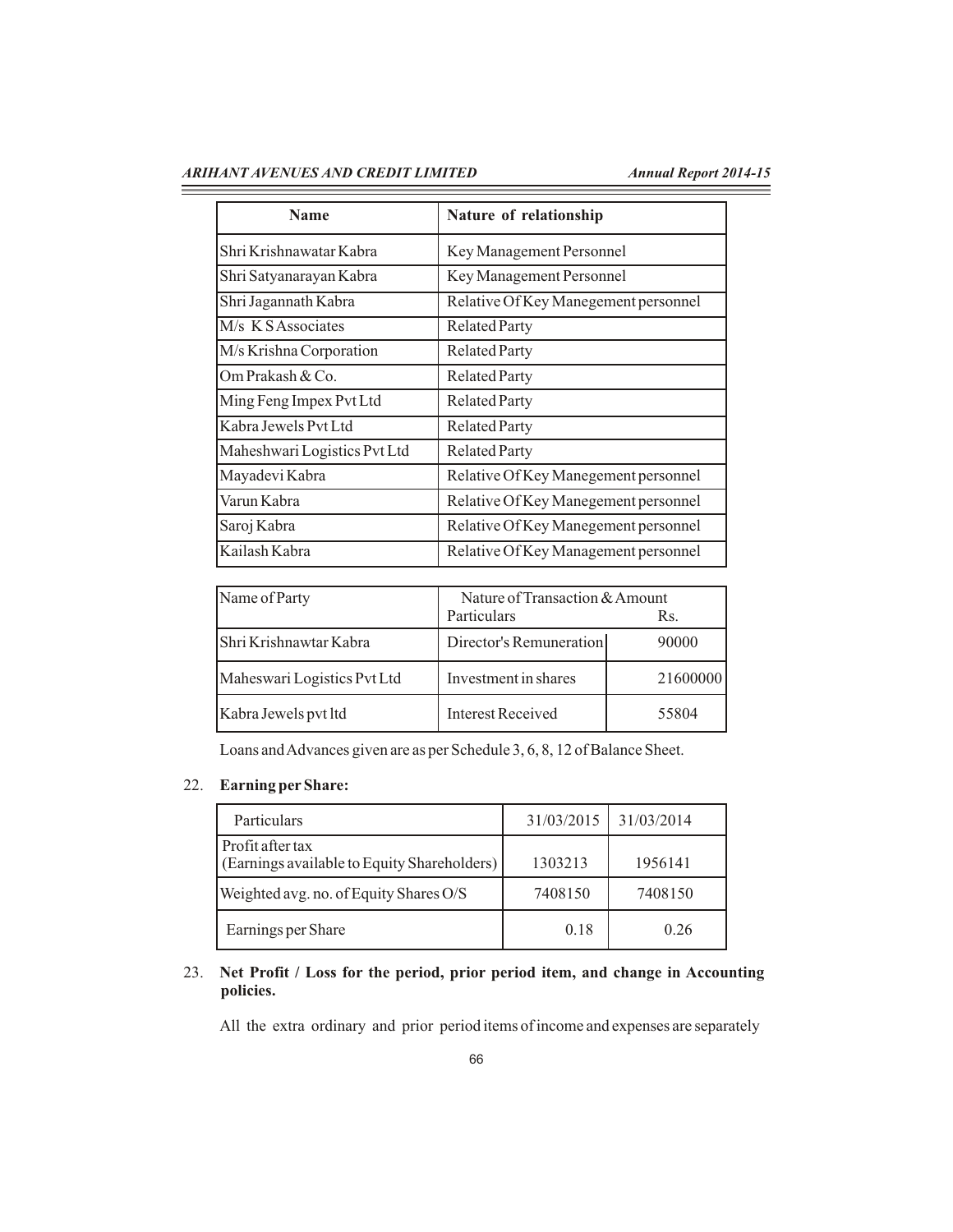disclosed in the statement of Profit & Loss in manner such that it's impact on the current profit or loss can be perceived. Further there has not been any change in the company's accounting polices or accounting estimate so as to have a material impact on the current year profit/loss or that of former or latter periods. All the items of income and expenses from ordinary activities with such size and nature such that they become relevant to the explain the performance of the company have been disclosed separately.

#### **24. Taxation :-**

[I] Provision for current Income tax is made in accordance with income tax act 1961.

#### [II] **Deferred Tax Accounting :-**

(ii) Deferred tax expenses or benefit is recognized on timing difference being the difference between taxable income and accounting income that originate in one period and are capable of reversal in on or more subsequent periods. Deferred tax assets and liabilities are measured using the tax rates and tax laws that have been enacted are substantively enacted by the balance sheet date.

Deferred tax assets in respect of un absorbed depreciation and carry forward losses are recognized only to the extent that there is virtual certainty that sufficient taxable income will be available to relies these assets. All other deferred tax assets are recognized only to the extent that there is reasonable certainty that sufficient future taxable income will be available to realizes these assets.

For F.Y. 14-15 as timing differences are Nil, No provision for DTL has been done.

25. The company has assessed its Fixed Assets & Financial Assets for impairment as on 31/03/2015 & Concluded that there have no significant impairment that need to be recognized in the books of accounts.

#### 26. **Business Segment Reporting :**

 The major income of the company is interest income only . Hence there is no reportable business and geographical segments as per AS 17.

| <b>For Arihant Avenues And Credit Limited</b>   |                                                 | Referred to in our report of even date.<br>For V.K. Moondra & Co.<br><b>Chartered Accountant</b> |  |
|-------------------------------------------------|-------------------------------------------------|--------------------------------------------------------------------------------------------------|--|
| S. J. Kabra<br><b>DIRECTOR</b><br>DIN: 00540293 | K. J. Kabra<br><b>DIRECTOR</b><br>DIN: 00650817 | Proprietor<br><b>FRN: 106563W</b>                                                                |  |
| $Dlace$ Ahmedahad                               |                                                 |                                                                                                  |  |

Place: Ahmedabad Date: 28/05/2015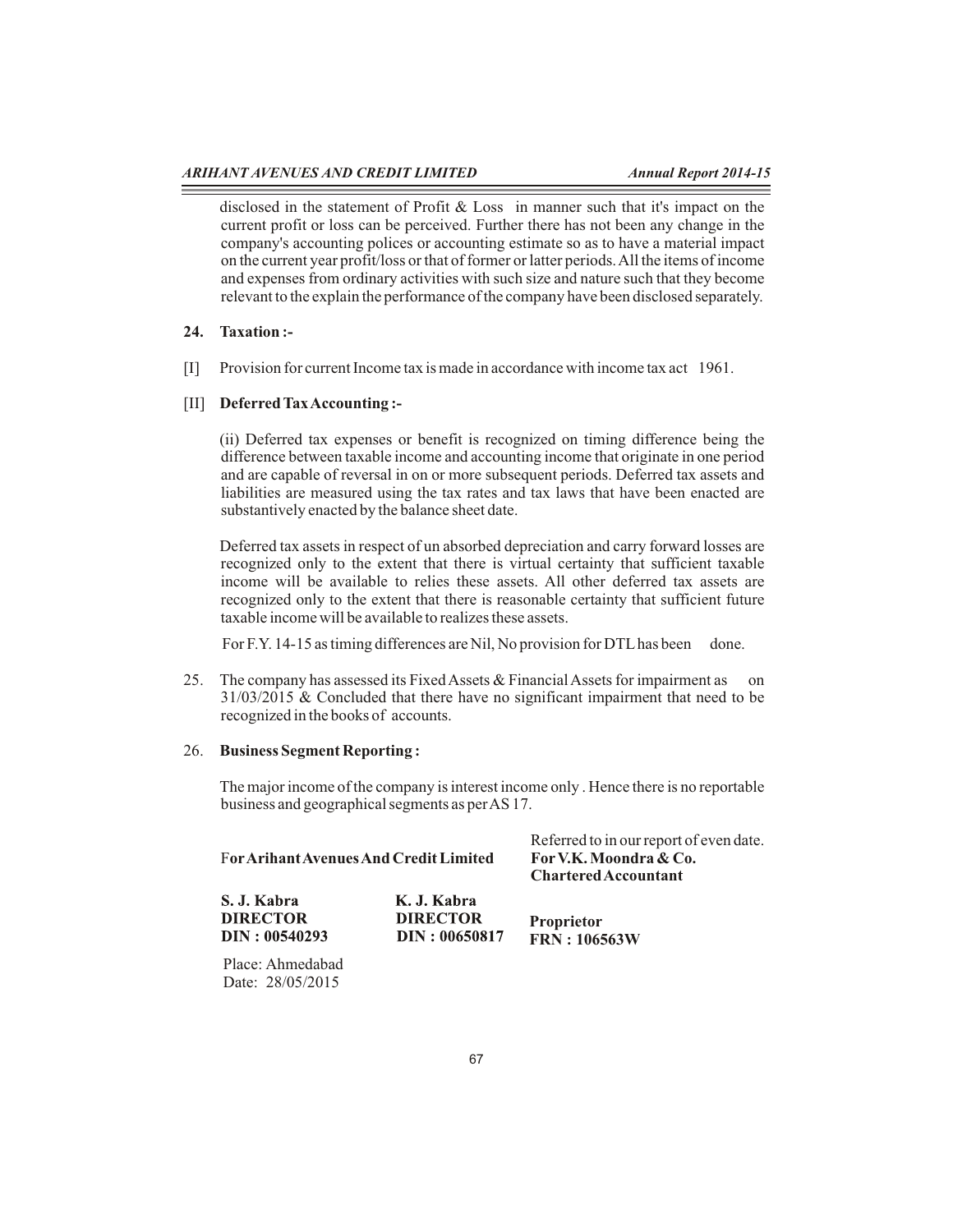#### **Form No. MGT 11**

#### **PROXY FORM**

Pursuant to Section 105(6) of the Companies Act, 2013 and Rule 19(3) of the Companies (Management and Administration Rules, 2014

Name of the member(s) :

Registered address:

E-mail ID:

Folio No/DP ID-Client ID:

I/We, being the member(s) of **ARIHANT AVENUES & CREDIT LIMITED**, holding shares of the above named company, hereby appoint:

| 74<br>٠ | Name: | Address:<br>------ |  |
|---------|-------|--------------------|--|
|         |       |                    |  |

E-mail ld: \_\_\_\_\_\_\_\_\_\_\_\_\_\_\_\_\_\_\_\_\_\_\_\_\_\_\_\_\_\_\_\_\_Signature: \_\_\_\_\_\_\_\_\_\_\_\_\_\_\_\_\_\_\_\_\_or failing him;

(2) Name: \_\_\_\_\_\_\_\_\_\_\_\_\_\_\_\_\_\_\_\_\_\_\_\_\_\_ Address:\_\_\_\_\_\_\_\_\_\_\_\_\_\_\_\_\_\_\_\_\_\_\_\_\_\_\_\_\_\_\_\_\_\_\_\_\_

E-mail ld: \_\_\_\_\_\_\_\_\_\_\_\_\_\_\_\_\_\_\_\_\_\_\_\_\_\_\_\_\_\_\_\_\_Signature: \_\_\_\_\_\_\_\_\_\_\_\_\_\_\_\_\_\_\_\_\_or failing him;

| (3) | Name' | nnress |
|-----|-------|--------|
|     |       |        |

E-mail ld: \_\_\_\_\_\_\_\_\_\_\_\_\_\_\_\_\_\_\_\_\_\_\_\_\_\_\_\_\_\_\_\_\_Signature: \_\_\_\_\_\_\_\_\_\_\_\_\_\_\_\_\_\_\_\_\_or failing him;

as my / our proxy to attend and vote (on a poll) for me / us and on my /our behalf at the 20<sup>th</sup> Annual General Meeting to be held on Wednesday, the  $30<sup>th</sup>$  day of September, 2015 at 11.00 AM at the 3, Rajesh Apartment, B/h. Ajanta Comm. Estate, Off Ashram Road, Income Tax, Ahmedabad-380 014 of the Company at and at any adjournment thereof in respect of such resolutions as are indicated below:

Resolution No.

- 1 To Approve the Annual Accounts & Directors Report and Auditors Report for the year ended on 31.03.2015
- 2. To appoint a Director in place of Mr. Satyanarayan Kabra, Director of the Company who retires by rotation and being eligible offers himself for reappointment.
- 3. To reappoint M/s.V.K.Moondra & Co., as Statutory Auditor for the year ended 2015-2016.
- 4. To regularize Mrs. Mukta Maheshwari as Director..
- 5. To approval for Donation in excess of prescribed Limit.
- 6. To Approval to make investments, give guarantee and provide security in excess of prescribed limit. adopt New sets of Article of Association of the company.

|  | Change in Designation of Mr. Krishna Awtar Kabra & Change in term of employment. |  |
|--|----------------------------------------------------------------------------------|--|
|  |                                                                                  |  |

Signed this ……………………………….. day of …………………….. 2015

Signature of shareholder

Signature of Proxy holder(s)

Affix Rs.1 Revenue Stamp

**Note :** This form in order to be effective should be duly stamped, completed and signed and must be deposited at the Registered Office of the company, not less than 48 hours before the commencement of the meeting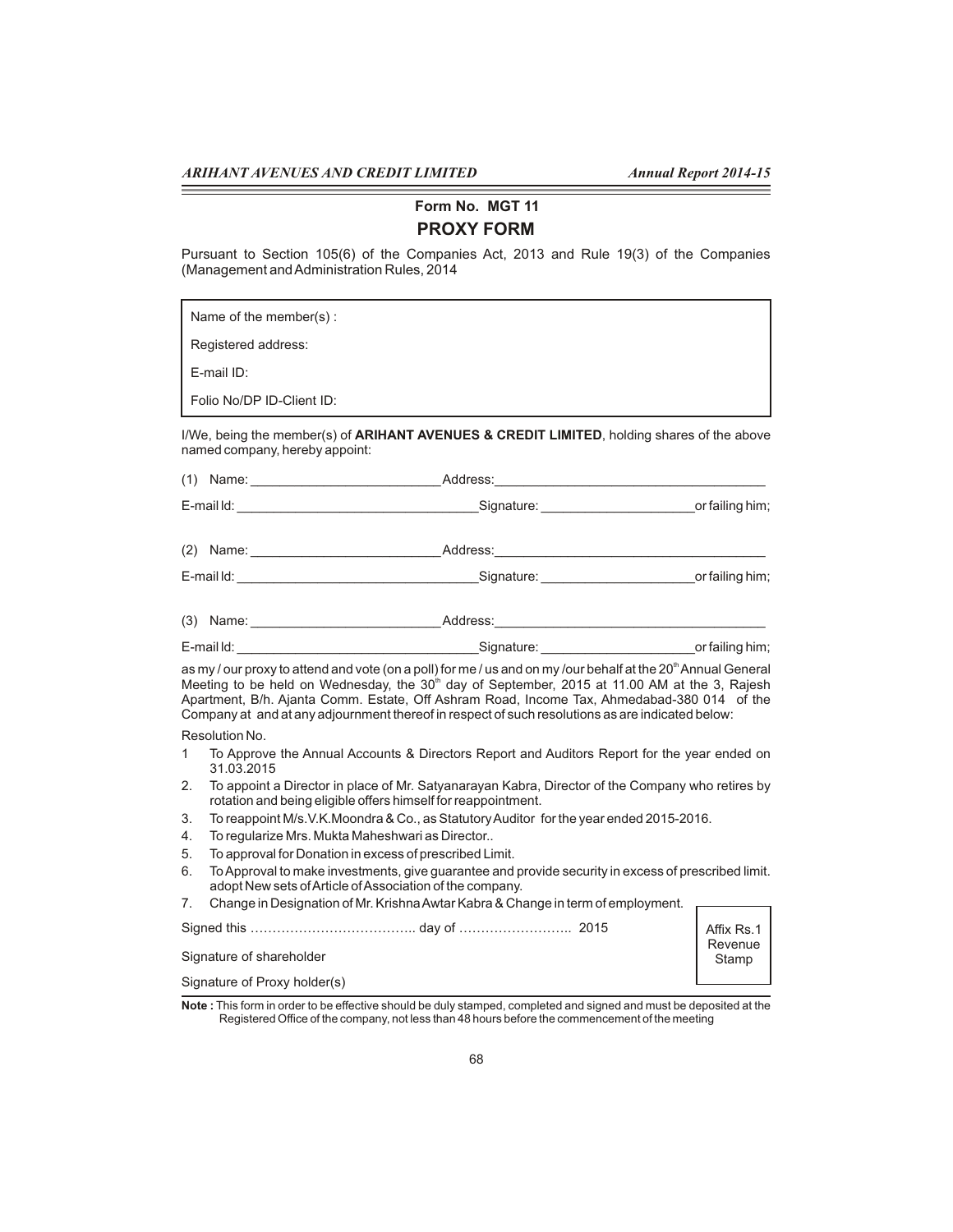#### **ATTENDANCE SLIP**

Regd. Folio No. ………. \*\* DP ID ……….. \*\* Client ID ………..

#### **th 20 Annual General Meeting - 30-09-2015**

I certify that I am a member/ proxy for the member of the Company.

I hereby record my presence at the 20<sup>th</sup> Annual General Meeting of the Company held on Wednesday, the 30th September, 2015 at 11:00 AM at the 3, Rajesh Apartment, B/h. Ajanta Comm. Estate, Off Ashram Road, Income Tax, Ahmedabad-380 014.

\*Member's/ Proxy's Name in Block Letter \*Member's/ Proxy Signature

#### **Note:**

- 1. Member/ Proxy must bring the Attendance Slip to the Meeting and hand it over, duly signed, at the registration counter.
- 2. The copy of the Notice may please be brought to the Meeting Hall.
- \* Strike out whichever is not applicable.
- \*\* Applicable only in case of investors holding shares in Electronic Form.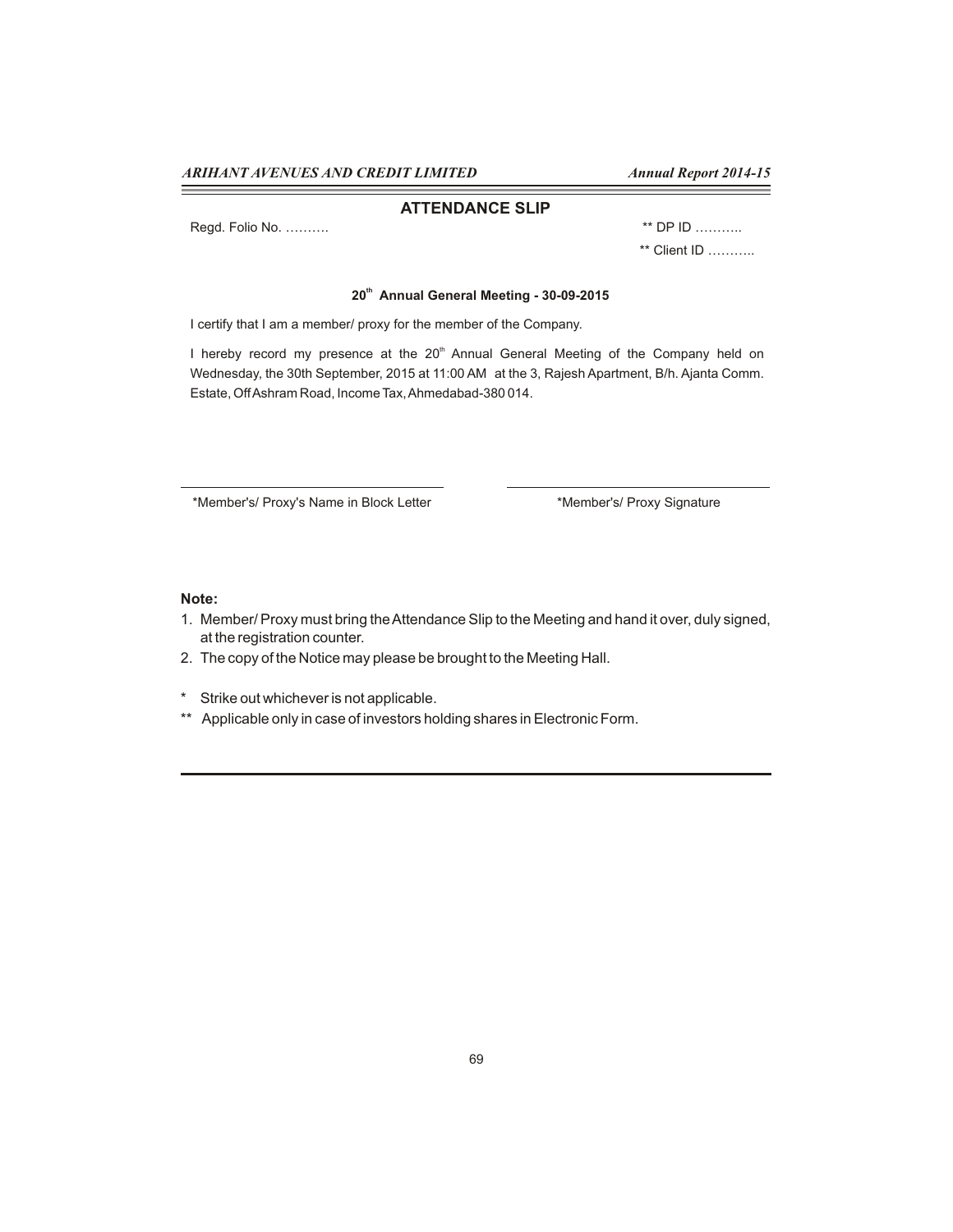